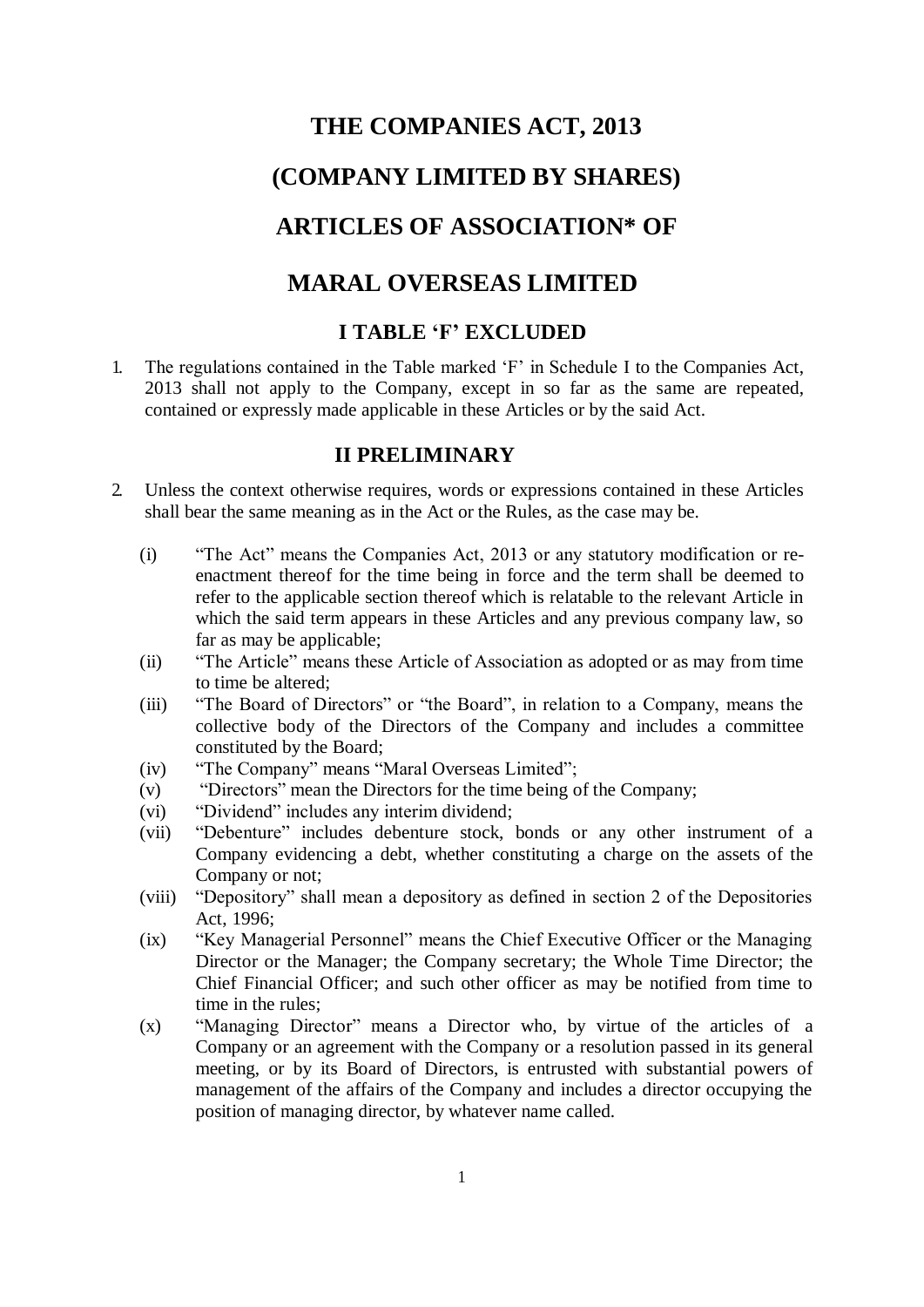- (xi) "Member" means a person who agrees in writing to become a member of the Company and whose name has been entered in the register of members of the Company, every person holding shares of the Company and whose name is entered as a beneficial owner in the records of a depository, and includes the subscribers to the Memorandum of the Company;
- (xii) "Month" means calendar month;
- (xiii) "The Office" means the Registered Office of the Company for the time being;
- (xiv) "Proxy" means an instrument under which any person is authorized to vote for a member at a General Meeting on a poll and includes attorney duly constituted under a power of attorney;
- (xv) Register" means the register of Members to be kept pursuant to the Act;
- (xvi) "The Registrar" means the Registrar of the Companies, Madhya Pradesh;
- (xvii) "The Secretary" is a Key Managerial personnel appointed by the Directors to perform any of the duties of a Company Secretary;
- (xviii) "In writing" and "written" shall include printing, lithography and other modes of representing or reproducing the words in a visible form;
- (xix) "Number " and "Gender" Words importing the singular number also include the plural number and vice versa and words importing the masculine gender shall, where the context admits, include the feminine and neuter gender;

| 3. | Authorised<br>Share<br>Capital  | The authorized share capital of the Company shall be as stated<br>in the Memorandum of Association of the Company.                                                                                                                                                                                                                                                                                                                                                                                                                                                              |
|----|---------------------------------|---------------------------------------------------------------------------------------------------------------------------------------------------------------------------------------------------------------------------------------------------------------------------------------------------------------------------------------------------------------------------------------------------------------------------------------------------------------------------------------------------------------------------------------------------------------------------------|
| 4. | Kinds<br>of<br>Share<br>Capital | The Company may issue the following kinds of shares in<br>accordance with these Articles, the Act, the Rules and other<br>applicable laws:<br>(a) Equity share capital:<br>$(i)$ With voting rights; and/or<br>(ii) With differential voting rights as to dividend, voting or<br>otherwise in accordance with the Rules; and<br>(b) Preference Share Capital                                                                                                                                                                                                                    |
| 5. | <b>Preference Shares</b>        | Subject to the provisions of the Act, the Company shall have<br>the power to issue preference shares as per the provisions of<br>the Act and Rules made thereunder. The preference shares may<br>be redeemable, convertible, non-convertible, cumulative, non-<br>cumulative, or combination thereof or any other mode of<br>preference shares which are allowed as per the provisions of<br>the Act and Rules made there-under and the resolution<br>authorising such issue shall prescribe the manner, terms and<br>conditions of issuance or allotment of preference shares. |
| 6. | Allotment of shares             | Subject to the provisions of these Articles, the Shares in the<br>capital of the Company shall be under the control of the<br>Directors who may issue, allot or otherwise dispose of the<br>same to such persons, in such proportion and on such terms<br>and conditions, and either at par or at a premium and at such<br>times as they may from time to time think fit.                                                                                                                                                                                                       |

### **III SHARE CAPITAL AND VARIATION OF RIGHTS**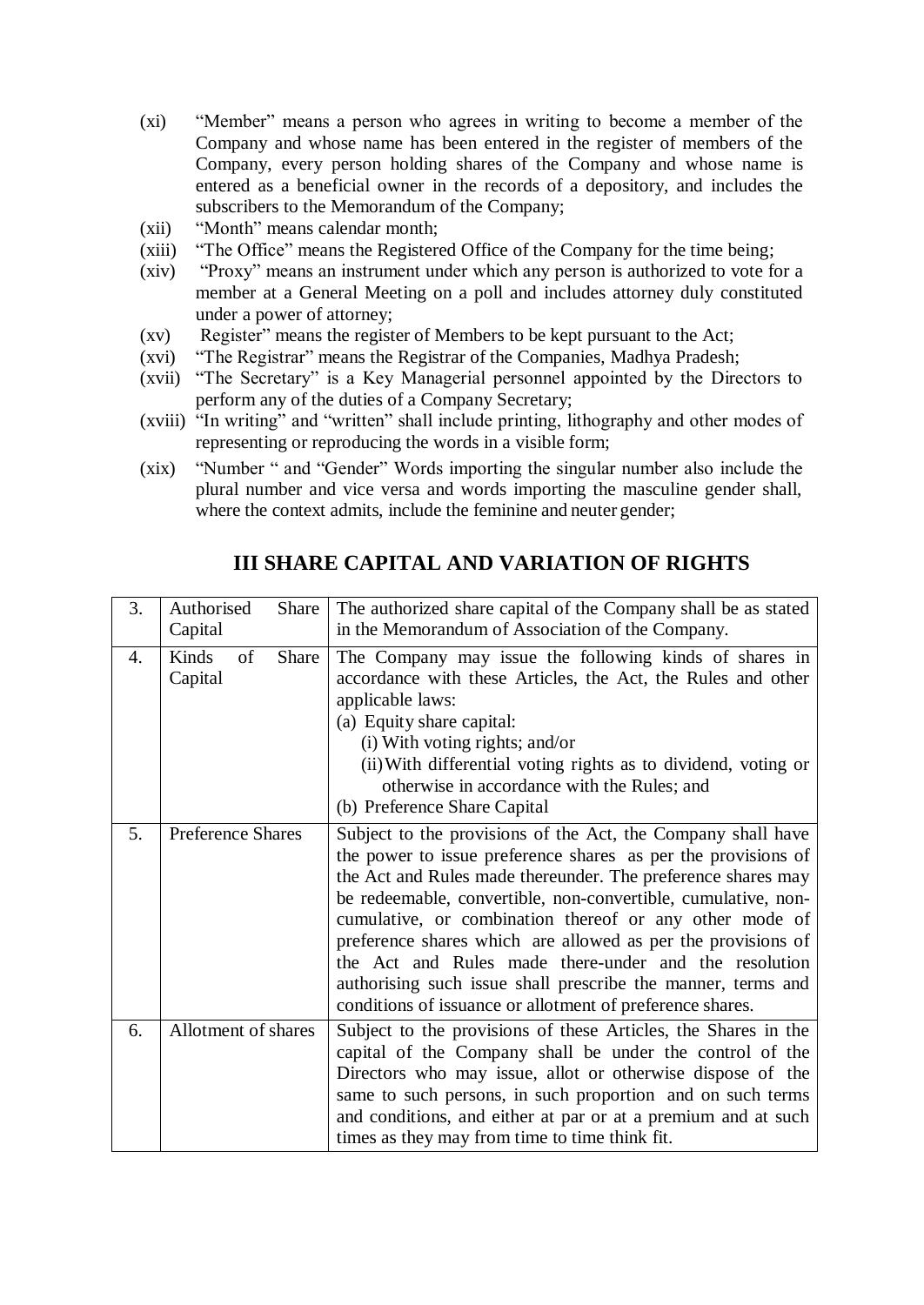| 7.  | Directors may allot<br>otherwise<br>shares<br>than for cash                                                    | Subject to the provision of the Act and these Articles, the<br>Board may issue and allot shares in the capital of the Company<br>on payment or part payment for any property or assets of any<br>kind whatsoever sold or transferred, goods or machinery<br>supplied or for services rendered to the Company in the<br>conduct of its business and any shares which may be so<br>allotted may be issued as fully paid up or partly paid otherwise<br>than for cash, and if so issued, shall be deemed to be fully paid<br>up or partly paid-up shares, as the case may be.                                 |  |  |
|-----|----------------------------------------------------------------------------------------------------------------|------------------------------------------------------------------------------------------------------------------------------------------------------------------------------------------------------------------------------------------------------------------------------------------------------------------------------------------------------------------------------------------------------------------------------------------------------------------------------------------------------------------------------------------------------------------------------------------------------------|--|--|
| 8.  | Right<br>issue<br>to<br><b>GDR/ADR</b>                                                                         | The Company shall have a right to issue any instrument,<br>including Global Depository Receipt (GDR) or American<br>Depository Receipt (ADR)                                                                                                                                                                                                                                                                                                                                                                                                                                                               |  |  |
| 9.  | Further<br>Issue<br>of<br>Share capital                                                                        | The Board or the Company, as the case may be, may, in<br>accordance with the Act and the Rules, issue further shares to-<br>(a) Persons who, at the date of offer, are holders of equity<br>shares of the Company; such offer shall be deemed to<br>include a right exercisable by the person concerned to<br>renounce the shares offered to him or any of them in<br>favour of any other person; or<br>(b) Employees under any scheme of employees' stock option;<br><sub>or</sub><br>(c) Any persons, whether or not those persons include the<br>persons referred to in clause (a) or clause (b) above. |  |  |
| 10. | Preferential issue /<br>Private Placement                                                                      | The Company may also issue further shares on Private<br>placement basis and/ or on Preferential basis in terms<br>- of<br>section 42, 62 and other applicable provision of the Act.                                                                                                                                                                                                                                                                                                                                                                                                                        |  |  |
| 11. | Equity<br>Sweat<br><b>Shares</b>                                                                               | Subject to the provisions of the Act and other applicable<br>provisions of the law, the Company may with the approval of<br>the shareholders by a Special Resolution in general meeting<br>issue Sweat Equity Shares in accordance with such rules and<br>guidelines issued by the Securities and Exchange Board of<br>India and/or other competent authorities for the time being and<br>further subject to such conditions as may be prescribed in that<br>behalf.                                                                                                                                       |  |  |
| 12. | Power<br>to<br>pay<br>commission<br>for<br>placing<br>shares,<br>debentures                                    | The Company may, subject to compliance with the provisions<br>of the Act, exercise the power of paying commission on the<br>issue of shares and debentures or debentures stock of the<br>Company.                                                                                                                                                                                                                                                                                                                                                                                                          |  |  |
| 13. | Issue<br>further<br>of<br>shares<br>pari-passu<br>not to affect the<br>of<br>right<br>shares<br>already issued | The rights conferred upon the holders of the shares of any class<br>issued with preferred or other rights shall not, unless otherwise<br>expressly provided by the terms of issue of the shares of that<br>class, be deemed to be varied by the creation or issue further<br>shares ranking pari-passu therewith.                                                                                                                                                                                                                                                                                          |  |  |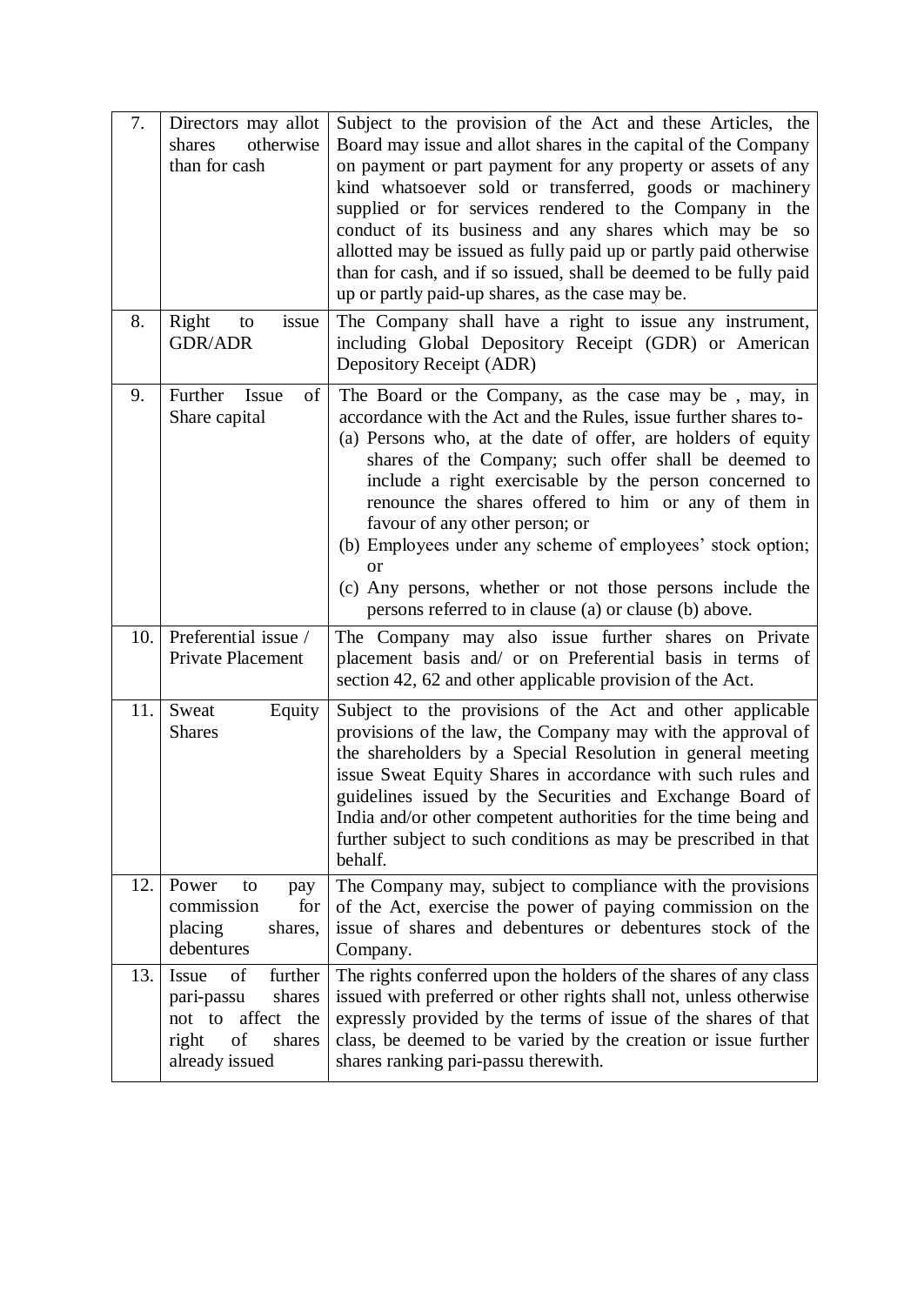| 14. | modify<br>Power to<br>class rights | (i) If at any time the share capital is divided into different<br>classes of shares, the rights attached to the shares of any class<br>(unless otherwise provided by the terms of issue of the shares<br>of the class) may, subject to the provisions of the Act, and<br>whether or not the Company is being wound up, be varied with<br>the consent in writing of the holders of such proportion of the<br>issued shares of that class as may be specified in the Act or<br>rules made thereunder, or with the sanction of a special<br>resolution passed at a separate meeting of the holders of the<br>issued shares of that class.<br>(ii) To every such separate meeting, the provisions of these<br>regulations relating to general meetings shall mutatis mutandis<br>apply, but so that the necessary quorum as specified in the Act<br>or Rules made thereunder, shall be present. |
|-----|------------------------------------|---------------------------------------------------------------------------------------------------------------------------------------------------------------------------------------------------------------------------------------------------------------------------------------------------------------------------------------------------------------------------------------------------------------------------------------------------------------------------------------------------------------------------------------------------------------------------------------------------------------------------------------------------------------------------------------------------------------------------------------------------------------------------------------------------------------------------------------------------------------------------------------------|
| 15. | <b>Trust</b><br>not<br>recognised  | Save as herein otherwise provided, the Company shall be<br>entitled to treat the registered holder of any shares as the<br>absolute owner thereof and accordingly shall not, except as<br>ordered by a court of competent jurisdiction or as, by law<br>required, be bound to recognise any trust, benami or equitable<br>or other claim to or interest in such share on the part of any<br>other person or any interest in any fractional part of a share<br>whether or not it shall have express or other notice thereof.                                                                                                                                                                                                                                                                                                                                                                 |
| 16. | Dematerialisation<br>of Shares     | The Company shall be entitled to dematerialize all or any of its<br>existing shares, rematerialize all or any of its Shares held in the<br>Depositories and/ or to offer its fresh shares or buy back its<br>shares in a dematerialized form pursuant to the Depositories<br>Act, 1996 and the Relevant Rules, if any.                                                                                                                                                                                                                                                                                                                                                                                                                                                                                                                                                                      |

## **IV ALTERATION OF CAPITAL**

| 17. | Power to alter share | The company by ordinary resolution may from time to time           |
|-----|----------------------|--------------------------------------------------------------------|
|     | capital              | alter the conditions of Memorandum of Association:                 |
|     |                      | (a) increase the share capital by such sum, to be divided into     |
|     |                      | shares of such amounts as it thinks expedient;                     |
|     |                      | (b) consolidate and divide all or any of its capital into share of |
|     |                      | larger amount than its existing shares;                            |
|     |                      | (c) subdivide its existing shares or any of them into shares of    |
|     |                      | smaller amount that is fixed by Memorandum so however,             |
|     |                      | that in the subdivision the proportion between the amount          |
|     |                      | paid and the amount, if any, unpaid on each reduced share          |
|     |                      | shall be the same as it was in the case of the share from          |
|     |                      | which the reduced share is derived;                                |
|     |                      | (d) cancel any shares which at the date of the passing of the      |
|     |                      | resolution, have not been taken or agreed to be taken by any       |
|     |                      | person and diminish the amount of its shares so cancelled;         |
|     |                      | (e) convert all or any of its fully paid-up shares into stock and  |
|     |                      | reconvert that stock into fully paid-up shares of any              |
|     |                      | denomination.                                                      |
|     |                      |                                                                    |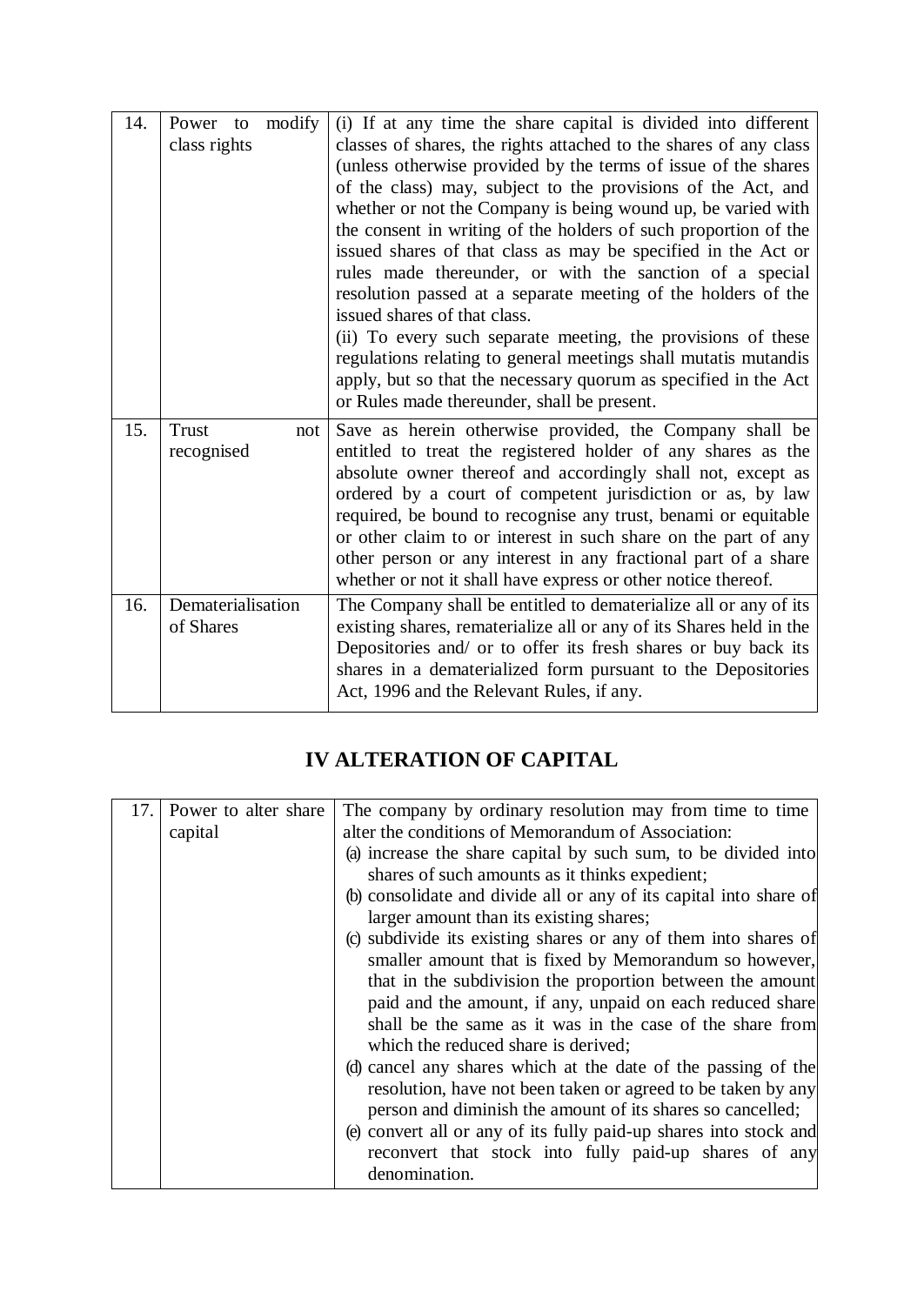| 18. | Surrender                     | Subject to the provisions of the Act, the Board may accept<br>from any member, the surrender of all or any of their shares<br>on such terms and conditions as shall be agreed.                                                                                                                                                                                                                                                                                                                                                                                                                                                                                                                                                                                                                                                                                                                                                         |
|-----|-------------------------------|----------------------------------------------------------------------------------------------------------------------------------------------------------------------------------------------------------------------------------------------------------------------------------------------------------------------------------------------------------------------------------------------------------------------------------------------------------------------------------------------------------------------------------------------------------------------------------------------------------------------------------------------------------------------------------------------------------------------------------------------------------------------------------------------------------------------------------------------------------------------------------------------------------------------------------------|
| 19. | Reduction of share<br>capital | The Company may, by Special Resolution, reduce in any<br>manner and with, and subject to, any incident authorized and<br>consent required by law,-<br>a. Its Share Capital<br>b. Any Capital Redemption Reserve Account, or<br>c. Any Share Premium Account                                                                                                                                                                                                                                                                                                                                                                                                                                                                                                                                                                                                                                                                            |
|     |                               | The Company may, from time to time, subject to the<br>provisions of the Act, by a Special Resolution and subject to<br>confirmation by the Court / Tribunal, reduce its share capital<br>in any way, and in particular and without prejudice to the<br>generality of the foregoing power, may -<br>extinguish or reduce the liability on any of its shares in<br>(i)<br>respect of share capital not paid up;<br>either with or without extinguishing or reducing liability<br>(ii)<br>on any of its shares, cancel any paid up share capital<br>which is lost or unrepresented by available assets; or<br>(iii) either with or without extinguishing or reducing liability<br>on any of its shares, pay off any paid up share capital<br>which is in excess of the wants of the Company;<br>and, if and so far as is necessary, alter its Memorandum by<br>reducing the amount of its share capital and of its shares<br>accordingly. |

## **V. CERTIFICATES OF SHARES**

| 20. | Member's right<br>certificate | Every person whose name is entered as a member in the<br>to<br>register of members shall be entitled to receive within such<br>period after incorporation as may be specified in the Act or<br>rules made thereunder, in case of subscribers to the<br>Memorandum or after allotment or within such period after<br>the application for registration of transfer or transmission as<br>may be specified in the Act or Rules made thereunder or<br>within such other period as the conditions of issue shall be<br>provided-<br>i) One certificate for all the shares without payment of any<br>charges or<br>ii) Several certificates, each for one or more of the shares,<br>upon payment of a sum not exceeding such amount as may<br>be prescribed in the Act or Rules made thereunder for each<br>certificate after the first. |
|-----|-------------------------------|------------------------------------------------------------------------------------------------------------------------------------------------------------------------------------------------------------------------------------------------------------------------------------------------------------------------------------------------------------------------------------------------------------------------------------------------------------------------------------------------------------------------------------------------------------------------------------------------------------------------------------------------------------------------------------------------------------------------------------------------------------------------------------------------------------------------------------|
| 21. | Certificate of shares         | Every certificate of shares shall specify the number of shares<br>in respect of which it is issued and amount paid-up thereon<br>shall be issued and/ or signed in the manner as prescribed<br>under the Act.                                                                                                                                                                                                                                                                                                                                                                                                                                                                                                                                                                                                                      |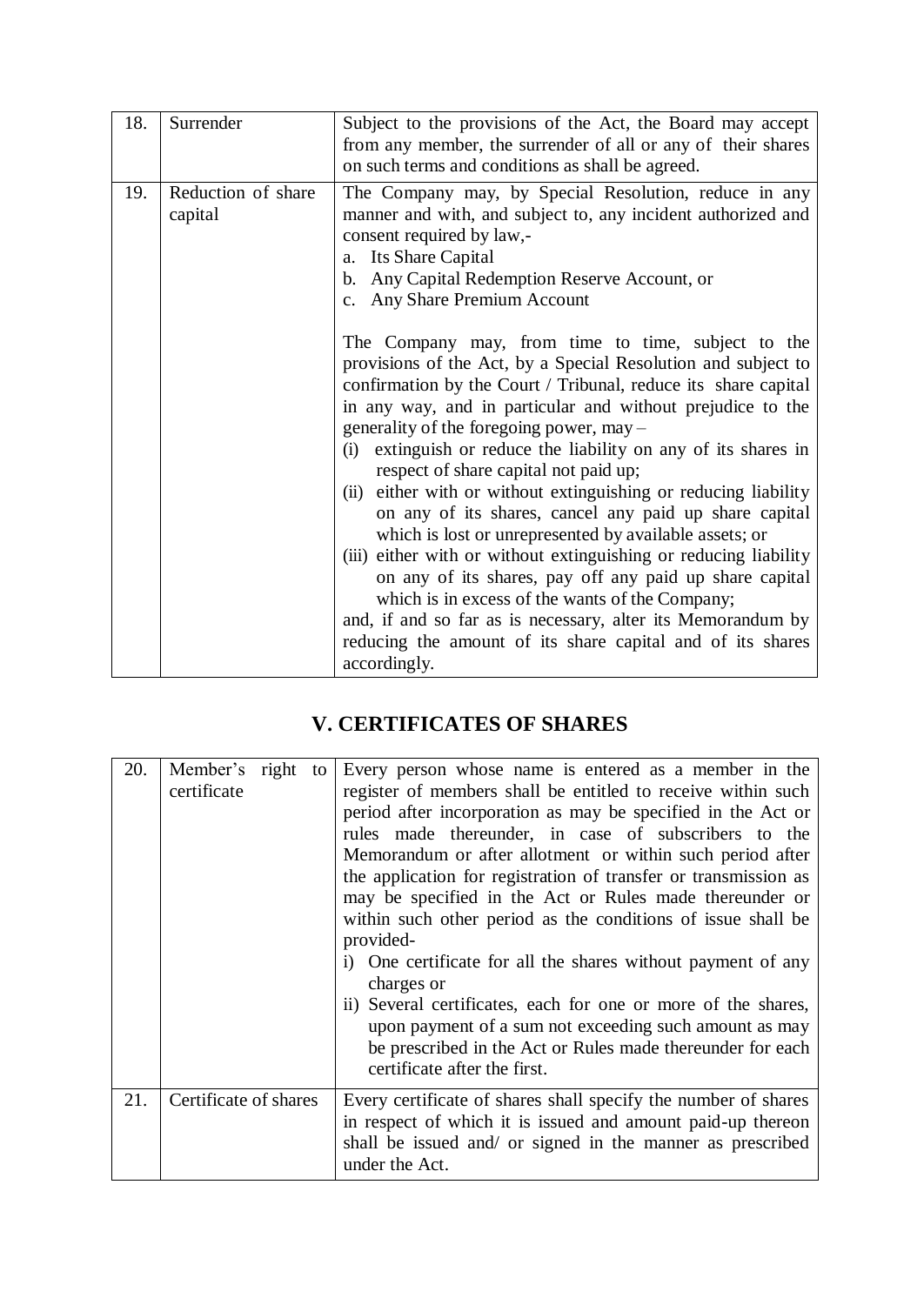| 22. | One certificate for<br>shares held jointly                                                                           | In respect of any share or shares held jointly by several<br>persons, the company shall not be bound to issue more than<br>one certificate, and delivery of a certificate for a share to one<br>of several joint holders shall be sufficient delivery to all such<br>holders.                                                                                                                                                                                                                                                                                                                                                                                                        |
|-----|----------------------------------------------------------------------------------------------------------------------|--------------------------------------------------------------------------------------------------------------------------------------------------------------------------------------------------------------------------------------------------------------------------------------------------------------------------------------------------------------------------------------------------------------------------------------------------------------------------------------------------------------------------------------------------------------------------------------------------------------------------------------------------------------------------------------|
| 23. | Fee for issue of new<br>share certificate                                                                            | If any share certificate be defaced, mutilated or torn or if there<br>be no further space on the back for endorsement of transfer,<br>then upon production and surrender thereof to the company, a<br>new certificate may be issued in lieu thereof, and if any<br>certificate is lost or destroyed then upon proof thereof to the<br>satisfaction of the company and on execution of such<br>indemnity as the company deem adequate, a new certificate in<br>lieu thereof shall be given. Every certificate under this article<br>shall be issued on payment of a sum not exceeding such<br>amount for each certificate as may be specified in the Act or<br>Rules made thereunder. |
| 24. | Provisions<br><b>as</b><br>to<br>issue of certificates<br>apply<br>mutatis<br>to<br>mutandis<br>to<br>debentures etc | The provision of the foregoing Articles relating to issue of<br>certificates shall mutatis mutandis apply to issue of certificate<br>for any other securities including debentures (except where<br>the Act otherwise requires) of the Company.                                                                                                                                                                                                                                                                                                                                                                                                                                      |

## **VI. JOINT HOLDERS OF SHARES**

| 25.<br>$\rm(i)$ | Joint<br>holders<br>οf<br>shares    | Where two or more persons are registered as the joint holders<br>(not more than three) of any share, they shall be deemed to |
|-----------------|-------------------------------------|------------------------------------------------------------------------------------------------------------------------------|
|                 |                                     | hold the same as joint-holders with benefit of survivorship,                                                                 |
|                 |                                     | subject to the provisions following and to other provisions of                                                               |
|                 |                                     | these Articles relating to joint-holders.                                                                                    |
| (ii)            | Liability<br>Joint<br>οf            | The joint holders of any share shall be liable severally as well                                                             |
|                 | holders                             | as jointly for and in respect of all calls or installments and                                                               |
|                 |                                     | other payments which ought to be made in respect of such                                                                     |
|                 |                                     | share.                                                                                                                       |
| (iii)           | Death<br>of<br>one<br><sub>or</sub> | On the death of any one or more of such joint-holders, the                                                                   |
|                 | more joint holders                  | survivor or survivors shall be the only person or persons                                                                    |
|                 |                                     | recognized by the company as having any title to the share but                                                               |
|                 |                                     | the Board may require such evidence of death as they may                                                                     |
|                 |                                     | deem fit, and nothing herein contained shall be taken to                                                                     |
|                 |                                     | release the estate of deceased joint holder from any liability                                                               |
|                 |                                     | on shares held by him jointly with any other person.                                                                         |
| (iv)            | of<br>Receipt<br>one                | Any one of such joint holders may give effectual receipts of                                                                 |
|                 | sufficient                          | any dividends, interests or other moneys payable in respect of                                                               |
|                 |                                     | such share.                                                                                                                  |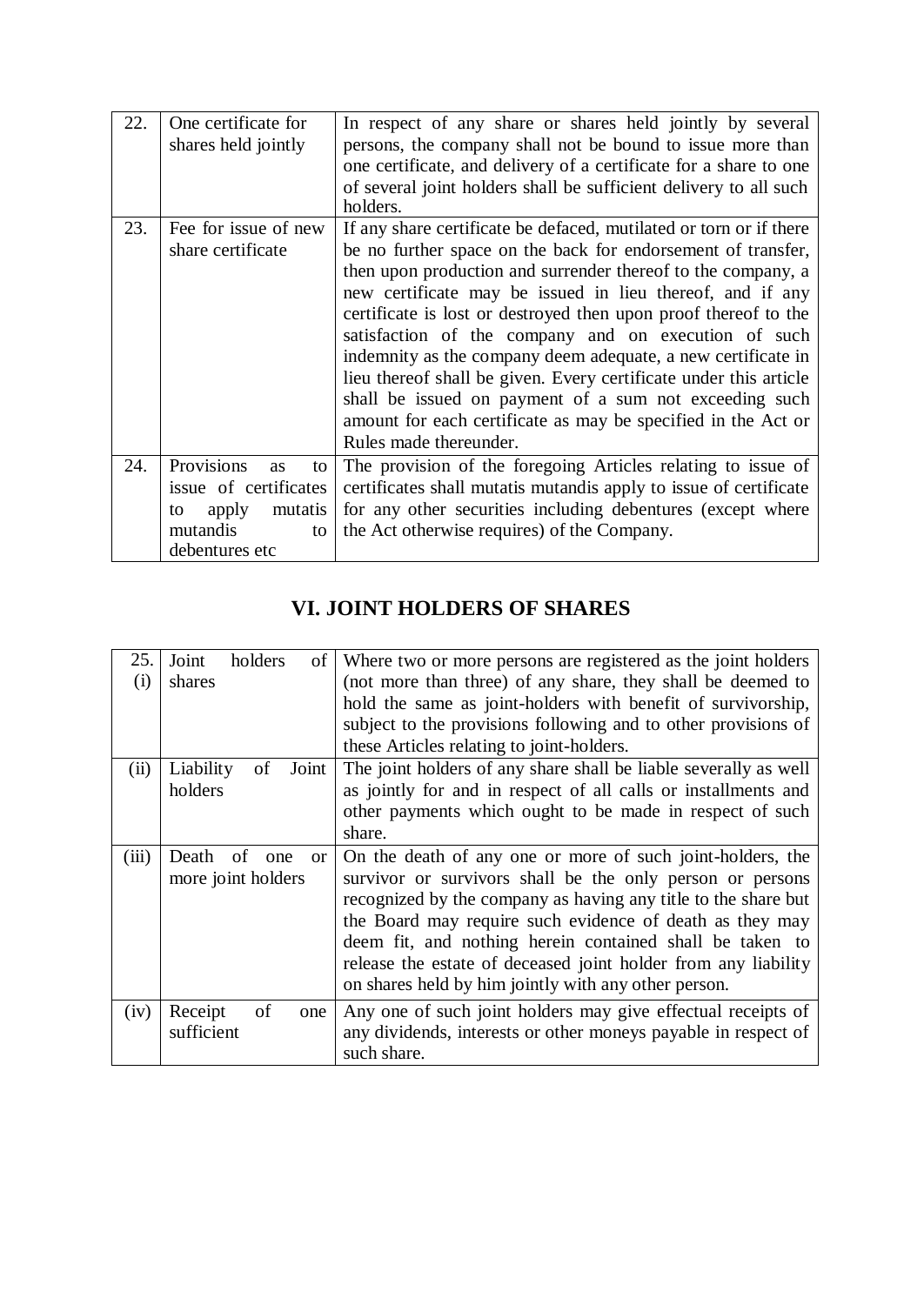| (v)    | Delivery<br>of                                                                                               | Only the person whose name stands first in the register of                                                                                                                                                                                                                                                                                                                                                                                                                                              |
|--------|--------------------------------------------------------------------------------------------------------------|---------------------------------------------------------------------------------------------------------------------------------------------------------------------------------------------------------------------------------------------------------------------------------------------------------------------------------------------------------------------------------------------------------------------------------------------------------------------------------------------------------|
|        | certificate<br>and                                                                                           | members as one of the joint holders of any share shall be                                                                                                                                                                                                                                                                                                                                                                                                                                               |
|        | giving of notice to                                                                                          | entitled to the delivery of certificates, if any, relating to such                                                                                                                                                                                                                                                                                                                                                                                                                                      |
|        | first named holder                                                                                           | share or to receive notice (which term shall be deemed to                                                                                                                                                                                                                                                                                                                                                                                                                                               |
|        |                                                                                                              | include all relevant documents) and any notice served on or                                                                                                                                                                                                                                                                                                                                                                                                                                             |
|        |                                                                                                              | sent to such person shall be deemed service on all the joint<br>holders.                                                                                                                                                                                                                                                                                                                                                                                                                                |
| (vi)   | Vote of joint holders                                                                                        | Any one of two or more joint holders may vote at any meeting<br>either personally or by attorney or by proxy in respect of such<br>shares as if he were solely entitled thereto and if more than<br>one of such joint holders be present at any meeting personally<br>or by proxy or by attorney then that one of such persons so<br>present whose name stands first or higher (as the case may be)<br>on the register in respect of such shares shall alone be entitled<br>to vote in respect thereof. |
| (vii)  | Executors<br><b>or</b><br>administrators<br>as<br>joint holders                                              | Several executors or administrators of a deceased member in<br>whose sole name any share stands, shall for the purpose of<br>this clause be deemed joint holders.                                                                                                                                                                                                                                                                                                                                       |
| (viii) | Provision as to joint<br>holders as to shares<br>mutatis<br>apply<br>to<br>mutandis<br>to<br>debentures, etc | The provision of the Articles relating to joint holders of shares<br>shall mutatis mutandis apply to any other securities including<br>debentures of the company registered in joint names.                                                                                                                                                                                                                                                                                                             |

## **VII TRANSFER OF SHARES**

| 26. | Execution of share<br>transfer deed  | Shares in the Company shall be transferred in accordance with<br>the provisions of the Act by an instrument in writing in the<br>prescribed form. The Transfer Deed shall be executed both by<br>the transferor and the transferee in accordance with such<br>prescribed form and shall be delivered to the Company within<br>the time limit prescribed under the Act. The transferor shall be<br>deemed to remain the holder of such share until the name of<br>the transferee is entered in the Register of Members in respect<br>thereof.                                                                                                                                                                                                                          |
|-----|--------------------------------------|-----------------------------------------------------------------------------------------------------------------------------------------------------------------------------------------------------------------------------------------------------------------------------------------------------------------------------------------------------------------------------------------------------------------------------------------------------------------------------------------------------------------------------------------------------------------------------------------------------------------------------------------------------------------------------------------------------------------------------------------------------------------------|
| 27. | Application<br>for  <br>registration | Application for the registration of the transfer of a share may<br>be made either by the transferor or the transferee, provided<br>that, where such application is made by the transferor, no<br>registration shall in the case of a partly paid share be effected<br>unless the Company gives notice of the application to the<br>transferee in the manner prescribed by the Act, and subject to<br>the provisions of these Articles the Company shall, unless<br>objection is made by the transferee within two weeks from the<br>date of receipt of the notice, enter in the Register the name of<br>the transferee in the same manner and subject to the same<br>conditions as if the application for registration of the transfer<br>was made by the transferee. |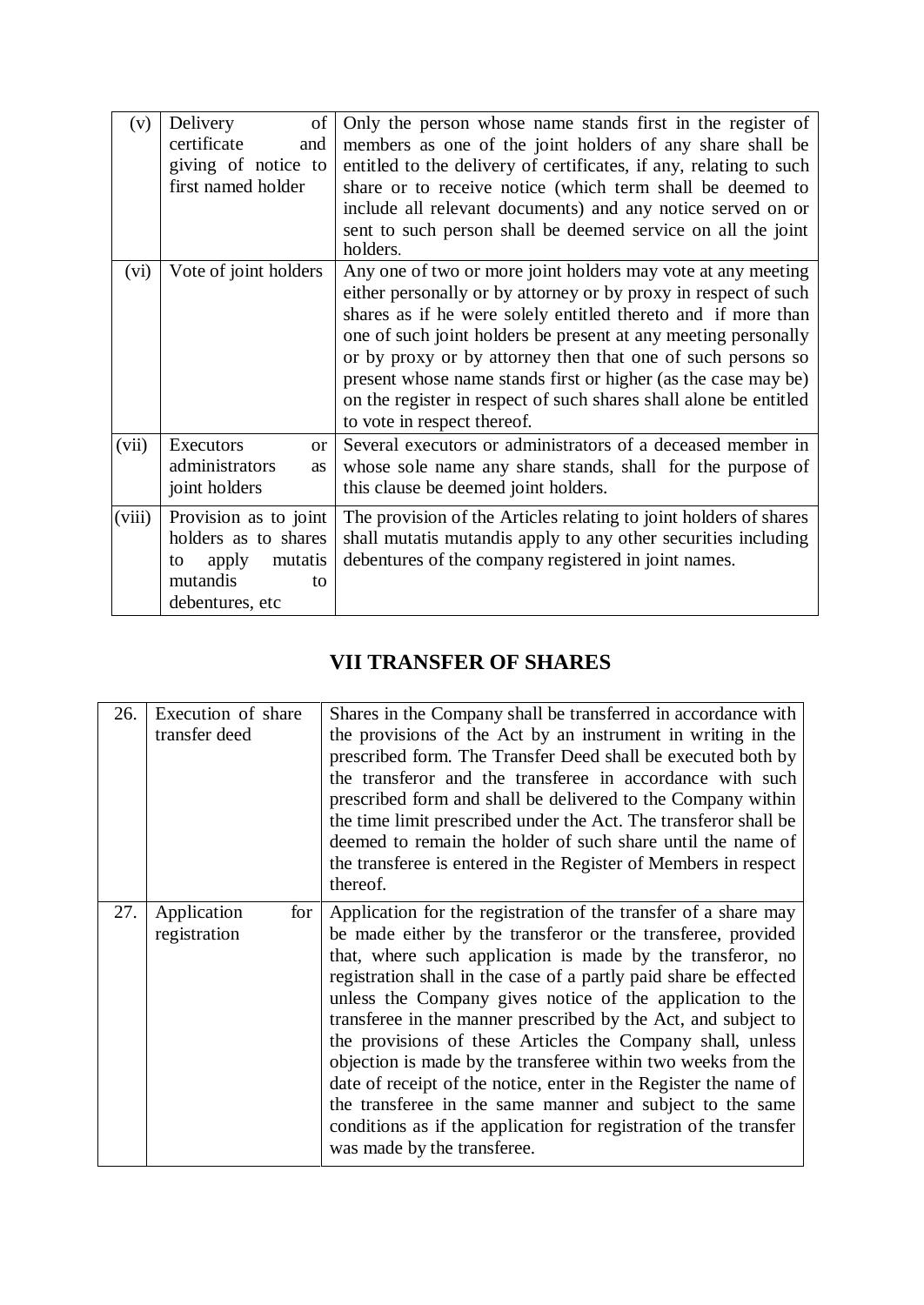| 28. | Board may refuse to<br>register transfer                                                                                | Subject to the provisions of the Act, the Board may refuse to<br>register any transfer of or the transmission, by operation of<br>law or the right to any shares or interest of a member in the<br>Company, provided however that the registration of transfer<br>of shares shall not be refused on the ground of the transferor<br>being, either alone or jointly with any other person or persons<br>indebted to the Company on any account whatsoever.                                                                                                       |
|-----|-------------------------------------------------------------------------------------------------------------------------|-----------------------------------------------------------------------------------------------------------------------------------------------------------------------------------------------------------------------------------------------------------------------------------------------------------------------------------------------------------------------------------------------------------------------------------------------------------------------------------------------------------------------------------------------------------------|
| 29. | Board may decline<br>recognize<br>to<br>of<br>instrument<br>transfer                                                    | In case of shares held in physical form, the Board may decline<br>to recognize any instrument of transfer unless-<br>(a) The instrument of transfer is duly executed and is in the<br>form as prescribed in the Rules made under the Act;<br>(b) The instrument of transfer is accompanied by the<br>certificate of shares to which it relates, and such other<br>evidence as the Board may reasonably require to show the<br>right of the transferor to make the transfer; and<br>(c) The instrument of transfer is in respect of only one class<br>of shares. |
| 30. | Transfer<br>of shares<br>when<br>suspended/<br>of transfer<br>closure<br>books etc.                                     | On giving of previous notice of at least seven days or such<br>lesser period in accordance with the Act and Rules made<br>thereunder, the registration of transfers may be suspended at<br>such times and for such periods as the Board may time to time<br>determine:<br>Provided that such registration shall not be suspended for<br>more than thirty days at any one time or for more than forty<br>five days in the aggregate in any year.                                                                                                                 |
| 31. | Provision<br><b>as</b><br>to<br>transfer of shares to<br>apply<br>mutatis<br>mutandis<br>to<br>any<br>other securities. | The provisions of the Articles relating to transfer of shares<br>shall mutatis mutandis apply to any other securities including<br>debentures of the Company.                                                                                                                                                                                                                                                                                                                                                                                                   |
| 32. | No transfer to minor<br>etc.                                                                                            | Unless otherwise determined by the Board in any particular<br>case for special reasons which may seem them to be proper no<br>transfer shall be made to a minor or person of unsound mind.                                                                                                                                                                                                                                                                                                                                                                      |

## **VIII TRANSMISSION OF SHARES**

| 33. Title to shares on | On the death of a member, the survivor or survivors where    |
|------------------------|--------------------------------------------------------------|
| death of member        | the member was a joint holder, and his/her nominee or        |
|                        | nominees or legal representatives where he was a sole        |
|                        | holder, shall be the only persons recognized by the          |
|                        | Company as having any title to his interest in the shares.   |
|                        | Nothing in clause (i) shall release the estate of a deceased |
|                        | joint holder from any liability in respect of any share      |
|                        | which had been jointly held by him with other persons.       |
|                        |                                                              |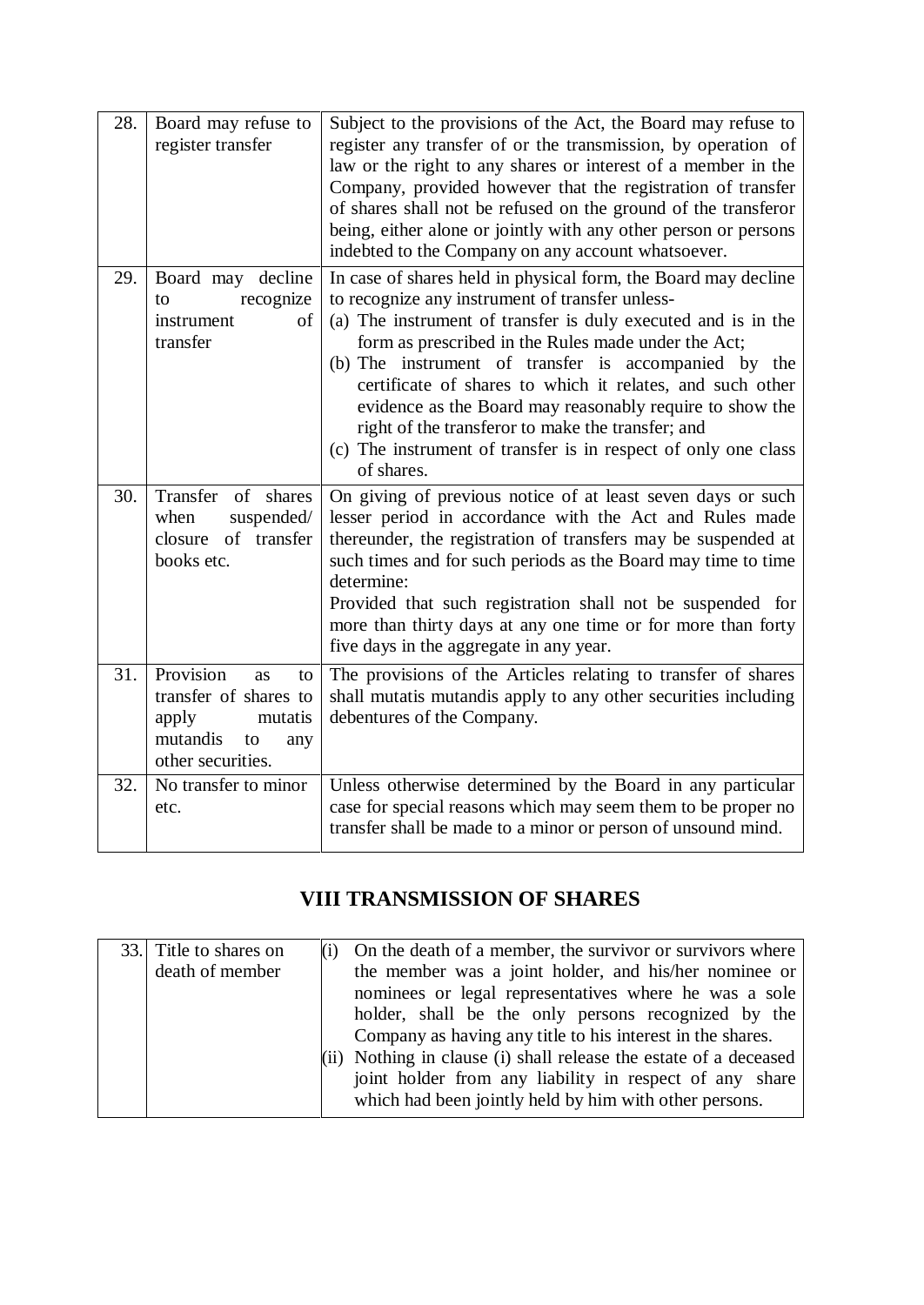| 34. | <b>Transmission Article</b>                                                                             | Any person becoming entitled to a share in consequence of<br>the death or insolvency of a member may, upon such evidence<br>being produced as may from time to time properly be required<br>by the Board and subject as hereinafter provided, elect, either-<br>(a) To be registered himself as holder of the share; or<br>(b) To make such transfer of the shares as the deceased or<br>insolvent member could have made.                                                                                                                                                                                                                                                                                                                                                                                                           |
|-----|---------------------------------------------------------------------------------------------------------|--------------------------------------------------------------------------------------------------------------------------------------------------------------------------------------------------------------------------------------------------------------------------------------------------------------------------------------------------------------------------------------------------------------------------------------------------------------------------------------------------------------------------------------------------------------------------------------------------------------------------------------------------------------------------------------------------------------------------------------------------------------------------------------------------------------------------------------|
| 35. | Board may require<br>evidence<br>of<br>transmission                                                     | Every transmission of a share shall be verified in such manner<br>as the Board may require and the Company may refuse to<br>register any such transmission until the same be so verified or<br>unless such indemnity be given to the Company with regard to<br>such registration which the Board at its discretion shall<br>consider sufficient provided nevertheless that there shall not<br>be any obligation on the Company or the Board to accept any<br>indemnity.                                                                                                                                                                                                                                                                                                                                                              |
| 36. | Refusal to register<br>transmission<br>of<br>shares                                                     | The Board shall, in either case have the same right to decline<br>or suspend registration as it would have had, if the deceased<br>or insolvent member had transferred the share before his death<br>or insolvency.                                                                                                                                                                                                                                                                                                                                                                                                                                                                                                                                                                                                                  |
| 37. | Provision<br>as<br>to<br>transmission<br>to<br>mutatis<br>apply<br>mutandis to any<br>other securities. | The provision of these Articles relating to transmission by<br>operation of law shall mutatis mutandis apply to any other<br>securities including debentures of the Company.                                                                                                                                                                                                                                                                                                                                                                                                                                                                                                                                                                                                                                                         |
| 38. | Election<br>under<br><b>Transmission Article</b>                                                        | so becoming entitled under<br>(i)<br>If<br>the<br>person<br>the<br>Transmission Article shall elect to be registered as<br>member in respect of the share himself, he shall deliver<br>or send to the Company a notice in writing signed by him<br>stating that he so elects.<br>If the person aforesaid shall elect to transfer the share he<br>(ii)<br>shall testify his election by executing an instrument of<br>transfer of the share.<br>(iii) All the limitations, restrictions and provisions of these<br>relating to the right to transfer and the registration<br>instrument of transfer of share shall be applicable to any<br>notice of transfer as aforesaid as if the death, lunacy,<br>bankruptcy or insolvency of the member had not<br>occurred and the notice of transfer was a transfer signed<br>by that member. |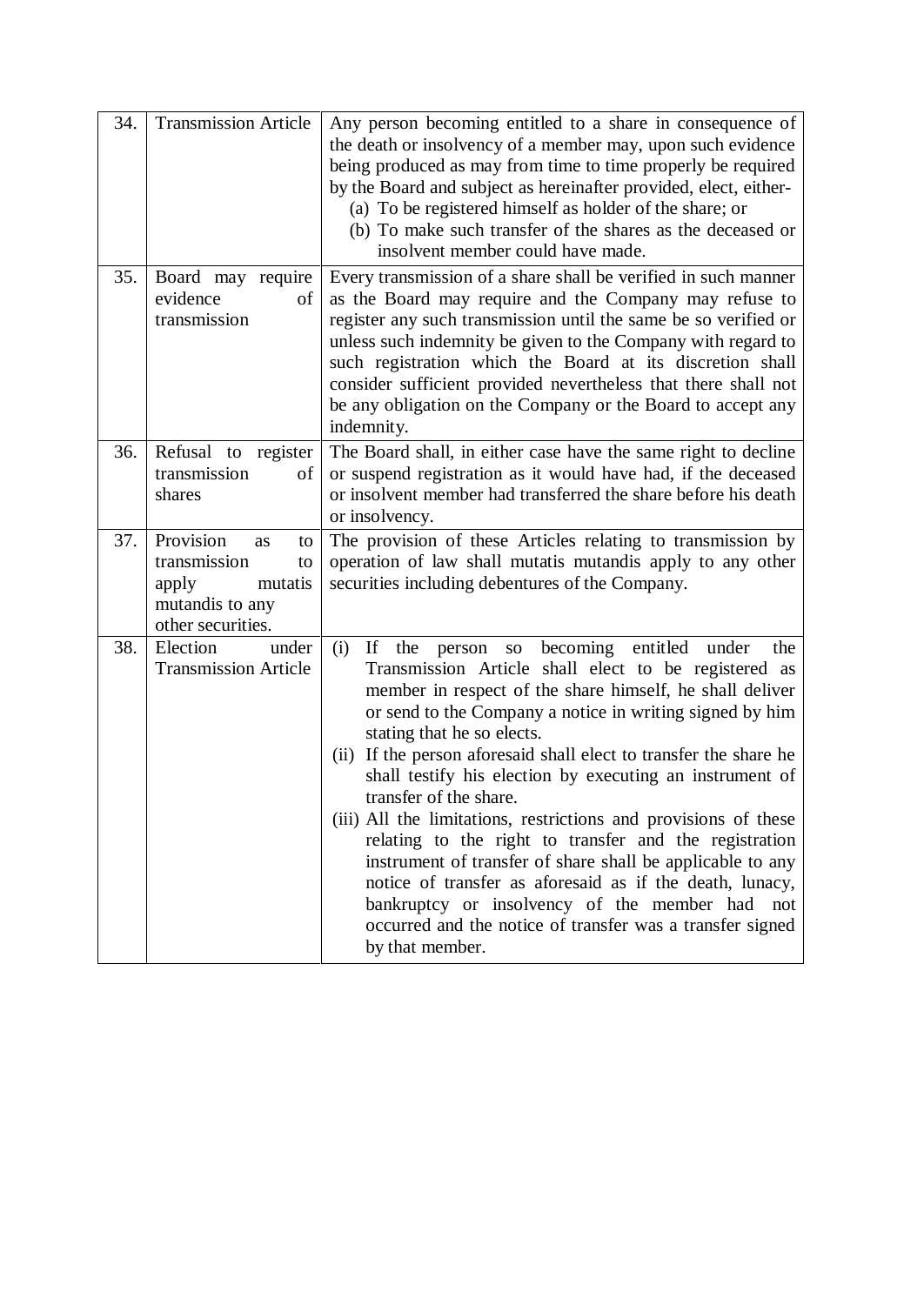| 39. | Rights<br>under      | A person so becoming entitled under the Transmission Article    |
|-----|----------------------|-----------------------------------------------------------------|
|     | transmission article | to share by reason of the death, lunacy, bankruptcy or          |
|     |                      | insolvency of a member shall, be entitled to the same           |
|     |                      | dividends and other advantages to which he would be entitled    |
|     |                      | if he were the member registered in respect of the share.       |
|     |                      | Provided that the Board may at any time give notice requiring   |
|     |                      | any such person to elect either to be registered himself or to  |
|     |                      | transfer the share, and if the notice is not complied with      |
|     |                      | within ninety days, the Board may thereafter withhold           |
|     |                      | payment of all dividends, bonuses or other moneys payable in    |
|     |                      | respect of the share, until the requirements of the notice have |
|     |                      | been complied with.                                             |
| 40. | Nomination           | Notwithstanding anything contained in Articles elsewhere,       |
|     |                      | every holder of securities of the Company may, at any time,     |
|     |                      | nominate, in the manner prescribed by relevant provisions of    |
|     |                      | the Act a person to whom his securities of the Company shall    |
|     |                      | vest in the event of his death.                                 |

## **IX CALL ON SHARES**

| 41. | Board<br>make<br>may<br>calls                               | The Board may, from time to time, make calls upon the<br>members in respect of any monies unpaid on their shares<br>(whether on account of the nominal value of the shares or by<br>way of premium) and not by the conditions of allotment<br>thereof made payable at fixed times.                                                                |
|-----|-------------------------------------------------------------|---------------------------------------------------------------------------------------------------------------------------------------------------------------------------------------------------------------------------------------------------------------------------------------------------------------------------------------------------|
| 42. | Notice of call                                              | Each member shall, subject to receiving at least such number<br>of day's notice as may be prescribed in the Act or Rules made<br>thereunder, specifying the time or times and place of payment,<br>pay to the company, at the time or times and place so<br>specified, the amount called on his/her shares.                                       |
| 43. | Board may extend<br>time for payment                        | The Board may, from time to time, at its discretion, extend the<br>time fixed for the payment of any call in respect of one or<br>more members as the Board may deem appropriate in any<br>circumstances.                                                                                                                                         |
| 44. | Revocation<br><b>or</b><br>postponement of call             | A call may be revoked or postponed at the discretion of the<br>Board.                                                                                                                                                                                                                                                                             |
| 45. | Call to take effect<br>from the date of<br>resolution       | A call shall be deemed to have been made at the time when<br>the resolution of the Board authorizing the call was passed<br>and may be required to be paid by installments.                                                                                                                                                                       |
| 46. | joint<br>Liability<br>-of<br>holders of shares              | The joint holders of a share shall be jointly and severally<br>liable to pay all calls in respect thereof.                                                                                                                                                                                                                                        |
| 47. | When<br>interest<br>on<br>installment<br>call or<br>payable | If a sum called in respect of a share is not paid before or on<br>the day appointed for payment thereof, the person from whom<br>the sum is due shall pay interest thereon from the day<br>appointed for payment thereof to the time of actual payment at<br>ten per cent per annum or at such lower rate, if any, as the<br>Board may determine. |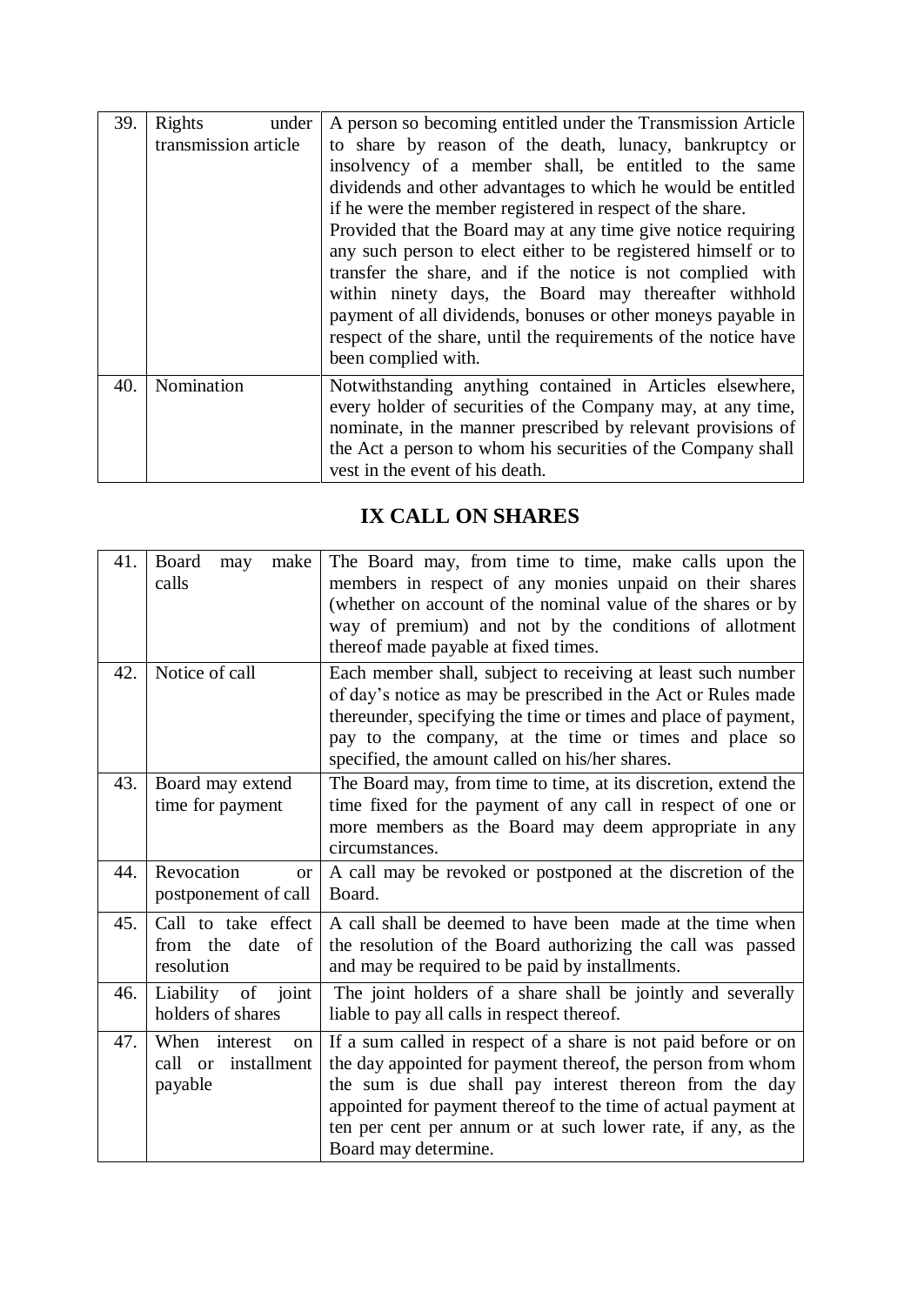| 48.        | Board may<br>waive<br>interest                                                                  | The Board shall be at liberty to waive payment of any such<br>interest wholly or in part.                                                                                                                                                                                                                                                                                                                                                                                                                                                                                           |
|------------|-------------------------------------------------------------------------------------------------|-------------------------------------------------------------------------------------------------------------------------------------------------------------------------------------------------------------------------------------------------------------------------------------------------------------------------------------------------------------------------------------------------------------------------------------------------------------------------------------------------------------------------------------------------------------------------------------|
| 49.        | Call on shares of the<br>class<br>be<br>to<br>same<br>uniform<br>made<br><sub>on</sub><br>basis | Where any calls for further share capital are made on shares,<br>such calls be made on a uniform basis on all shares falling<br>under the same class.                                                                                                                                                                                                                                                                                                                                                                                                                               |
| 50.<br>(i) | Sums deemed to be<br>calls                                                                      | Any sum which by the terms of issue of a share becomes<br>payable on allotment or at any fixed date, whether on account<br>of the nominal value of the share or by way of premium, shall,<br>for the purposes of these Articles, be deemed to be a call duly<br>made and payable on the date on which by the terms of issue<br>such sum becomes payable.                                                                                                                                                                                                                            |
| (ii)       | Effect<br>$\sigma$ f<br>$non-$<br>payment of sums                                               | In case of non-payment of such sum, all the relevant<br>provisions of these Articles as to payment of interest and<br>expenses, forfeiture or otherwise shall apply as if such sum<br>had become payable by virtue of a call duly made and<br>notified.                                                                                                                                                                                                                                                                                                                             |
| 51.        | in<br>Payment<br>anticipation of calls<br>may carry interest                                    | The Board— (a) may, if it thinks fit, receive from any<br>member willing to advance the same, all or any part of the<br>monies uncalled and unpaid upon any shares held by him; and<br>(b) upon all or any of the monies so advanced, may (until the<br>same would, but for such advance, become presently payable)<br>pay interest at such rate as may be fixed by the Board.<br>Nothing contained in this clause shall confer on the member<br>(a) any right to participate in profits or dividends or (b) any<br>voting rights in respect of the moneys so paid by him until the |
|            |                                                                                                 | same would, but for such payment, become presently payable<br>by him.                                                                                                                                                                                                                                                                                                                                                                                                                                                                                                               |
| 52.        | Provisions as to calls<br>apply<br>mutatis<br>to<br>mutandis to any<br>other securities.        | The provisions of the Articles relating to calls shall mutatis<br>mutandis apply to any other securities including debentures of<br>the Company.                                                                                                                                                                                                                                                                                                                                                                                                                                    |

## **X FORFEITURE OF AND LIEN ON SHARES**

| 53.1 |                 | Notice on non   If any member fails to pay any call or installment on or |
|------|-----------------|--------------------------------------------------------------------------|
|      | payment of call | before the day appointed for the payment of the same or any              |
|      |                 | such extension thereof as aforesaid, the Board may, at any               |
|      |                 | time thereafter, during such time as the call or installment             |
|      |                 | remains unpaid, serve a notice on such member requiring                  |
|      |                 | him to pay the same, together with any interest that may                 |
|      |                 | have accrued and all expenses that may have been incurred                |
|      |                 | by the Company by reason of such non payment.                            |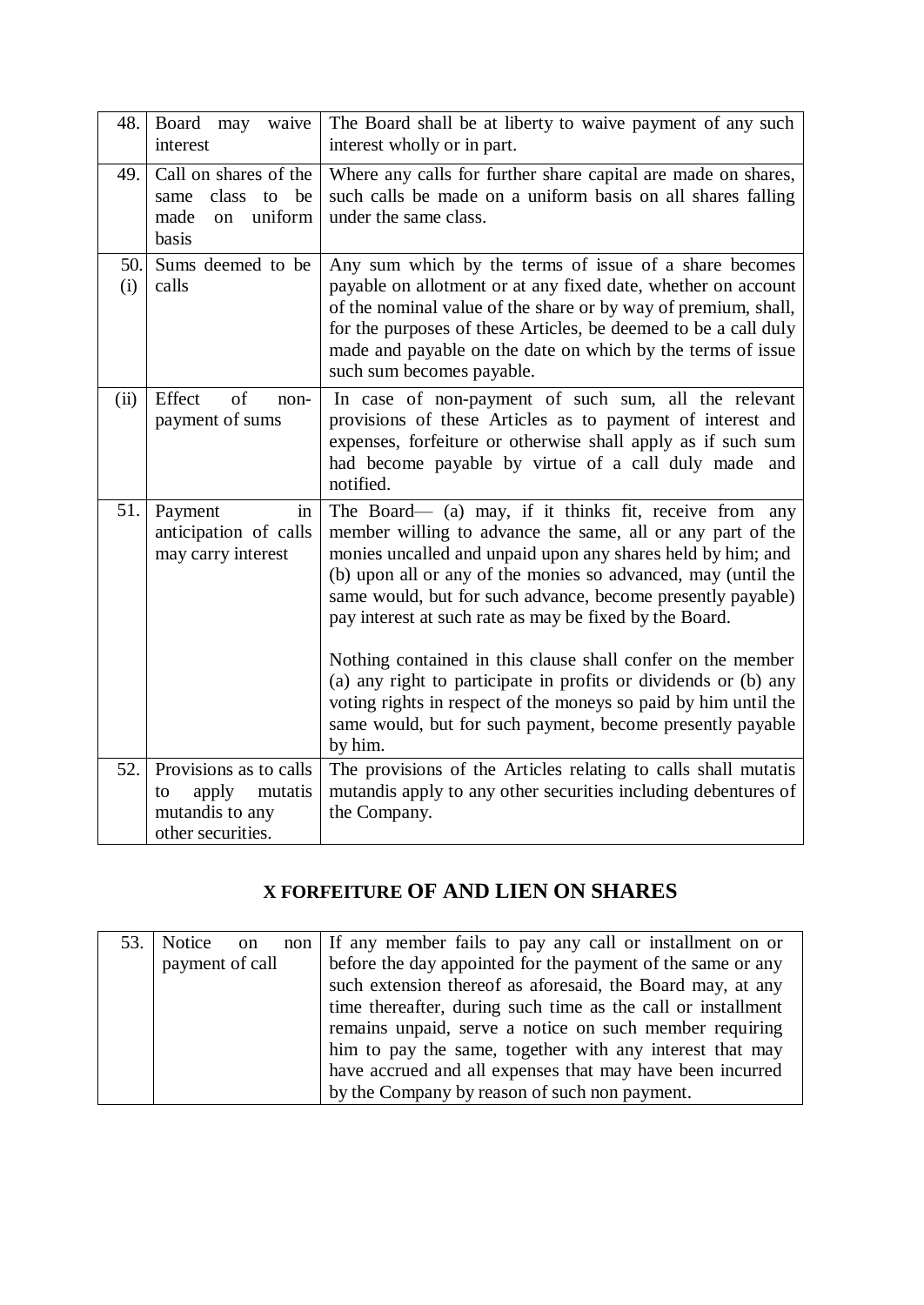| 54. | Form of Notice                                             | The notice shall name a day (not being less than fourteen<br>days from the date of the notice) and a place or places on<br>and at which such call or installment and such interest and<br>expenses as aforesaid are to be paid. The notices shall also<br>state that in the event of non-payment at or before the time,<br>and at the place appointed, the shares in respect of which<br>such call was made or installment is payable will be liable to<br>be forfeited.                                                                                                                                                                                                    |
|-----|------------------------------------------------------------|-----------------------------------------------------------------------------------------------------------------------------------------------------------------------------------------------------------------------------------------------------------------------------------------------------------------------------------------------------------------------------------------------------------------------------------------------------------------------------------------------------------------------------------------------------------------------------------------------------------------------------------------------------------------------------|
| 55. | Compliance<br>Non<br>with notice                           | If the requisitions of any such notice as aforesaid be not<br>complied with, any shares in respect of which such notice<br>has been given may, at any time thereafter, before payment<br>of calls of installments, interest and expenses, due in respect<br>thereof, be forfeited by a resolution of the Board to the<br>effect. Such forfeiture shall include all dividends declared in<br>respect of the forfeited shares and not actually paid before<br>the forfeiture.                                                                                                                                                                                                 |
| 56. | Notice<br>after<br>forfeiture                              | When any shares shall have been so forfeited, notice of the<br>forfeiture shall be given to the member in whose name it<br>stood immediately prior to the forfeiture and an entry of the<br>forfeiture with the date thereof, shall forthwith be made in<br>the Register, but no forfeiture shall be in any manner<br>invalidated by any omission or neglect to give such notice or<br>to make such entry as aforesaid.                                                                                                                                                                                                                                                     |
| 57. | Forfeited share<br>to<br>become property of<br>the Company | Any share so forfeited shall be deemed to be the property of<br>the Company, and the Board may sell, re-allot or otherwise<br>dispose of the same upon such terms and in such manner as<br>they think fit.                                                                                                                                                                                                                                                                                                                                                                                                                                                                  |
| 58. | Power<br>to<br>annul<br>forfeiture                         | The Board may, at any time before any share so forfeited<br>has been sold, re-allotted or otherwise disposed off, annul<br>the forfeiture thereof upon such conditions as they think fit.                                                                                                                                                                                                                                                                                                                                                                                                                                                                                   |
| 59. | Liability<br>on<br>forfeiture                              | A person whose shares have been forfeited shall ceased to<br>be a member in respect of the forfeited share, but shall,<br>notwithstanding, remain liable to pay, and shall forthwith<br>pay to the company, all calls, or installments, interest and<br>expenses, owing upon or in respect of such shares at the<br>time of the forfeiture, together with interest thereon, from<br>the time of forfeiture until payment, at 12 percent per annum<br>and the Board may enforce the payment thereof, or any part<br>thereof, without any deduction or allowance for the value of<br>the shares at the time of forfeiture, but shall not be under<br>any obligation to do so. |
| 60. | Effect of forfeiture                                       | The forfeiture of a share involves the extinction of all<br>interest in and also of all claims / demands against the                                                                                                                                                                                                                                                                                                                                                                                                                                                                                                                                                        |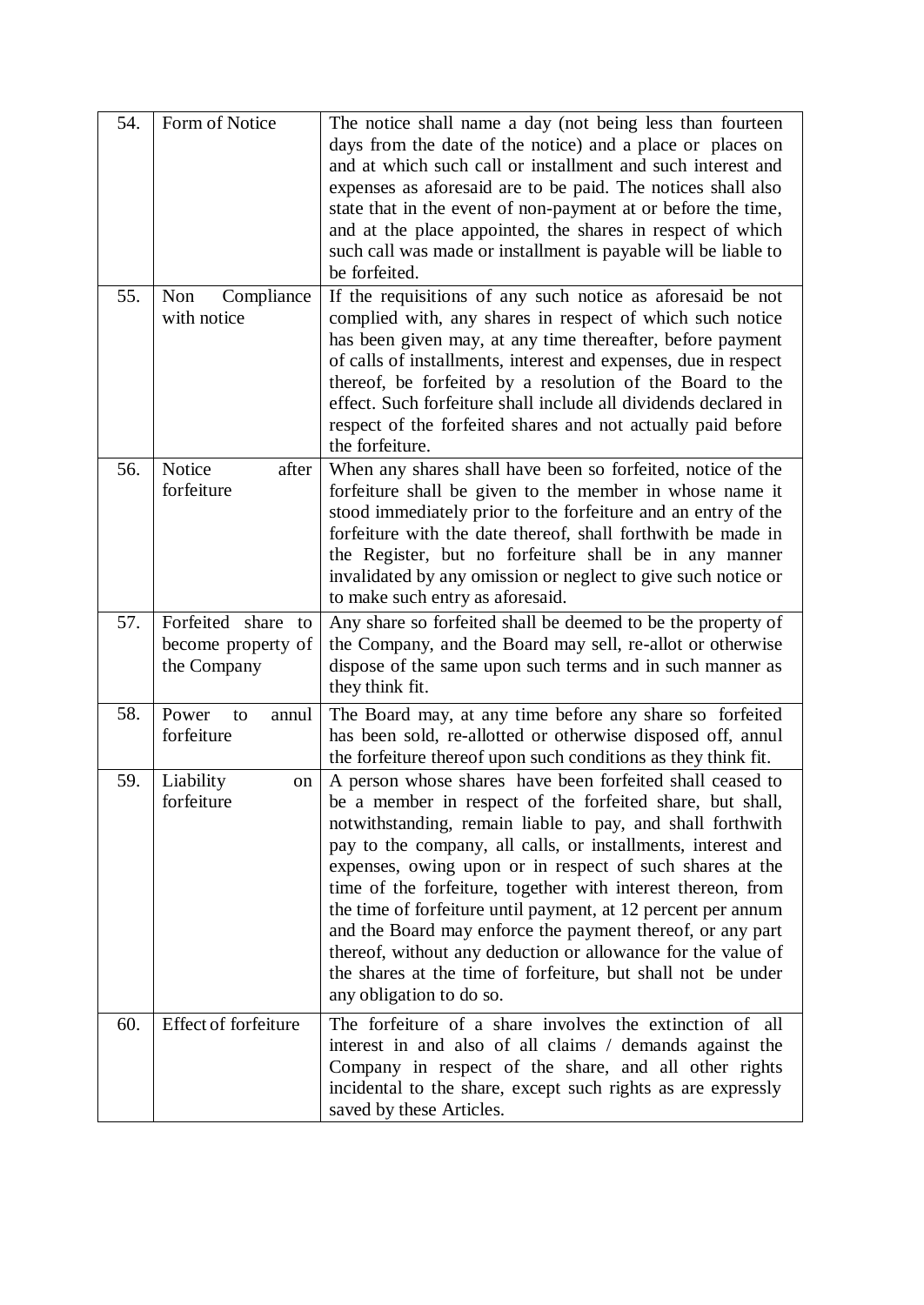| 61.  | Evidence<br>for<br>forfeiture           | A duly verified declaration in writing that the declarant is a<br>Director of the Company, and that certain shares in the<br>Company have been duly forfeited on a date stated in the<br>declaration shall be conclusive of the facts therein stated as<br>against all person claiming to be entitled to the shares<br>The Company may receive the consideration if any, given<br>for the shares on the sale or disposal thereof and may<br>execute a transfer of the shares in the favour of the person to<br>whom the share is sold or disposed of.<br>The transferee shall there upon be registered as the holder of<br>the share; and<br>The transferee shall not be bound to see the application of<br>the purchase money, if any, nor shall his title to the share be<br>affected by any irregularity or invalidity in the proceedings<br>in reference to the forfeiture, sale or disposal of the share. |
|------|-----------------------------------------|----------------------------------------------------------------------------------------------------------------------------------------------------------------------------------------------------------------------------------------------------------------------------------------------------------------------------------------------------------------------------------------------------------------------------------------------------------------------------------------------------------------------------------------------------------------------------------------------------------------------------------------------------------------------------------------------------------------------------------------------------------------------------------------------------------------------------------------------------------------------------------------------------------------|
| 62.  | Company's lien on<br>shares             | The company shall have a first and paramount lien—<br>(a) on every share (not being a fully paid share), for all<br>monies (whether presently payable or not) called, or payable<br>at a fixed time, in respect of that share; and<br>(b) on all shares (not being fully paid shares) standing<br>registered in the name of a single person, for all monies<br>presently payable by him or his estate to the company:<br>Provided that the Board of Directors may at any time<br>declare any share to be wholly or in part exempt from the<br>provisions of this clause.                                                                                                                                                                                                                                                                                                                                       |
|      |                                         | Such lien shall extend to all dividends and bonuses declared<br>from time to time in respect of such shares. Unless<br>otherwise agreed, the registration of a transfer of shares<br>shall operate as a waiver of the Company lien, if any, on<br>such shares.                                                                                                                                                                                                                                                                                                                                                                                                                                                                                                                                                                                                                                                 |
| 63.  | As to enforcing lien<br>$(i)$   by sale | For the purpose of enforcing such lien, the Board may sell<br>the shares subject thereto in such manner as they think fit,<br>but no sale shall be made until such period as aforesaid shall<br>have elapsed and until notice in writing of the intention to<br>sell shall have been served on such member, his heirs,<br>executors or administrators, or his Committee, curator bonis<br>or other person recognised by the Company as entitled to<br>represent such member of his estate and default shall have<br>been made by him or them in the payment of the sum<br>payable as aforesaid for fourteen days after such notice.                                                                                                                                                                                                                                                                            |
| (ii) | Application<br>of<br>proceeds of sale   | The net proceeds of any such sale shall be received by the<br>Company and applied in or towards payment of each part of<br>the amount in respect of which the lien exists as is presently<br>payable and the residue, if any, shall (subject to a like lien<br>for sums not presently payable as existed upon the shares<br>before the sale) be paid to the persons entitled to the shares<br>at the date of the sale.                                                                                                                                                                                                                                                                                                                                                                                                                                                                                         |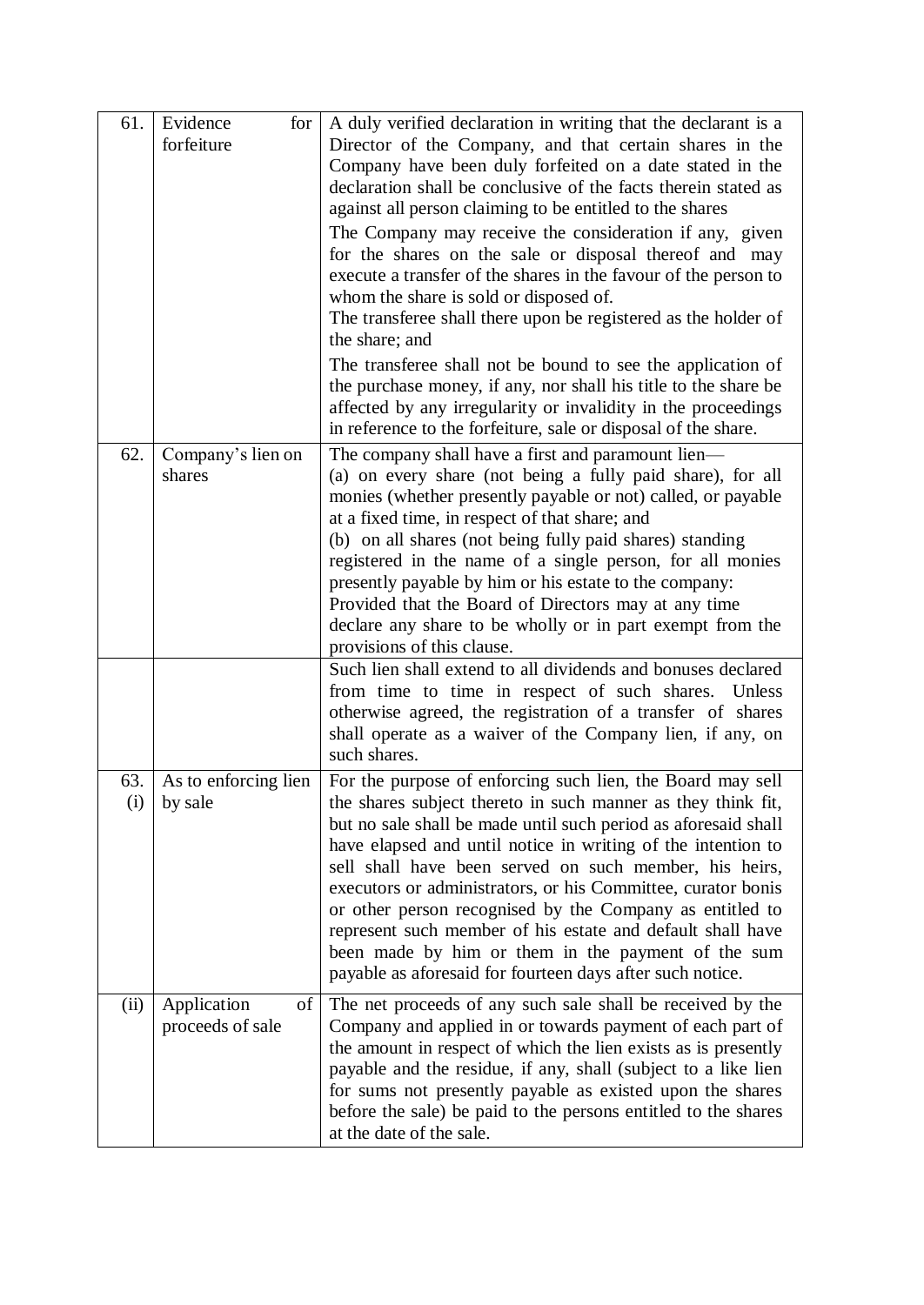| 64. | Validity of sale in<br>exercise of lien and<br>after forfeiture | Upon any sale after forfeiture or for enforcing a lien in<br>purported exercise of the powers by these presents given,<br>the Board may appoint some persons to execute an<br>instrument of transfer of the shares sold and cause the<br>purchaser's name to be entered in the register in respect of<br>the shares sold and the purchaser shall not be bound to see<br>to the regularity of the proceeding, or to the application of<br>the purchase money, and after his name has been entered in<br>the Register in respect of such shares his title to such shares<br>shall not be affected by any irregularity or invalidity in the<br>proceedings in reference to such forfeiture, sale or<br>disposition, nor impeached by any person, and the remedy<br>of any person aggrieved by the sale shall be in damages<br>only and against the Company exclusively. |
|-----|-----------------------------------------------------------------|----------------------------------------------------------------------------------------------------------------------------------------------------------------------------------------------------------------------------------------------------------------------------------------------------------------------------------------------------------------------------------------------------------------------------------------------------------------------------------------------------------------------------------------------------------------------------------------------------------------------------------------------------------------------------------------------------------------------------------------------------------------------------------------------------------------------------------------------------------------------|
| 65. | Power to Issue new<br>certificates                              | Where any shares under the powers in that behalf herein<br>contained are sold by the Board and the certificate thereof<br>has not been delivered to the Company by the former holder<br>of the said shares, such certificates shall ipso facto stand<br>cancelled and extinguished and become null and void and<br>annulled, and thereafter, the Board may issue a new<br>certificate for such shares distinguishing it in such manner<br>as they may think fit for the certificate not so delivered up.                                                                                                                                                                                                                                                                                                                                                             |

### **XI CAPITALISATION OF PROFITS**

| 66.<br>(i) | Capitalisation  | The company in general meeting may, upon<br>the<br>recommendation of the Board, resolve—<br>(a) that it is desirable to capitalize any part of the amount<br>for the time being standing to the credit of any of the<br>company's reserve accounts, or to the credit of the profit<br>and loss account, or otherwise available for distribution;<br>and                                                                                                                                                                                                |
|------------|-----------------|--------------------------------------------------------------------------------------------------------------------------------------------------------------------------------------------------------------------------------------------------------------------------------------------------------------------------------------------------------------------------------------------------------------------------------------------------------------------------------------------------------------------------------------------------------|
|            |                 | (b) that such sum be accordingly set free for distribution in<br>the manner specified in clause (ii) amongst the members<br>who would have been entitled thereto, if distributed by way<br>of dividend and in the same proportions.                                                                                                                                                                                                                                                                                                                    |
| (ii)       | Sum how applied | The sum aforesaid shall not be paid in cash but shall be<br>applied, subject to the provision contained in clause (3),<br>either in or towards—<br>(A) paying up any amounts for the time being unpaid on<br>any shares held by such members respectively;<br>(B) paying up in full, unissued shares of the company to be<br>allotted and distributed, credited as fully paid-up, to and<br>amongst such members in the proportions aforesaid;<br>(C) partly in the way specified in sub-clause (A) and partly<br>in that specified in sub-clause (B); |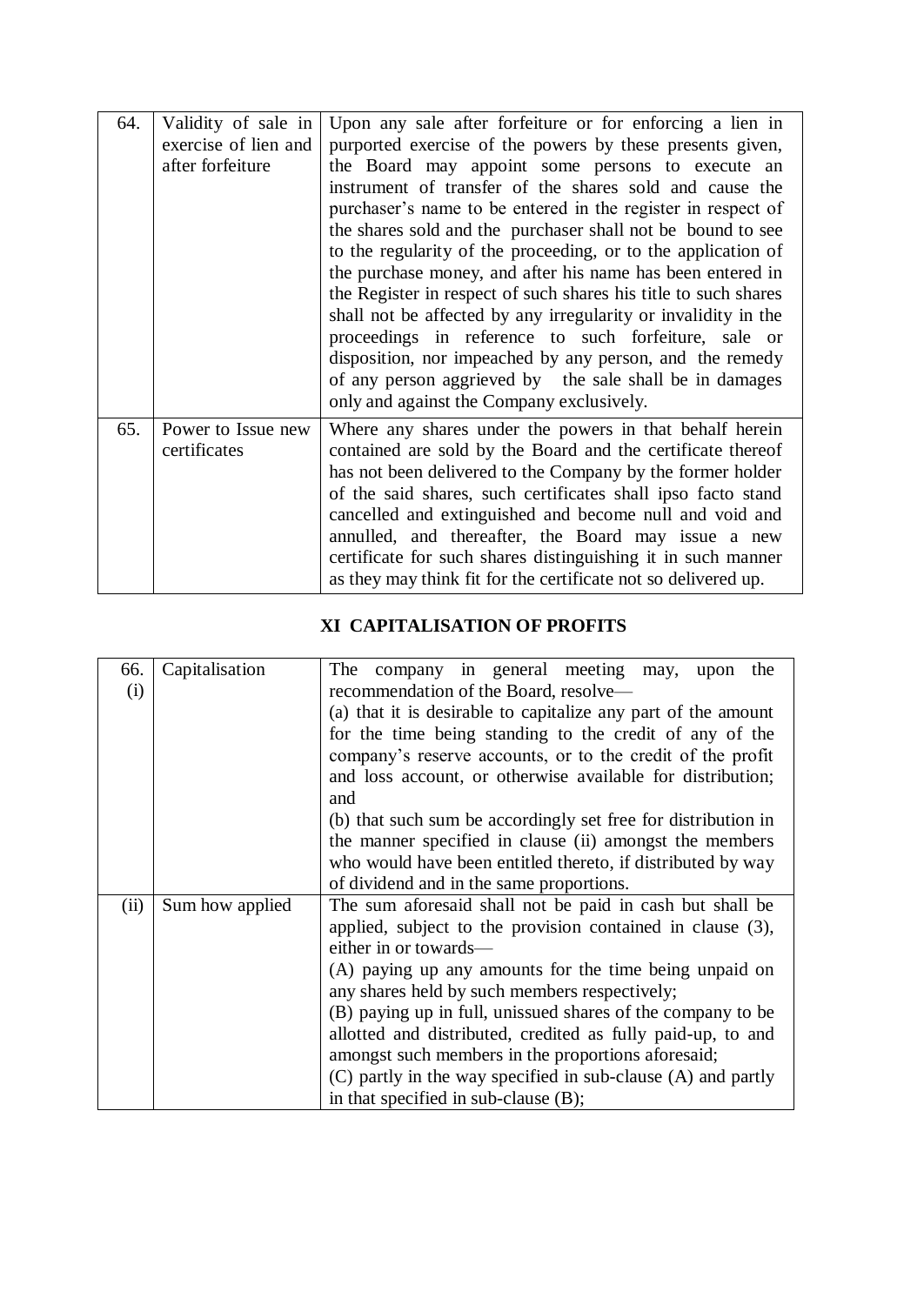| (iii) |                                                                                                       | A securities premium account and a capital redemption<br>reserve account may, for the purposes of this regulation, be<br>applied in the paying up of unissued shares to be issued to<br>members of the company as fully paid bonus shares.                                                                                                                                                                                                                                                                                                                                                                                                                                                                                                                                                                           |
|-------|-------------------------------------------------------------------------------------------------------|----------------------------------------------------------------------------------------------------------------------------------------------------------------------------------------------------------------------------------------------------------------------------------------------------------------------------------------------------------------------------------------------------------------------------------------------------------------------------------------------------------------------------------------------------------------------------------------------------------------------------------------------------------------------------------------------------------------------------------------------------------------------------------------------------------------------|
| (iv)  |                                                                                                       | The Board shall give effect to the resolution passed by the<br>company in pursuance of this regulation.                                                                                                                                                                                                                                                                                                                                                                                                                                                                                                                                                                                                                                                                                                              |
| 67.   | of<br>Powers<br>the<br>Board<br>for<br>capitalisation                                                 | Whenever such resolutions as aforesaid shall have been<br>passed, the Board shall-<br>(i) make all appropriations and application of the undivided<br>profits resolved to be capitalised thereby, and<br>all<br>allotments and issue of fully paid shares, if any; and<br>(ii) generally do all acts and things required to give effect<br>thereto.                                                                                                                                                                                                                                                                                                                                                                                                                                                                  |
| 68.   | Board's power<br>in<br>cases of fractional<br>distribution<br>of<br>shares<br><b>or</b><br>debentures | The Board shall have full power:-<br>(i) to make such provision by the issue of fractional<br>certificates or by payment in cash or otherwise as it thinks<br>fit, in case of shares becoming distributable in fractions; and<br>(ii) to authorise any person to enter, on behalf of all the<br>members entitled thereto, into an agreement with the<br>Company providing for the allotment to them respectively,<br>credited as fully paid up of any further shares to which they<br>may be entitled upon such capitalisation, or (as the case may<br>require) for the payments by the Company on their behalf, by<br>the application thereto of their respective proportions of the<br>profits resolved to be capitalised, of the amounts or any part<br>of the amounts remaining unpaid on their existing shares. |
| 69.   | Agreement binding<br>on members                                                                       | Any agreement made under such authority shall be effective<br>and binding on all such members.                                                                                                                                                                                                                                                                                                                                                                                                                                                                                                                                                                                                                                                                                                                       |

## **XII BUY BACK OF SHARES**

| 70. Buy-back of shares | Notwithstanding anything contained in these Articles but     |
|------------------------|--------------------------------------------------------------|
|                        | subject to all applicable provisions of the Act or any other |
|                        | law for the time being in force, the company may purchase    |
|                        | its own shares or other specified securities. Such Buy Back  |
|                        | shall not be considered as reduction of capital under the    |
|                        | provisions of the Act.                                       |

### **XIII BOARD OF DIRECTORS**

| 71. | <b>Board of Directors</b> | Unless otherwise determined by the Company in General        |
|-----|---------------------------|--------------------------------------------------------------|
|     |                           | Meeting the number of Directors shall not be less than 3     |
|     |                           | (three) and shall not be more than 15 (fifteen). The persons |
|     |                           | hereinafter named shall become and be the first Directors of |
|     |                           | the Company, that is to say:                                 |
|     |                           | 1. Shri Om Prakash Rupramka                                  |
|     |                           | 2. Shri Shekhar Agrawal                                      |
|     |                           | 3. Shri Ravi Jhunjhunwala                                    |
|     |                           |                                                              |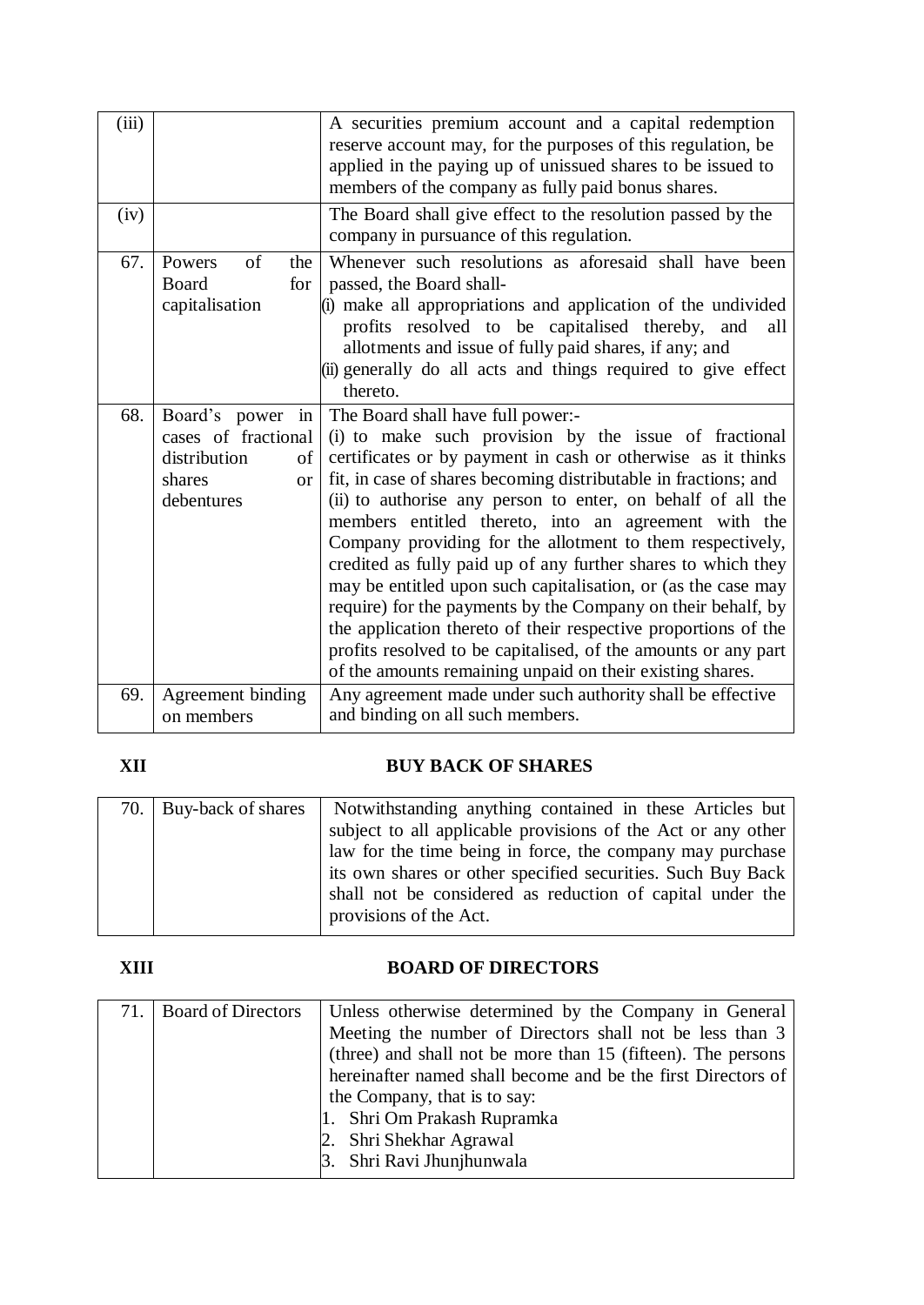| 72. | Directors not liable<br>to retire by rotation                                                             | The Board shall have the power to determine the directors<br>whose period of office is or is not liable to determination by<br>retirement of directors by rotation.                                                                                                                                                                                                                 |
|-----|-----------------------------------------------------------------------------------------------------------|-------------------------------------------------------------------------------------------------------------------------------------------------------------------------------------------------------------------------------------------------------------------------------------------------------------------------------------------------------------------------------------|
| 73. | individual<br>Same<br>may be Chairman<br>(Chairperson)<br>and<br>Managing Director/<br>Chief<br>Executive | The same individual may, at the same time be appointed as<br>the Chairperson of the Company as well as the Managing<br>Director and/or Chief Executive Officer of the Company.                                                                                                                                                                                                      |
| 74. | <b>Qualification shares</b>                                                                               | Director of the Company shall not be required to hold any<br>qualification shares.                                                                                                                                                                                                                                                                                                  |
| 75. | Remuneration<br>of<br>Directors                                                                           | The remuneration of the Director(s) shall, in so far as it<br>consists of a monthly payment, be deemed to accrue from<br>day to-day.                                                                                                                                                                                                                                                |
| 76. | Travelling<br>and<br>other expenses                                                                       | In addition to the remuneration payable to them in pursuance<br>of the Act, the Directors may be paid all travelling, hotel and<br>other expenses properly incurred by them-<br>(a) in attending and returning from meetings of the Board of<br>Directors or any Committee thereof or General Meetings<br>of the Company; or<br>(b) in connection with the business of the Company. |
| 77. | <b>Sitting Fee</b>                                                                                        | The fees payable to the Directors for attending the meetings<br>of the Board or Committee thereof shall be decided by the<br>Board of Directors from time to time within the maximum<br>limits of such fees that may be prescribed under the Act or<br>the Rules.                                                                                                                   |
| 78. | Authorise<br>signing<br>of reciepts, cheques<br>etc.                                                      | All cheques, promissory notes, drafts, hundis, bills of<br>exchange and other negotiable instruments, and all receipts<br>for monies paid to the Company, shall be signed, drawn,<br>accepted, endorsed, or otherwise executed, as the case may<br>be, by such person and in such manner as the Board shall<br>from time to time by resolution determine.                           |
| 79. | Independent<br>Director                                                                                   | The Company shall appoint such number of Independent<br>Directors as it may deem fit, for a term specified in the<br>resolution appointing him/her in accordance with the<br>provisions of the Act. The provisions relating to retirement<br>of directors by rotation shall not be applicable<br>to<br>appointment of Independent Directors.                                        |
| 80. | Appointment<br>of<br>Additional<br><b>Directors</b>                                                       | Subject to the provisions of the Act, the Board shall have<br>power at any time, and from time to time, to appoint a person<br>as an Additional Director, provided the number of the<br>Directors and Additional Directors together shall not, at any<br>time exceed the maximum strength fixed for the Board by<br>the Articles.                                                   |
| 81. | Duration of office<br>Additional<br>of<br>Director                                                        | Such person shall hold office only up to the date of the next<br>Annual General Meeting of the Company but shall be<br>eligible for appointment by the Company as a Director at<br>that meeting subject to the provisions of the Act.                                                                                                                                               |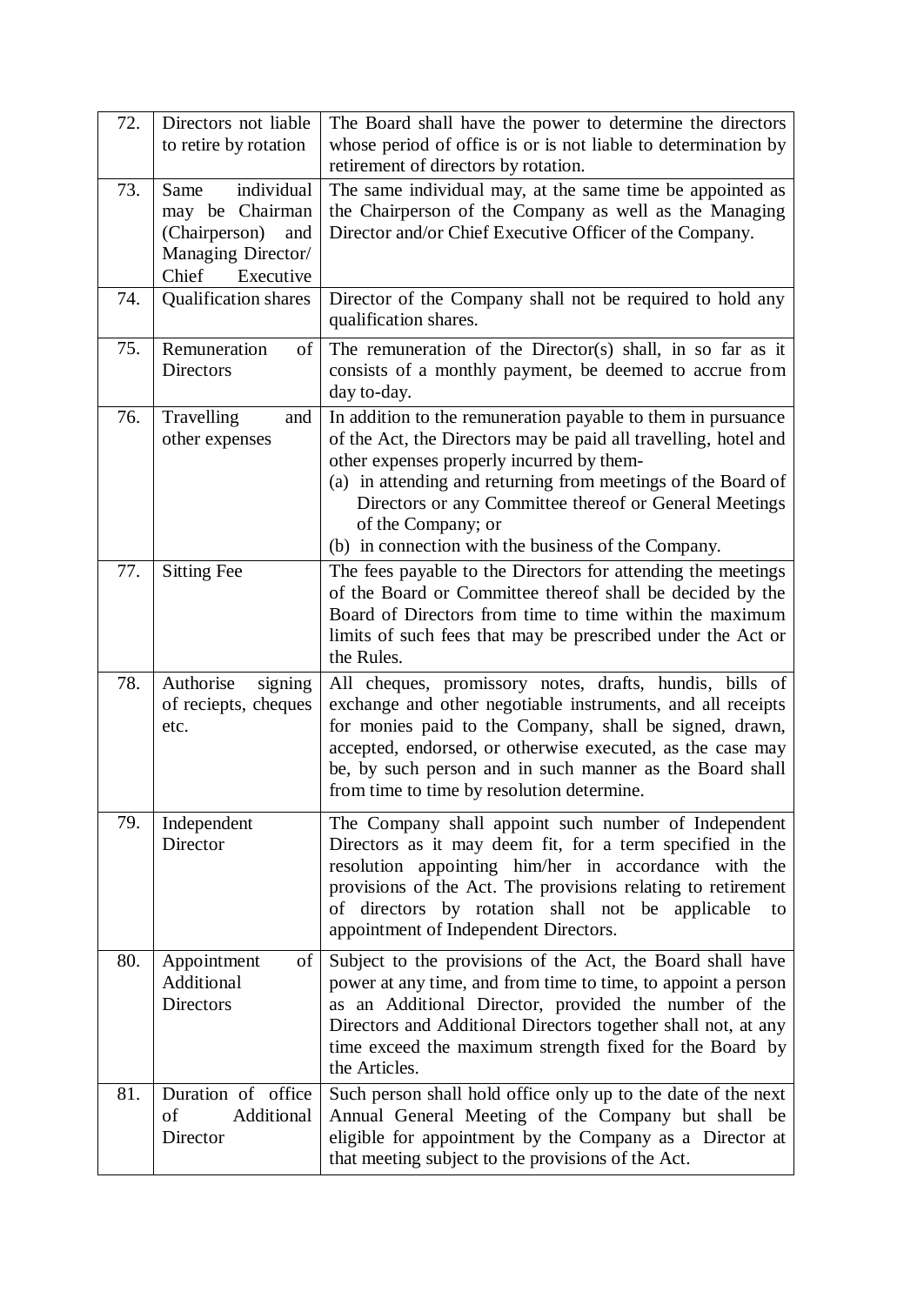| 82. | Appointment<br>of<br><b>Alternate Director</b>                                    | The Board may appoint an Alternate Director to act for a<br>director (hereinafter in this Article called "the Original<br>Director") during his absence for a period of not less than<br>three months from India. No person shall be appointed as an<br>Alternate Director for an Independent Director unless he is<br>qualified to be appointed as an Independent Director under<br>the provisions of the Act.                                                                                                                                                                                                                       |
|-----|-----------------------------------------------------------------------------------|---------------------------------------------------------------------------------------------------------------------------------------------------------------------------------------------------------------------------------------------------------------------------------------------------------------------------------------------------------------------------------------------------------------------------------------------------------------------------------------------------------------------------------------------------------------------------------------------------------------------------------------|
| 83. | Duration of office<br>of<br>Alternate<br>Director                                 | An Alternate Director shall not hold office for a period<br>longer than that permissible to the Original Director in<br>whose place he has been appointed and shall vacate the<br>office if and when the Original Director returns to India.                                                                                                                                                                                                                                                                                                                                                                                          |
| 84. | Re-appointment<br>provisions<br>applicable<br>to<br><b>Original Director</b>      | If the term of office of the Original Director is determined<br>before he returns to India the automatic reappointment of<br>retiring directors in default of another appointment shall<br>apply to the Original Director and not to the Alternate<br>Director.                                                                                                                                                                                                                                                                                                                                                                       |
| 85. | Appointment<br>of<br>Director to fill<br>a<br>casual vacancy                      | If the office of any Director appointed by the Company in<br>General Meeting is vacated before his term of office expires<br>in the normal course, the resulting casual vacancy may, be<br>filled by the Board of Directors at a meeting of the Board.                                                                                                                                                                                                                                                                                                                                                                                |
| 86. | Duration of office<br>Director<br>οf<br>fill<br>appointed<br>to<br>casual vacancy | The director so appointed shall hold office only upto the date<br>upto which the Director in whose place he is appointed<br>would have held office if it had not been vacated.                                                                                                                                                                                                                                                                                                                                                                                                                                                        |
| 87. | Appointment<br>of<br><b>Nominee Directors</b>                                     | The Board may appoint any person as a Nominee Director of<br>any Financial Institution, Bank, Body Corporate etc. (herein<br>after referred to as "the Lenders") from time to time as per<br>the agreed terms of borrowings between the lenders and the<br>Company. A director appointed under this Article is<br>hereinafter referred to as "the Nominee Director" and that<br>the term "Nominee Director" means a Director for the time<br>being in office under this Article. The Nominee Director<br>shall not be bound to hold any qualification shares and not<br>be liable to retire by rotation or be removed by the Company. |
| 88. | office<br>When<br>οf<br>Director<br>be<br>to<br>vacated                           | The office of Director shall be vacated, pursuant to the<br>provisions of the Companies Act, 2013.                                                                                                                                                                                                                                                                                                                                                                                                                                                                                                                                    |
| 89. | Resignation<br>of<br>Directors                                                    | Subject to the provisions of the Act, a Director may at any<br>time resign from his office by giving notice in writing to the<br>Company of his intention so to do, and thereupon his office<br>shall be vacated.                                                                                                                                                                                                                                                                                                                                                                                                                     |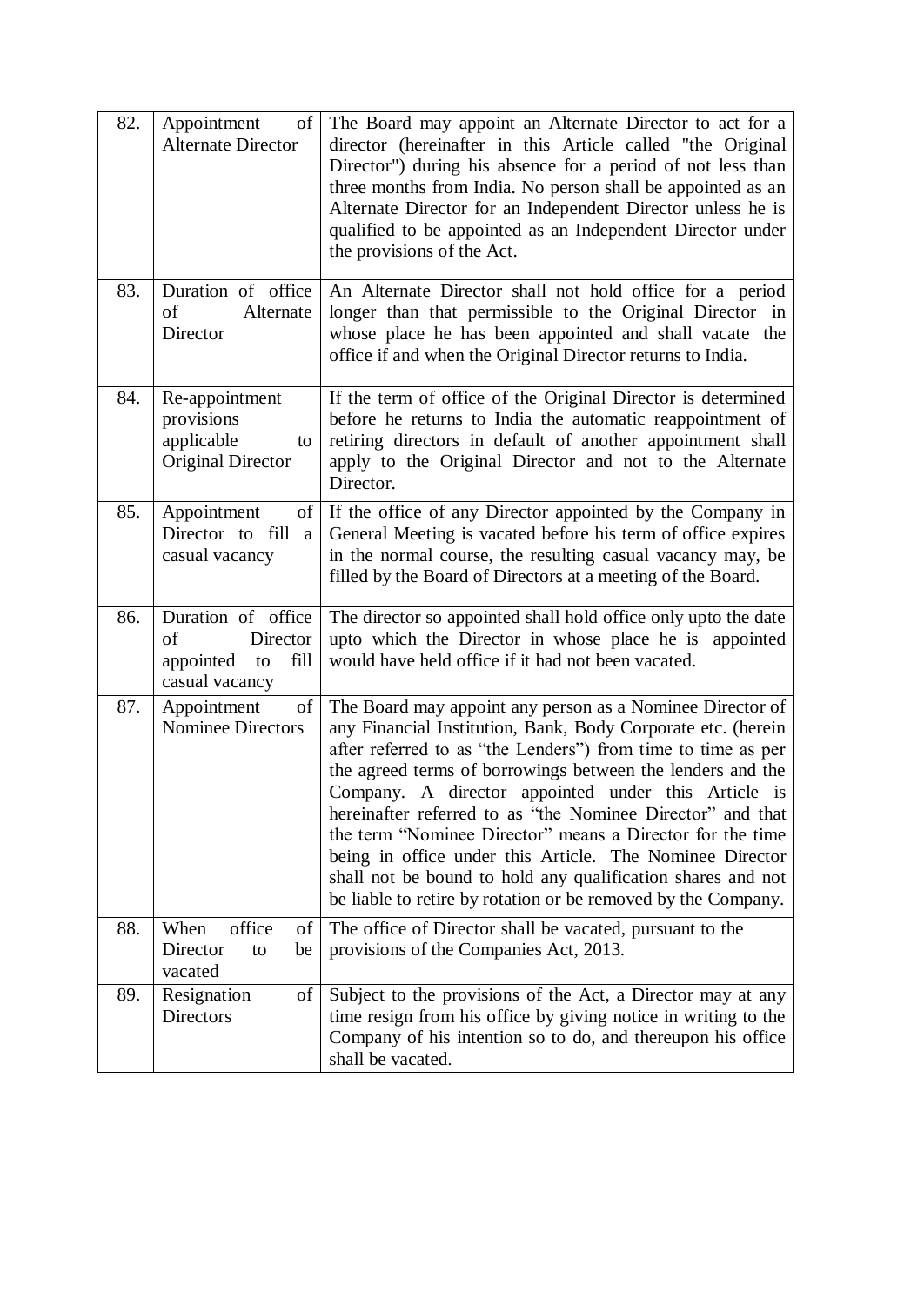| 90. | Removal<br>of<br>Directors                                   | Subject to the provisions of the Act, the Company may, by<br>an Ordinary Resolution passed at a General Meeting, remove<br>any Director before the expiration of his period of office and<br>may appoint another person in his place. The person so<br>appointed shall hold office, during such time as the Director<br>in whose place he is appointed would have held the same, if<br>he had not been removed. If the vacancy created by the<br>removal of a Director under the provisions of this article, is<br>not so filled by the meeting at which he is removed by the<br>board may at any time thereafter fill such vacancy under the<br>provisions of the Article.                                                                                                                                                                     |
|-----|--------------------------------------------------------------|-------------------------------------------------------------------------------------------------------------------------------------------------------------------------------------------------------------------------------------------------------------------------------------------------------------------------------------------------------------------------------------------------------------------------------------------------------------------------------------------------------------------------------------------------------------------------------------------------------------------------------------------------------------------------------------------------------------------------------------------------------------------------------------------------------------------------------------------------|
| 91. | Rotation<br>of<br>Director                                   | i) Not less than two-thirds of the total number of Directors<br>of the Company shall be persons whose period of office<br>is liable to determination by retirement of Directors by<br>rotation and save as otherwise expressly provided in the<br>said Act, be appointed by the Company in General<br>Meeting. Explanation: - for the purposes of this Article<br>"total number of Directors" shall not include Independent<br>Directors appointed on the Board of the Company.<br>ii) At the Annual General Meeting of the Company in every                                                                                                                                                                                                                                                                                                    |
|     |                                                              | year, one third of such of the Directors for the time being<br>liable to retire by rotation or if their number is neither<br>three nor a multiple of three, then, the number nearest to<br>one-third, shall retire from the office. The Directors to<br>retire at such Annual General Meeting shall be the<br>Directors who shall have been longest in office since<br>their last election. As between Directors who became<br>Directors on the same day those to retire shall, in default<br>of subject to any agreement between them, be determined<br>by lot. For the purpose of this Article, a Director<br>appointed to fill a vacancy under the provisions of the<br>Articles shall be deemed to have been in office since the<br>date on which the Director, in whose place he/she has<br>been appointed was last elected as a Director. |
|     |                                                              | iii) At the annual general meeting at which a director retires<br>as aforesaid, the Company may fill up the vacancy by<br>appointing the retiring director or some other person<br>thereto.                                                                                                                                                                                                                                                                                                                                                                                                                                                                                                                                                                                                                                                     |
| 92. | Director retiring by<br>rotation eligible for<br>re-election | A retiring Director shall be eligible for re-election and shall<br>act as a Director throughout the meeting at which he retires.                                                                                                                                                                                                                                                                                                                                                                                                                                                                                                                                                                                                                                                                                                                |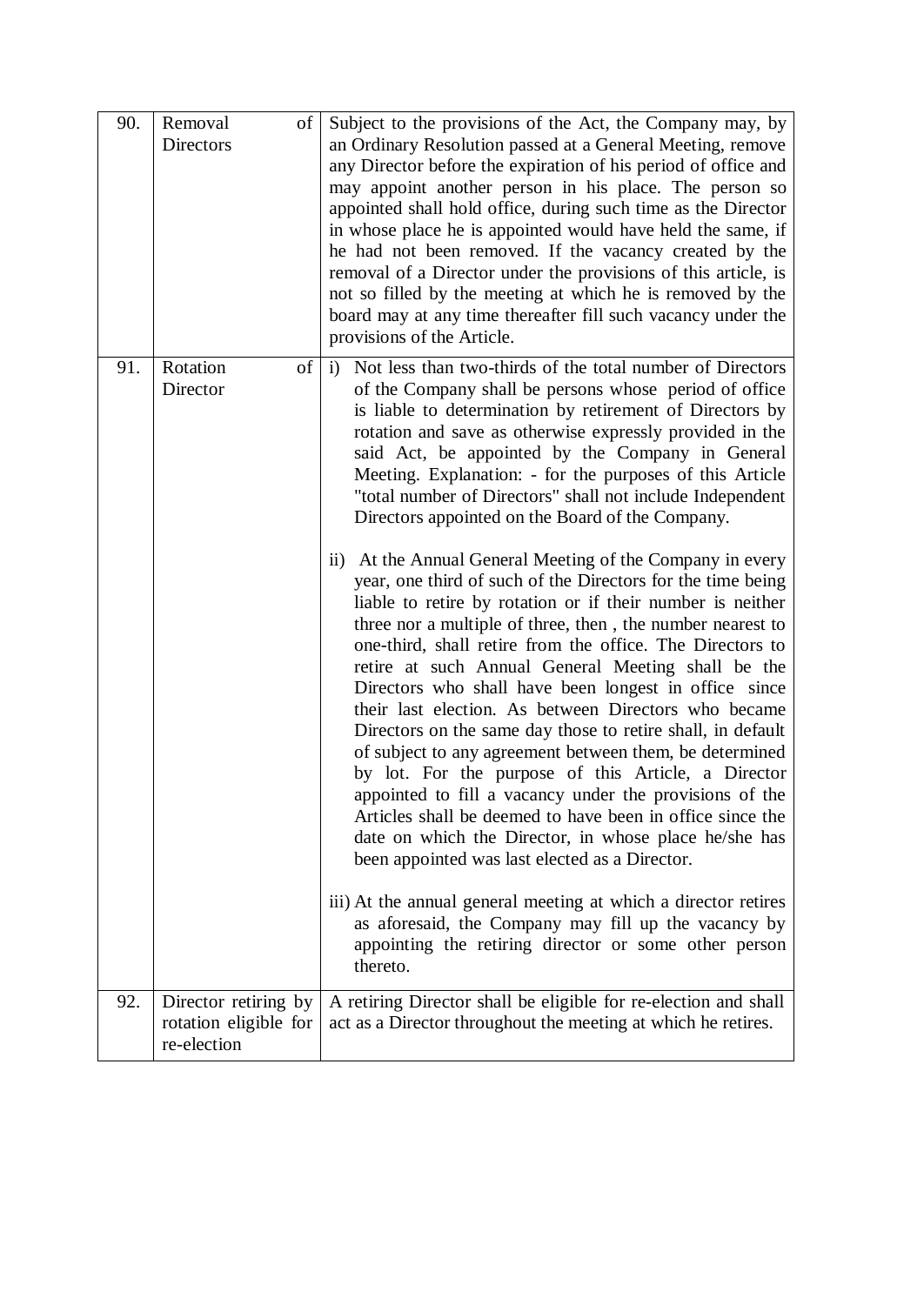### **XIV POWERS OF BOARD**

| 93.<br>94. | General powers                                                                                                    | Subject to the provisions of the Act, the Board shall be<br>$\mathbf{i}$<br>entitled to exercise, all such powers and to do all such<br>acts and things, as the Company is authorised to exercise<br>and do in furtherance of its objects, specified in the<br>Memorandum of Association for which the Company is<br>established except such powers as are required by the Act<br>or the Memorandum or Articles of Association of the<br>Company to be exercised or done by the Company in<br>General Meeting. In exercising any such powers or doing<br>any such acts or things the Board shall be subject to the<br>provisions contained in that behalf in this Act, or in the<br>Memorandum or Articles of the Company or in any<br>regulations not inconsistent therewith and duly made<br>thereunder, including regulations made by the Company<br>in General Meeting.<br>No regulation made by the Company in General Meeting<br>$\mathbf{ii}$<br>shall invalidate any prior act of the Board which have<br>been valid if that regulation had not been made. |
|------------|-------------------------------------------------------------------------------------------------------------------|--------------------------------------------------------------------------------------------------------------------------------------------------------------------------------------------------------------------------------------------------------------------------------------------------------------------------------------------------------------------------------------------------------------------------------------------------------------------------------------------------------------------------------------------------------------------------------------------------------------------------------------------------------------------------------------------------------------------------------------------------------------------------------------------------------------------------------------------------------------------------------------------------------------------------------------------------------------------------------------------------------------------------------------------------------------------|
|            | Power to appoint or<br>reappoint                                                                                  | Subject to the provisions of the Act, the Directors may from<br>time to time appoint or re-appoint one or more of their Body                                                                                                                                                                                                                                                                                                                                                                                                                                                                                                                                                                                                                                                                                                                                                                                                                                                                                                                                       |
|            | Managing or Whole<br><b>Time Directors</b>                                                                        | to be Managing Director (in which expression shall be<br>included a Joint Managing Director) or Whole-Time<br>Director or Whole Time Directors of the Company for such<br>term not exceeding five years at a time as they may think fit,<br>and may from time to time remove or dismiss him/her or<br>them from office and appoint another or others in his/her or<br>their place.                                                                                                                                                                                                                                                                                                                                                                                                                                                                                                                                                                                                                                                                                 |
| 95.        | Chairman<br>(Chairperson)<br>and<br>Managing Director<br>Chief<br>and<br>Executive<br>Officer<br>Whole-time<br>or | An individual may be appointed or re-appointed as the<br>Chairman of the Company as well as the Managing Director<br>and Chief Executive Officer or Whole Time Director of the<br>Company at same time.                                                                                                                                                                                                                                                                                                                                                                                                                                                                                                                                                                                                                                                                                                                                                                                                                                                            |
| 96.        | Managing Director/<br>Whole-time<br>Director<br>be<br>may<br>retiring by rotation                                 | The Board shall have the power to determine whether the<br>Managing Director/ Whole-time Director shall be subject to<br>retirement by rotation or not. If the Managing Director/<br>Whole-Time Director is subject to retirement by rotation and<br>is re-appointed as Director immediately on retirement by<br>rotation, he shall continue to hold office of Managing<br>Director/ Whole Time Director and the retirement by<br>rotation and re-appointment shall not be deemed to constitute<br>a break in his tenure of appointment as Managing Director/<br>Whole time Director.                                                                                                                                                                                                                                                                                                                                                                                                                                                                              |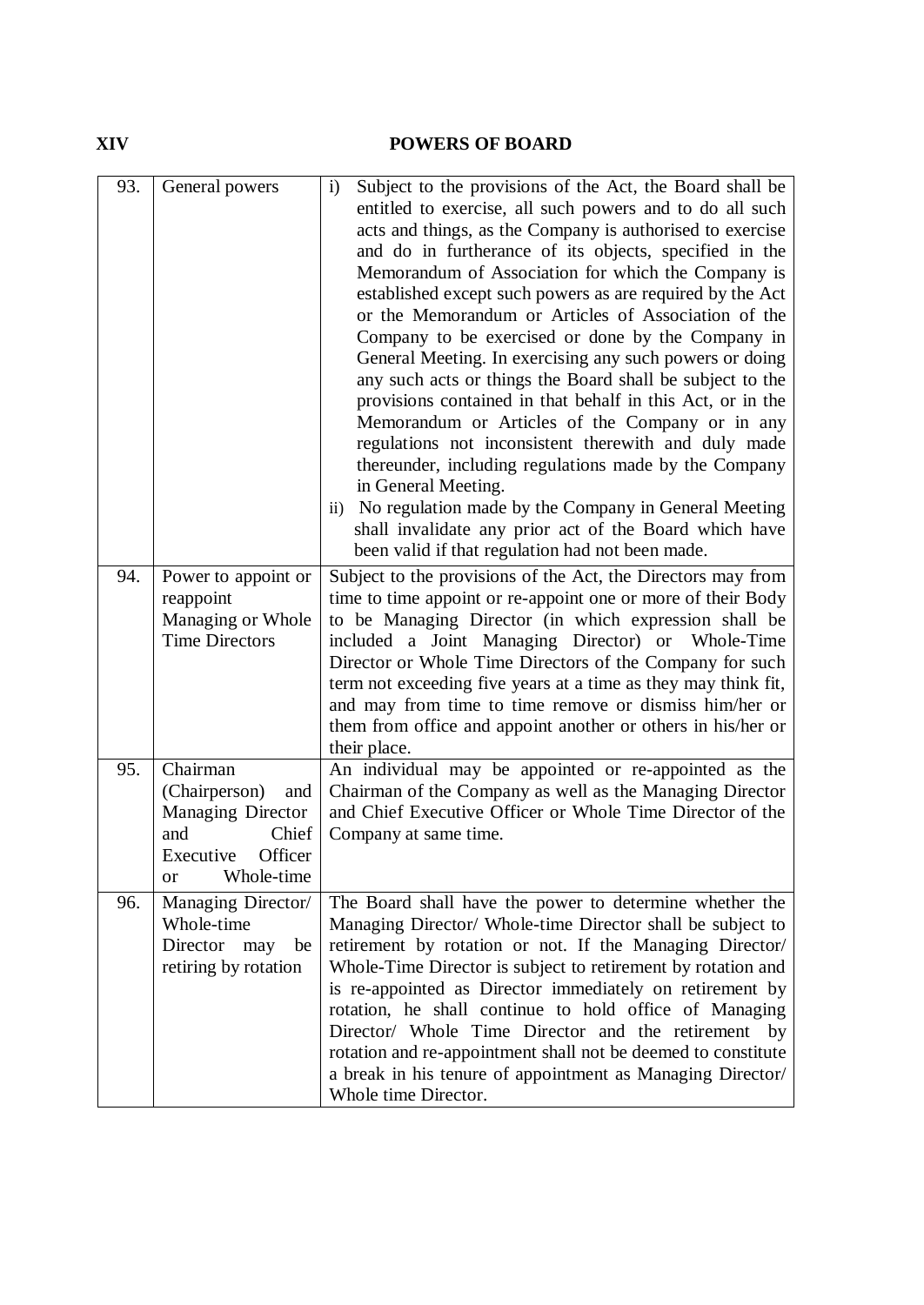|          | 97. Remuneration of Subject to the provisions of the Act and to the approval of |
|----------|---------------------------------------------------------------------------------|
|          | Managing Director the Company in general meeting, the remuneration of a         |
|          | or Whole-time   Managing Director or Whole-Time Director shall from time        |
| Director | to time be fixed by the Board by way of fixed salary, or                        |
|          | commission on profits of the Company or by participation in                     |
|          | any such profits or by any or all of those modes.                               |

### **XV BORROWING POWERS**

| 98.  | Power to borrow                                          | Subject to clause (ii) hereof the Directors may, from time to                                                                                                                                                                                                                                                                                                                                                                                                                                                                                                                                                                                                                                                                                                                                                                                                                                                |
|------|----------------------------------------------------------|--------------------------------------------------------------------------------------------------------------------------------------------------------------------------------------------------------------------------------------------------------------------------------------------------------------------------------------------------------------------------------------------------------------------------------------------------------------------------------------------------------------------------------------------------------------------------------------------------------------------------------------------------------------------------------------------------------------------------------------------------------------------------------------------------------------------------------------------------------------------------------------------------------------|
| (i)  |                                                          | time at their discretion raise or borrow, or secure the<br>repayment of any loan or advance taken by the Company.<br>Any such moneys may be raised and the payment or<br>repayment of such moneys may be secured in such manner<br>and upon such terms and conditions in all respects as the<br>Directors may think fit and, in particular by promissory<br>notes, or by opening current accounts or by receiving<br>deposits and advances at interest, with or without security, or<br>by the issue of debentures of debenture-stock of the<br>Company charged upon all or any part of the property of the<br>Company (both present and future), including its uncalled<br>capital for the time being or by mortgaging, charging or<br>pledging any lands, buildings, machinery, plants, goods or<br>other property and securities of the Company, or by such<br>other means as to them may seem expedient. |
| (ii) | <b>Restrictions</b><br>on<br>powers of Board**           | The Board of Directors shall not, except with the consent of<br>the Company in General Meeting, borrow moneys where the<br>moneys to be borrowed together with the moneys already<br>borrowed by the Company (apart from temporary loans<br>obtained from the Company's bankers in the ordinary course<br>of business) will exceed the aggregate of the paid-up share<br>capital of the Company, its free reserves and security<br>premium, that is to say, reserves not set apart for any<br>specific purpose by more than Rs. Seven Hundred and Fifty<br>Crores.                                                                                                                                                                                                                                                                                                                                           |
| 99.  | Condition on which<br>money<br>be<br>may<br>borrowed     | Any bonds, debentures, debenture-stock or other securities<br>issued or to be issued by the Company, shall be under the<br>Control of the Board who may issue them upon such terms<br>and conditions and in such manner<br>and for<br>such<br>consideration as they shall consider to be for the benefit of<br>the Company.                                                                                                                                                                                                                                                                                                                                                                                                                                                                                                                                                                                  |
| 100. | Securities may be<br>assignable<br>free<br>from equities | Any such debentures, debenture-stock and other securities<br>may be made assignable free from any equities between the<br>Company and the person to whom the same may be issued.<br>If any other offer is made to the public to subscribe for or<br>purchase debentures the provisions of the said Act relating to<br>a prospectus shall be complied with.                                                                                                                                                                                                                                                                                                                                                                                                                                                                                                                                                   |

**\*\*** *Company increased its borrowing limits from Rs. 500 Cr. to Rs. 750 Cr. by passing Special Resolution through Postal Ballot dated 19.06.2022.*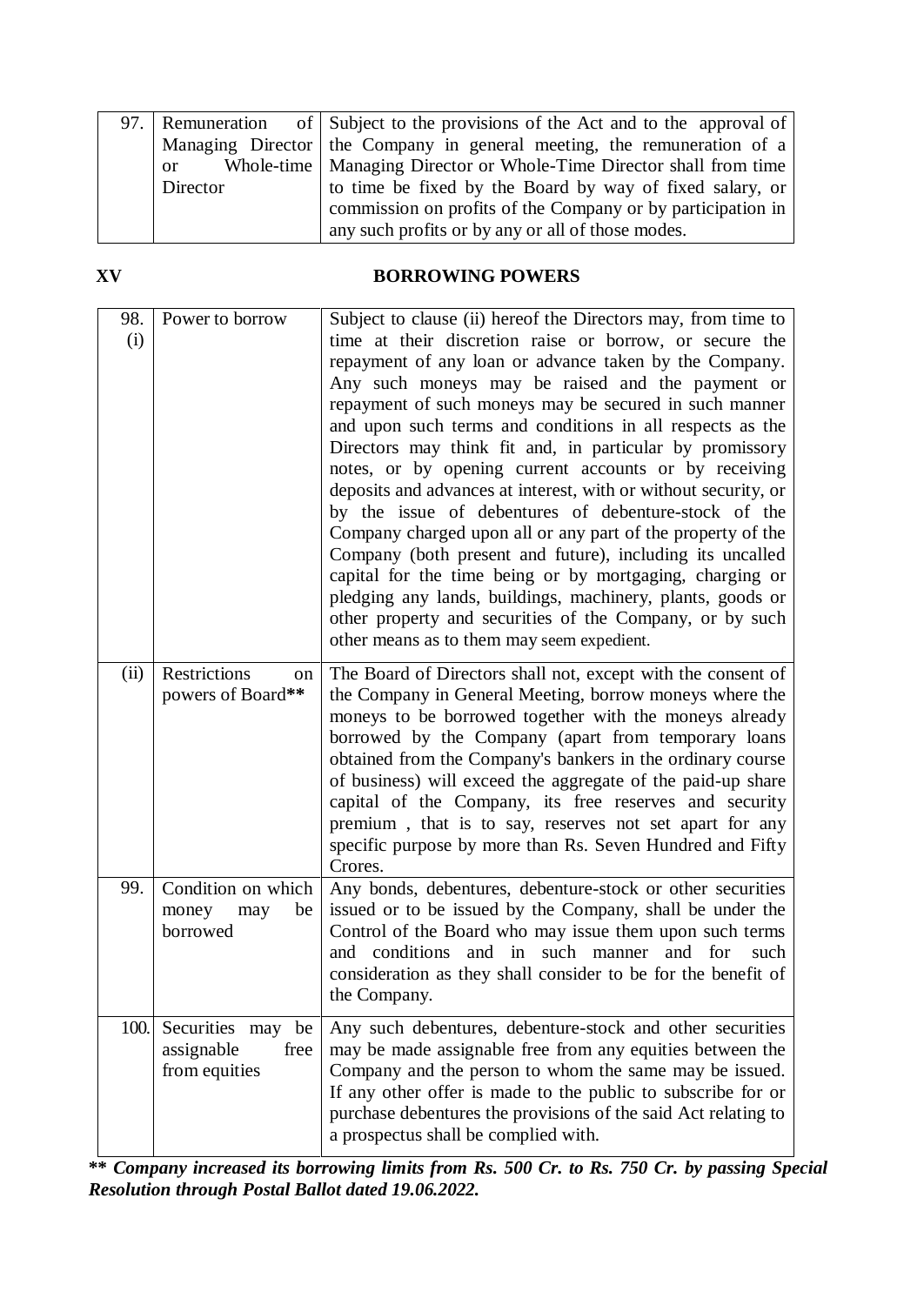### **XVI PROCEEDINGS OF THE BOARD**

| 101. | Meetings                                           | The Board shall meet together at least once in every 120<br>days so that at least four such meetings shall be held in every<br>year for the conduct of business and may adjourn and<br>otherwise regulate its meeting and proceeding as it thinks fit.<br>Notice in writing of every meeting of the Board shall be<br>given to every Director for the time being in India and at his<br>usual address in India to every other Director.                      |
|------|----------------------------------------------------|--------------------------------------------------------------------------------------------------------------------------------------------------------------------------------------------------------------------------------------------------------------------------------------------------------------------------------------------------------------------------------------------------------------------------------------------------------------|
|      |                                                    | For the purpose of conducting of Board Meeting or that of<br>any Committee of the Board and for the purpose of quorum<br>of such meetings participation of Directors through video<br>conferencing or other audio visual means or through any<br>other mode as permitted by applicable laws from time to<br>time.                                                                                                                                            |
| 102. | Convening<br>of<br>Meetings.                       | The Chairman, or a Director may at any time, and the<br>Secretary shall upon the request of a Director at any time,<br>convene a meeting of the Board.                                                                                                                                                                                                                                                                                                       |
| 103. | Chairman<br>(Chairperson)                          | At the first meeting of the Board, the Directors present shall<br>choose someone of their number to be Chairperson and the<br>Directors so chosen shall continue as Chairman until<br>otherwise determined by the Board. If at any meeting of the<br>Board the Chairman be not present within five minutes after<br>the time appointed for holding the same the Directors present<br>shall choose someone of their number to be Chairman of<br>such meeting. |
| 104. | Quorum                                             | The quorum for a meeting of the Board shall be determined<br>from time to time in accordance with the provisions of the<br>Act.                                                                                                                                                                                                                                                                                                                              |
| 105. | Adjournment<br>of<br>meeting for want of<br>quorum | If a meeting of the Board could not be held for want of a<br>quorum then the meeting shall automatically stand adjourned<br>to the same day in the next week, at the same time and place,<br>or if that day is a National Holiday, till the next succeeding<br>day which is not a National Holiday at the same time and<br>place.                                                                                                                            |
| 106. | Power of meeting.                                  | A meeting of the Board at which a quorum be present shall<br>be competent to exercise all or any of the authorities, powers<br>and discretion by or under these Articles for the time being<br>vested in or exercisably by the Board.                                                                                                                                                                                                                        |
| 107. | Decisions                                          | Subject to the provisions of the Act, questions arising at any<br>meeting shall be decided by a majority of votes, and, in case<br>of an equality of votes, the Chairman of the Board shall have<br>second or casting vote.                                                                                                                                                                                                                                  |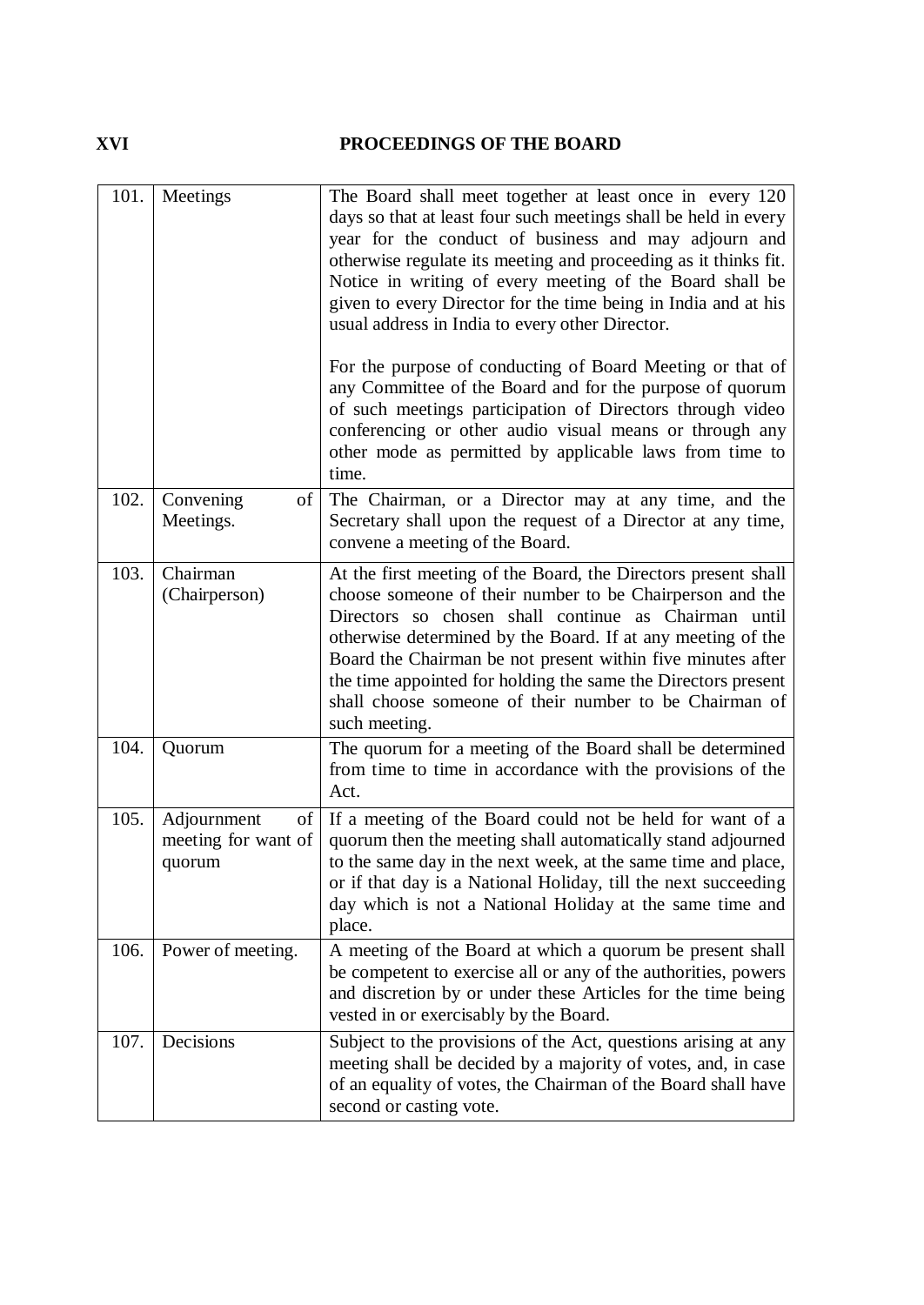| 108.<br>109. | appoint<br>Power to<br>committee<br>Proceedings<br>of                                    | The Board may, subject to the provisions of the Act, from<br>time to time and at any time delegate any of its powers to a<br>committee consisting of such Director or Directors as it<br>thinks fit and may from time to time revoke such delegation.<br>Any committee so formed shall, in the exercise of the<br>powers so delegated, conform to any regulations that may<br>from time to time be imposed upon it by the Board.<br>The meetings and proceedings of any such committee |
|--------------|------------------------------------------------------------------------------------------|----------------------------------------------------------------------------------------------------------------------------------------------------------------------------------------------------------------------------------------------------------------------------------------------------------------------------------------------------------------------------------------------------------------------------------------------------------------------------------------|
|              | Committee                                                                                | consisting of two or more members shall be governed by the<br>provisions herein contained for regulating the meetings and<br>proceedings of the Board so far as the same are applicable<br>thereto, and are not superseded by any regulations made by<br>the Board under the last proceeding Article.                                                                                                                                                                                  |
| 110.         | Particpiation<br>at<br>Committee<br>Meetings                                             | The participation of directors in a meeting of the Committee<br>may be either in person or through video conferencing or<br>audio visual means or any other mode, as may be prescribed<br>by the Rules or permitted under the law.                                                                                                                                                                                                                                                     |
| 111.         | Chairman<br>(Chairperson)<br>of<br>Committee                                             | A Committee may elect a Chairperson of its meetings unless<br>the Board, while constituting a Committee, has appointed a<br>Chairperson of such Committee.                                                                                                                                                                                                                                                                                                                             |
| 112.         | Who to preside at<br>meetings<br>of<br>Committee                                         | If no such Chairperson is elected, or if at any meeting the<br>Chairperson is not present within five minutes after the time<br>appointed for holding the meeting, the members present may<br>choose one of their members to be Chairperson of the<br>meeting.                                                                                                                                                                                                                         |
| 113.         | Acts of Board or<br>Committee<br>valid<br>notwithstanding<br>defect<br>in<br>appointment | All acts done in any meeting of the Board or of a committee<br>thereof or by any person acting as a Director, shall,<br>notwithstanding that it may be afterwards discovered that<br>there was some defect in the appointment of anyone or more<br>of such directors or of any person acting as aforesaid, or that<br>they or any of them were disqualified, be as valid as if every<br>such director or such person had been duly appointed and<br>was qualified to be a Director.    |
| 114.         | of<br>Passing<br>resolution<br>by<br>circulation                                         | Save as otherwise expressly provided in the Act, a resolution<br>in writing, signed, whether manually or by secure electronic<br>mode, by a majority of the members of the Board or of a<br>Committee thereof, for the time being entitled to receive<br>notice of a meeting of the Board or Committee, shall be valid<br>and effective as if it had been passed at a meeting of the<br>Board or Committee, duly convened and held.                                                    |
| 115.         | Directors not to act<br>when number falls<br>below minimum                               | The continuing Directors may act notwithstanding any<br>vacancy in the Board; but, if and so long as their number is<br>reduced below the quorum fixed by the Act for a meeting of<br>the Board, the continuing Directors or director may act for<br>the purpose of increasing the number of directors to that<br>fixed for the quorum, or of summoning a General Meeting of<br>the Company, but for no other purpose.                                                                 |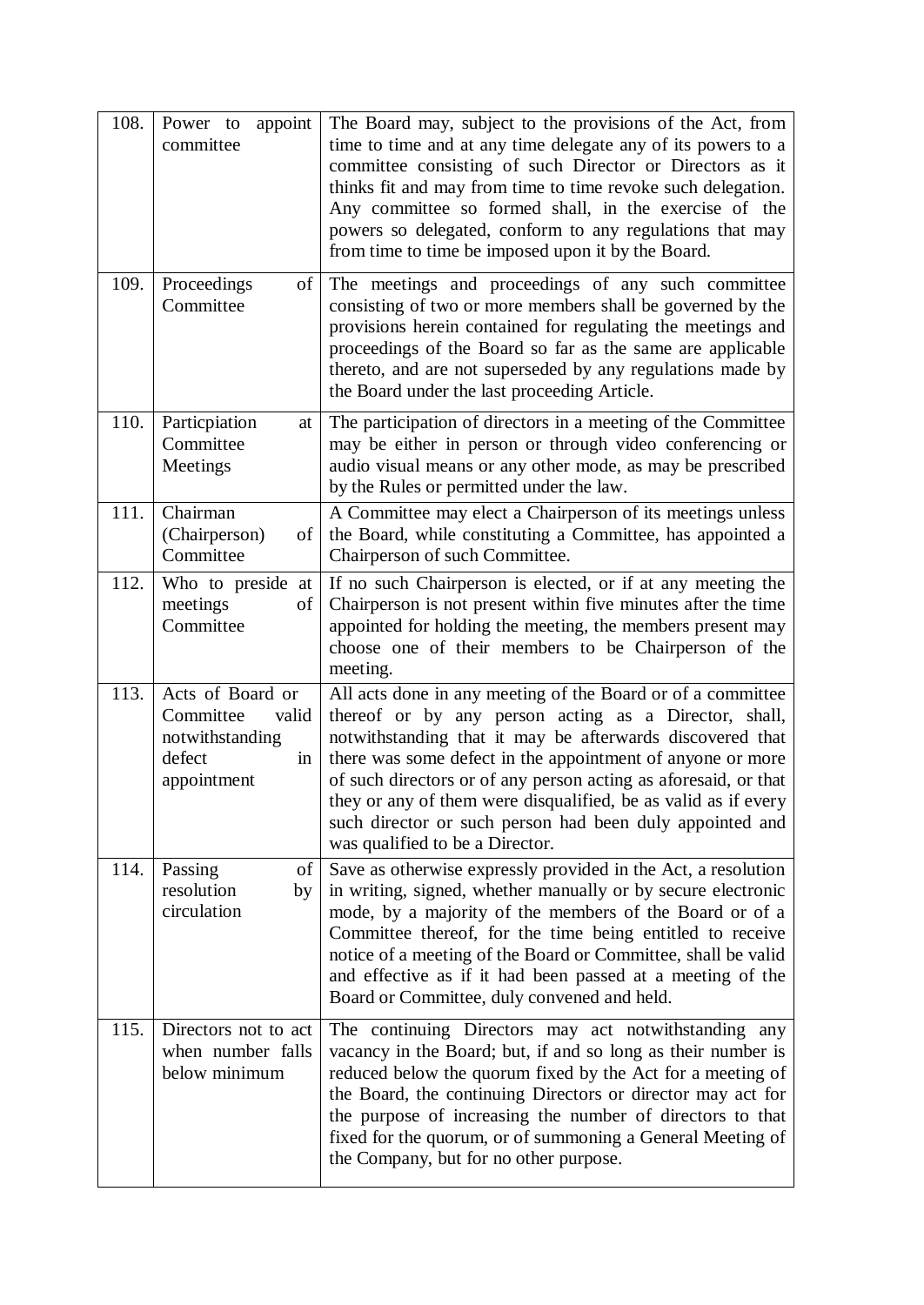### **XVII GENERAL MEETINGS**

| 116. | General<br>Annual<br>Meeting                                | Subject to the provisions of the Act, the Company shall hold<br>from time to time as provided by the Act in addition to any<br>other meetings, a general meeting as its Annual General<br>Meeting.                                                                                                                                                                                                                                                                                                                                                                                                                              |
|------|-------------------------------------------------------------|---------------------------------------------------------------------------------------------------------------------------------------------------------------------------------------------------------------------------------------------------------------------------------------------------------------------------------------------------------------------------------------------------------------------------------------------------------------------------------------------------------------------------------------------------------------------------------------------------------------------------------|
| 117. | ordinary<br>Extra<br><b>General Meeting</b>                 | All general meetings other than Annual General Meeting<br>shall be called Extraordinary General Meeting. The Board<br>may whenever thinks fit, call an Extra Ordinary General<br>Meeting. The Board of Directors shall on requisition of<br>members in accordance with the provisions of the Act,<br>forthwith proceed to call an Extraordinary General Meeting.                                                                                                                                                                                                                                                                |
| 118. | Calling of General<br>Meeting<br>by<br>Circulation          | The Board may also call a General Meeting by passing a<br>resolution by Circulation and the resolution so passed would<br>be as effective as a resolution passed at the Board Meeting.                                                                                                                                                                                                                                                                                                                                                                                                                                          |
| 119. | Circulation<br>of<br>Members resolution                     | The Company shall comply with provisions of the Act, as to<br>giving notice of resolution and circulating statement on the<br>requisition of Member.                                                                                                                                                                                                                                                                                                                                                                                                                                                                            |
| 120. | General<br>Annual<br>Meeting when to be<br>held             | Every Annual General Meeting shall be called for a time<br>during business hours and on such day (not being a national<br>holiday) as the Directors may from time to time determine<br>and it shall be held either at the Registered Office of the<br>Company or at any place within the city, town or village in<br>which the office of the Company for the time being is<br>situated.                                                                                                                                                                                                                                         |
| 121. | Notice of Meeting                                           | A General Meeting of the Company may be called by giving<br>not less than such number of days' notice as specified in the<br>Act or rules made thereunder, in writing or through<br>electronic mode in such manner as may be specified in the<br>Act or rule made thereunder.                                                                                                                                                                                                                                                                                                                                                   |
| 122. | <b>Business</b><br>to<br>be<br>transacted<br>at<br>meetings | In the case of an Annual General Meeting, all business to be<br>transacted at the meeting shall be deemed special with the<br>exception of business relating to (i) the consideration of the<br>Financial Statements, (including the consolidated financial<br>statements, if applicable), and the Reports of the Board of<br>Directors and Auditors, (ii) the declaration of a dividend,<br>(iii) the appointment of Directors in the place of those<br>retiring and (iv) the appointment of and the fixing of the<br>remuneration of the Auditor's. In the case of any other<br>meeting all business shall be deemed special. |
| 123. | Contents<br>and<br>service of notice                        | Notice of every general meeting of the Company shall<br>specify the place, date, day and the hour of the meeting and<br>shall contain a statement of the business to be transacted<br>thereat.                                                                                                                                                                                                                                                                                                                                                                                                                                  |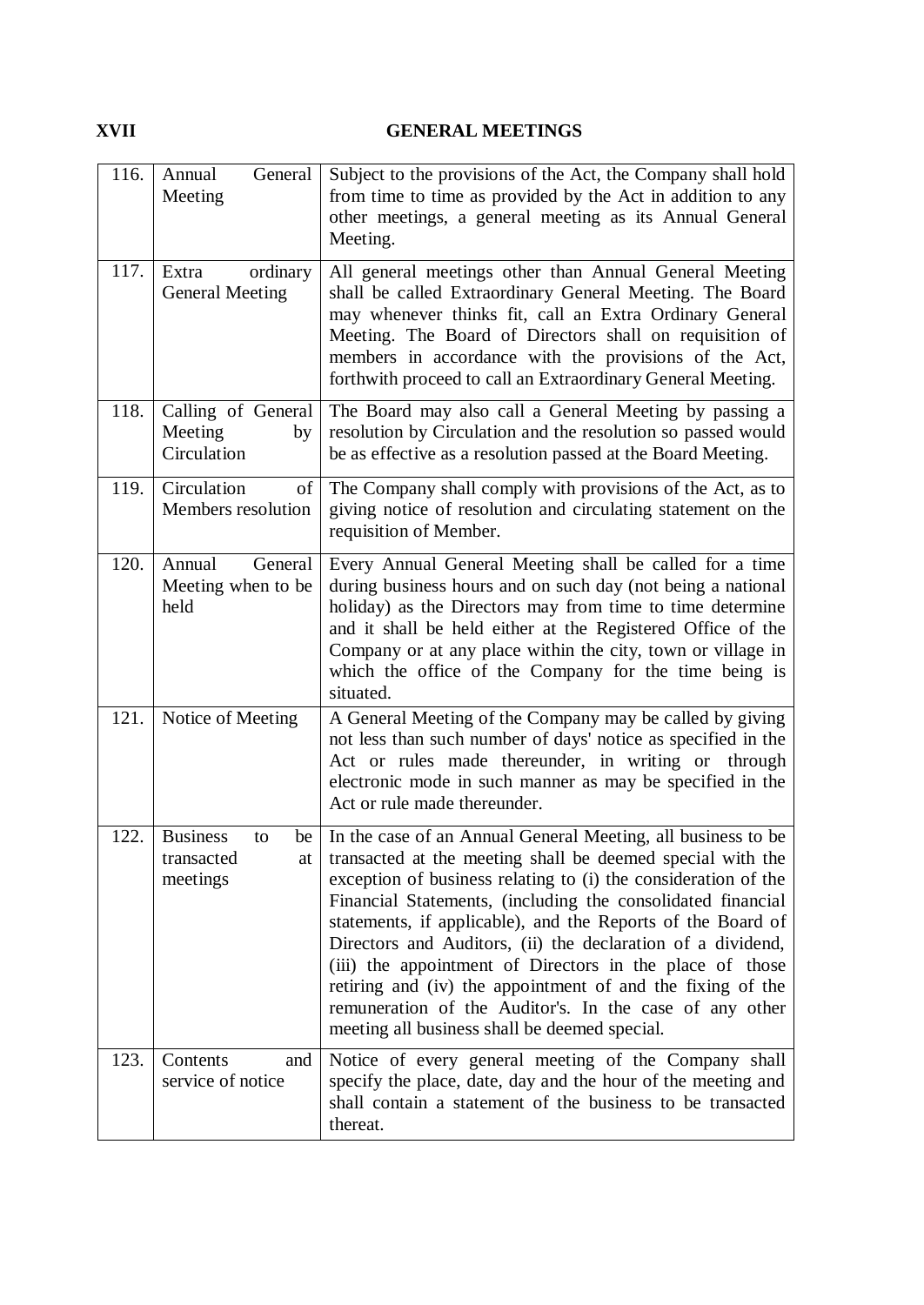### **XVIII PROCEEDINGS AT GENERAL MEETING**

| 124. | Presence<br>of<br>Quorum                            | (i) No business shall be transacted at any general meeting<br>unless a quorum of members is present at the time when the<br>meeting proceeds to business.<br>Save as otherwise provided herein, the quorum for the<br>(ii)                                                                                                                                                                                                                                                                                                                                                                                                                                                                  |
|------|-----------------------------------------------------|---------------------------------------------------------------------------------------------------------------------------------------------------------------------------------------------------------------------------------------------------------------------------------------------------------------------------------------------------------------------------------------------------------------------------------------------------------------------------------------------------------------------------------------------------------------------------------------------------------------------------------------------------------------------------------------------|
| 125. | If<br>quorum<br>not                                 | general meetings shall be as per the provisions of the Act.<br>If within half an hour from the time appointed for holding a                                                                                                                                                                                                                                                                                                                                                                                                                                                                                                                                                                 |
|      | present meeting to<br>cancelled/<br>be<br>adjourned | meeting of the Company, a quorum is not present, the<br>meeting if called upon at the requisition of members shall<br>stand cancelled. In any other case the meeting shall stand<br>adjourned to the same day in the next week (not being a<br>national holiday) at the same time and place, or to such other<br>day and at such other time and place as the Board may<br>determine.                                                                                                                                                                                                                                                                                                        |
| 126. | Chairman<br>(Chairperson)                           | The Chairperson, if any, of the Board shall preside as<br>Chairperson at every general meeting of the Company. If<br>there is no such Chairperson, or if he/she is not present<br>within fifteen minutes after the time appointed for holding<br>the meeting, or is unwilling to act as chairperson of the<br>meeting, the directors present shall elect one of their<br>members to be Chairperson of the meeting. If at any meeting<br>no director is willing to act as Chairperson or if no director is<br>present within fifteen minutes after the time appointed for<br>holding the meeting, the members present shall choose one<br>of their members to be Chairperson of the meeting. |
| 127. | Time of taking poll                                 | i) A poll demanded for adjournment of the meeting or<br>appointment of Chairperson of the meeting shall be taken<br>forthwith.<br>ii) A poll demanded on any question other than adjournment<br>of the meeting or appointment of Chairperson shall be taken<br>at such time, not being later than forty-eight hours from the<br>time when the demand was made, as the Chairperson of the<br>meeting may direct.                                                                                                                                                                                                                                                                             |
| 128. | Scrutinizers at poll                                | i) Where a poll is to be taken the Chairperson of the meeting<br>shall appoint one or more scrutinizer(s) to scrutinize the<br>votes given on the poll and to report thereon to him/her.<br>ii) The Chairperson shall have power, at any time before the<br>result of the poll is declared, to remove a scrutinizer from<br>office and to fill vacancies in the office of the scrutinizers<br>arising from such removal or from any other cause.                                                                                                                                                                                                                                            |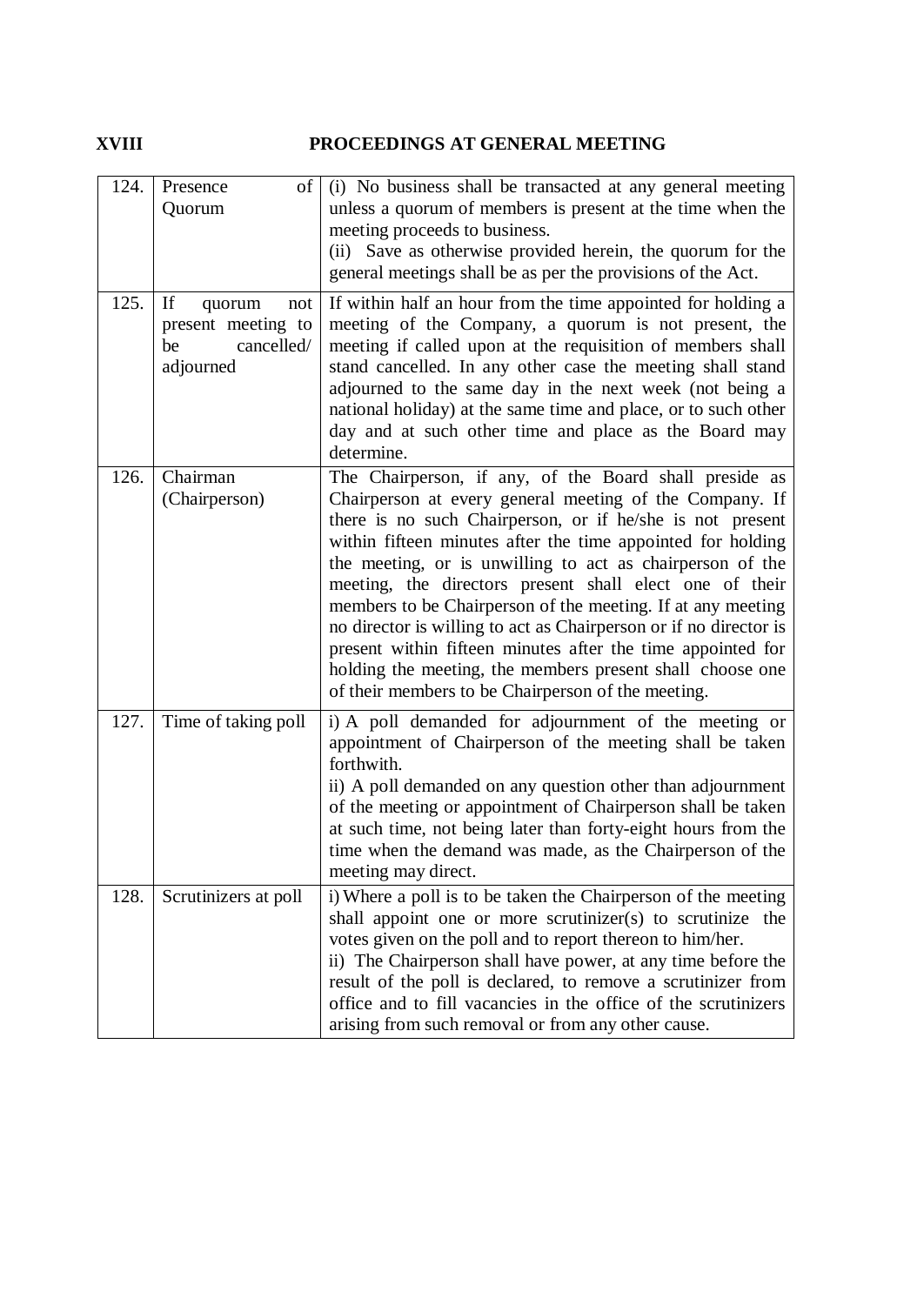| 129. | Reports, Statements<br>and register to be<br>laid on table             | At every Annual General Meeting of the Company there<br>shall be laid on the table, the Directors report and audited<br>statement of accounts, Auditors report, the proxy register<br>with the proxies and the Register of Directors share holdings<br>mentioned under the provisions of the Act. The Auditors'<br>Report shall be attached to every Financial Statements and<br>shall be open to inspection by any member of the Company. |
|------|------------------------------------------------------------------------|--------------------------------------------------------------------------------------------------------------------------------------------------------------------------------------------------------------------------------------------------------------------------------------------------------------------------------------------------------------------------------------------------------------------------------------------|
| 130. | Minutes of General<br>and Board Meeting                                | The Board shall cause minutes of all proceedings of every<br>general meeting and of all proceedings of every meeting of<br>the Board of Directors or of every committee of the board to<br>be kept in accordance with the provisions of the Act.                                                                                                                                                                                           |
| 131. | Inspection<br>of<br>minute<br>of<br>books<br>general meeting           | The books containing the minutes of the proceedings of<br>general meetings of the Company shall be kept at the office<br>of the Company and be open to the inspection of members<br>during the business hours as prescribed by the provisions of<br>the Act.                                                                                                                                                                               |
| 132. | Chairman<br>(Chairperson)<br>with<br>consent<br>may<br>adjourn meeting | The Chairperson may, with the consent of any meeting at<br>which a quorum is present, and shall, if so directed by the<br>meeting, adjourn the meeting from time to time and from<br>place to place.                                                                                                                                                                                                                                       |
| 133. | Adjourned meeting<br>to transact business                              | If at any adjourned meeting also, a quorum is not present<br>within half an hour of the time appointed for holding the<br>meeting the members present, whatever their number (not<br>being less than two) shall be the quorum and shall have<br>power to decide upon all the matters which could properly<br>have been disposed of at the Meeting for which the<br>adjournment took place.                                                 |
| 134. | <b>Business</b><br>at<br>adjourned meeting                             | No business shall be transacted at any adjourned meeting<br>other than the business left unfinished at the meeting from<br>which the adjournment took place.                                                                                                                                                                                                                                                                               |
| 135. | Notice of adjourned<br>meeting                                         | When a meeting is adjourned for thirty days or more, notice<br>of the adjourned meeting shall be given as in the case of an<br>original meeting.                                                                                                                                                                                                                                                                                           |

### **XIX VOTING RIGHTS**

| 136. Voting Right | Subject to the provisions of the Act, and these Articles;<br>i) Upon a show of hands every member holding equity shares<br>and entitled to vote and present in person (including an<br>attorney or a representative of a body corporate) shall have<br>one vote.<br>ii) Upon a poll the voting right of every member holding |
|-------------------|------------------------------------------------------------------------------------------------------------------------------------------------------------------------------------------------------------------------------------------------------------------------------------------------------------------------------|
|                   | equity shares and entitled to vote and present in person<br>(including body corporate present as aforesaid) or by proxy<br>shall be in proportion to his/her share in the paid-up equity<br>share capital of the Company.                                                                                                    |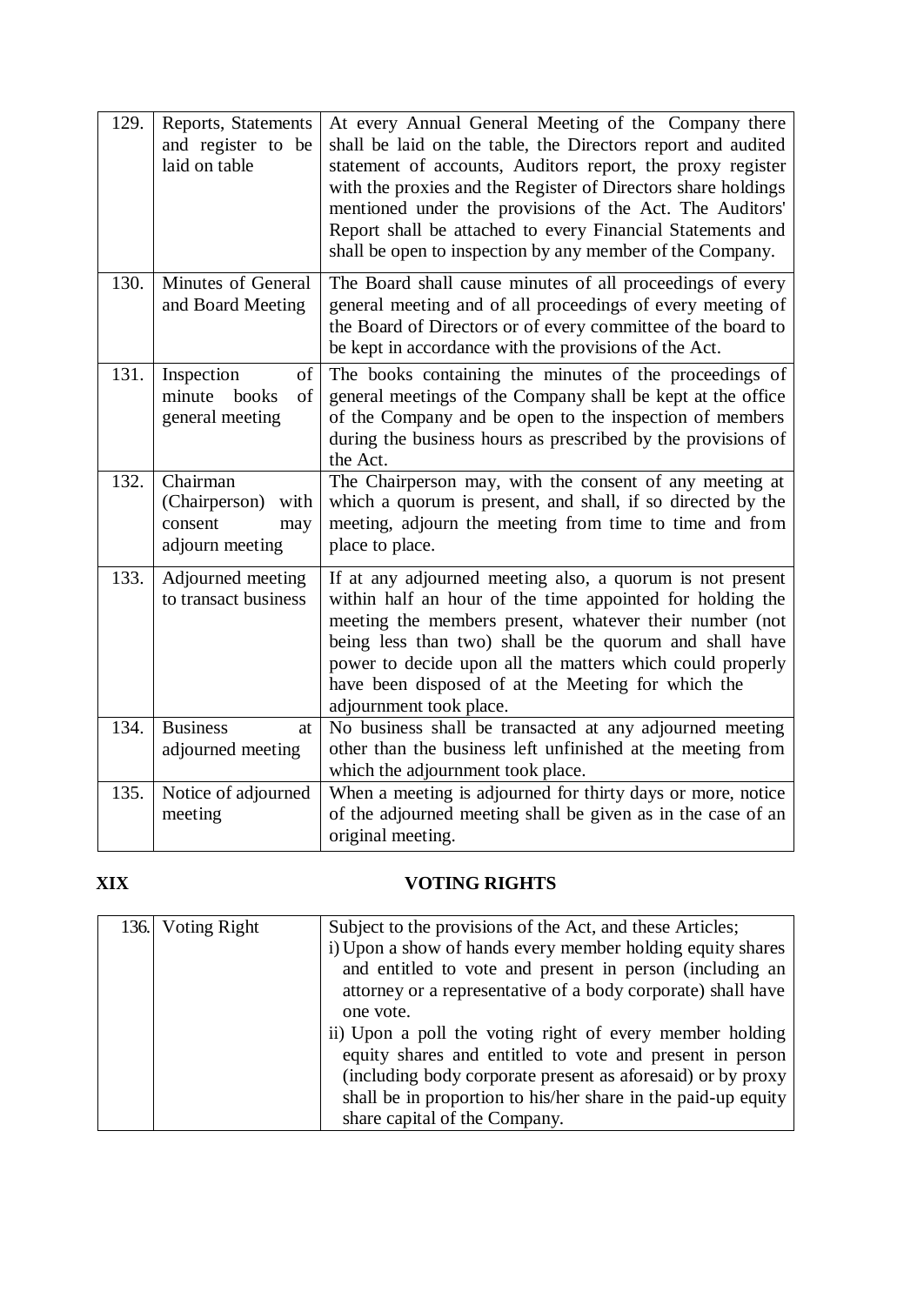|             |                                                                                                    | iii) The voting right of every member holding preference<br>shares if any shall upon a show of hands or upon a poll be<br>subject to the provisions, limitations and restrictions laid<br>down in the Act.                                                                                                                                                                                                                                                                                                                                                                                                                                                               |
|-------------|----------------------------------------------------------------------------------------------------|--------------------------------------------------------------------------------------------------------------------------------------------------------------------------------------------------------------------------------------------------------------------------------------------------------------------------------------------------------------------------------------------------------------------------------------------------------------------------------------------------------------------------------------------------------------------------------------------------------------------------------------------------------------------------|
| 137.        | Voting<br>through<br>electronic means                                                              | A member may exercise his vote at a meeting by electronic<br>means in accordance with the Act and shall vote only once.                                                                                                                                                                                                                                                                                                                                                                                                                                                                                                                                                  |
| 138.<br>(i) | Vote<br>of<br>joint<br>holders                                                                     | In the case of joint holders, the vote of the senior who<br>tenders a vote, whether in person or by proxy, shall be<br>accepted to the exclusion of the votes of the other joint<br>holders.                                                                                                                                                                                                                                                                                                                                                                                                                                                                             |
| (ii)        | Seniority of names                                                                                 | For this purpose, seniority shall be determined by the order<br>in which the names stand in the register of members.                                                                                                                                                                                                                                                                                                                                                                                                                                                                                                                                                     |
| 139.        | Representation<br>by<br><b>Bodies Corporate</b>                                                    | A Body Corporate (whether a Company within the meaning<br>of the Act or not) may by resolution of its Board of Directors<br>or other governing body, authorise such persons as it thinks<br>fit to act as its representative at any general meeting of the<br>Company in accordance with the provisions of the Act. A<br>person authorised by resolution as aforesaid shall be entitled<br>to exercise the same rights and powers (including the right to<br>vote by proxy and postal ballot) on behalf of the body<br>corporate which he represents as that body could exercise if<br>it were an individual member, creditor or holder of<br>debentures of the Company. |
| 140.        | How members non<br>compos mentis and<br>minor may vote                                             | A member of unsound mind, or in respect of whom an order<br>has been made by any court having jurisdiction in lunacy,<br>may vote, whether on a show of hands or on a poll or by any<br>other method as may be prescribed including voting by<br>electronic means, by his committee or other legal guardian,<br>and any such committee or guardian may, on a poll, vote by<br>proxy. If any member be a minor, the vote in respect of his<br>share or shares shall be by his guardian or anyone of his<br>guardians.                                                                                                                                                     |
| 141.        | Restriction<br>on<br>voting rights                                                                 | No member shall be entitled to vote at any general meeting<br>unless all calls or other sums presently payable by him in<br>respect of shares in the Company have been paid.                                                                                                                                                                                                                                                                                                                                                                                                                                                                                             |
| 142.        | Time for objection<br>to vote                                                                      | No objection shall be made to the validity of any vote except<br>at the meeting or adjourned meeting or poll at which such<br>vote shall be tendered and every vote whether given<br>personally or by proxy, and not disallowed at such meeting<br>or poll, shall be deemed valid for all purposes of such<br>meeting or poll whatsoever.                                                                                                                                                                                                                                                                                                                                |
| 143.        | Chairman<br>(Chairperson)<br>of<br>the meeting to be<br>judge<br>the<br>of<br>validity of any vote | The Chairperson of any meeting shall be the sole judge of<br>the validity of every vote tendered at such meeting and the<br>Chairman present at the taking of a poll shall be the sole<br>judge of the validity of every vote tendered at such poll. The<br>Chairman shall be assisted by a scrutinizer, appointed by the<br>Board for this purpose.                                                                                                                                                                                                                                                                                                                     |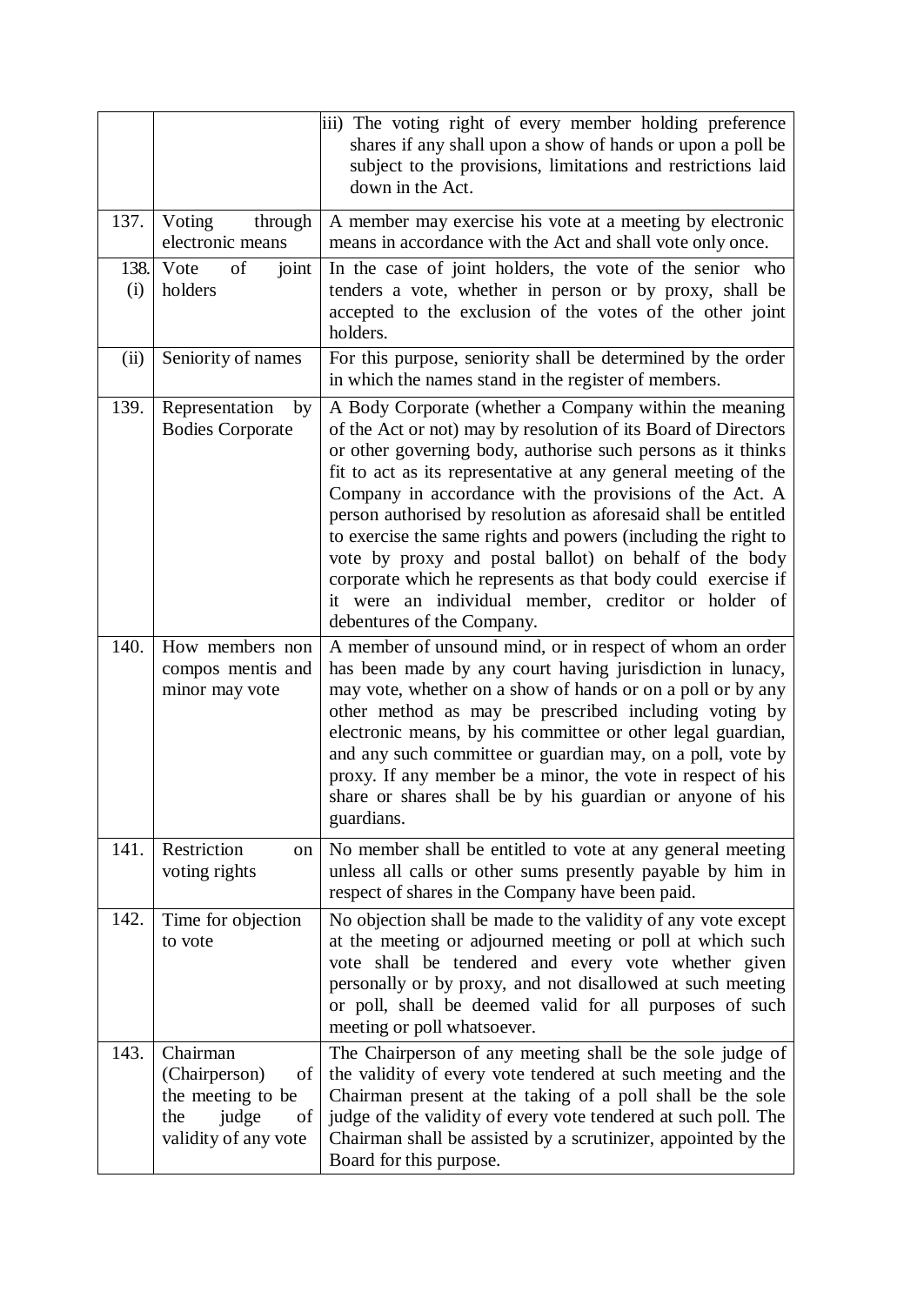| 144. | Votes may be given<br>by proxy                                                  | Subject to the provisions of the Act, and these articles, votes<br>may be given either personally or by proxy or in the case of<br>a body corporate by a representative duly authorised under<br>the provisions of the Act.                                                                                                                                                                                                                                                                                                                                                   |
|------|---------------------------------------------------------------------------------|-------------------------------------------------------------------------------------------------------------------------------------------------------------------------------------------------------------------------------------------------------------------------------------------------------------------------------------------------------------------------------------------------------------------------------------------------------------------------------------------------------------------------------------------------------------------------------|
| 145. | Proxies when to be<br>deposited                                                 | The instrument appointing a proxy and the power-of-<br>attorney or other authority, if any, under which it is signed or<br>a notarised copy of that power or authority, shall be<br>deposited at the registered office of the Company not less<br>than 48 hours before the time for holding the meeting or<br>adjourned meeting at which the person named in the<br>instrument proposes to vote, and in default the instrument of<br>proxy shall not be treated as valid.                                                                                                     |
| 146. | Form of proxy                                                                   | An instrument appointing a proxy shall be in the form as<br>prescribed in the Rules.                                                                                                                                                                                                                                                                                                                                                                                                                                                                                          |
| 147. | Proxy to be valid<br>notwithstanding<br>death<br>of<br>the<br>principal/ Member | A vote given in accordance with the terms of an instrument<br>of proxy shall be valid, notwithstanding the previous death<br>or insanity of the principal or the revocation of the proxy or<br>of the authority under which the proxy was executed, or the<br>transfer of the shares in respect of which the proxy is given:<br>Provided that no intimation in writing of such death,<br>insanity, revocation or transfer shall have been received by<br>the Company at its office before the commencement of the<br>meeting or adjourned meeting at which the proxy is used. |

### **XX CHIEF EXECUTIVE OFFICER, MANAGER, COMPANY SECRETARY AND CHIEF FINANCIAL OFFICER**

| 148. | Chief<br>Executive<br>Officer, etc.                         | Subject to the provisions of the Act, a chief executive<br>officer, manager, company secretary and chief financial<br>officer may be appointed by the Board for such term, at such<br>remuneration and upon such conditions as it may think fit;<br>and any chief executive officer, manager, company secretary<br>and chief financial officer so appointed may be removed by<br>means of a resolution of the Board; the Board may appoint<br>one or more chief executive officers for its multiple<br>businesses. |
|------|-------------------------------------------------------------|--------------------------------------------------------------------------------------------------------------------------------------------------------------------------------------------------------------------------------------------------------------------------------------------------------------------------------------------------------------------------------------------------------------------------------------------------------------------------------------------------------------------|
| 149. | Director<br>be<br>may<br>chief<br>executive<br>officer, etc | A Director may be appointed as chief executive officer,<br>manager, company secretary or chief financial officer.                                                                                                                                                                                                                                                                                                                                                                                                  |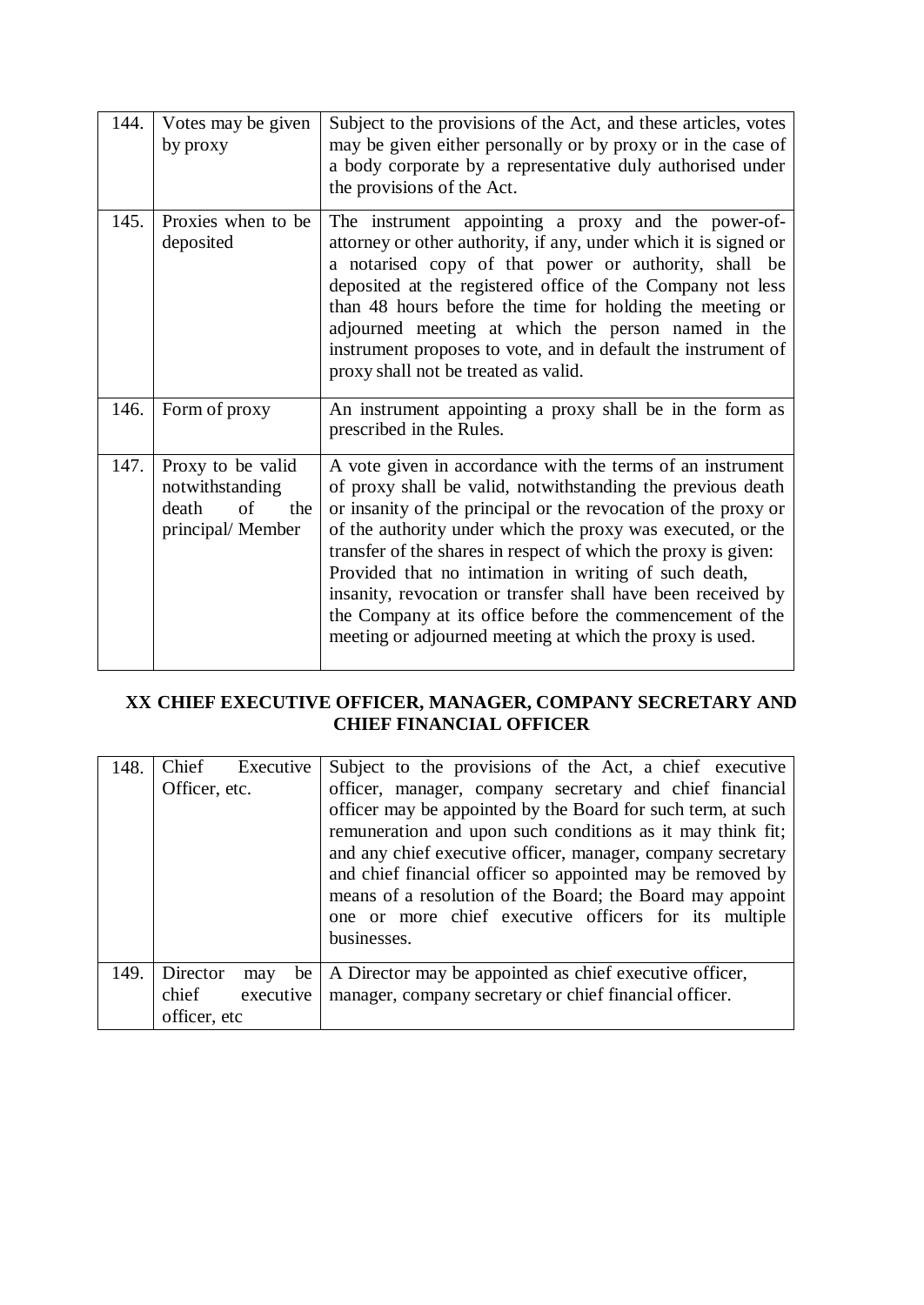### **XXI REGISTERS**

| 150. | Statutory registers | The books containing the minutes of the proceedings of       |
|------|---------------------|--------------------------------------------------------------|
|      |                     | General Meetings of the Company shall                        |
|      |                     |                                                              |
|      |                     | (a) be kept at the registered office of the Company; and     |
|      |                     | (b) be open during business hours to the inspection of any   |
|      |                     | member without charge subject to such reasonable             |
|      |                     |                                                              |
|      |                     | restrictions as the Company may impose so however that not   |
|      |                     | less than two hours in each day are allowed for inspection.  |
|      |                     |                                                              |
|      |                     | Any member shall be entitled to be furnished within seven    |
|      |                     | working days after he has made request in that behalf to the |
|      |                     | Company with a copy of any Minutes on payment of such        |
|      |                     |                                                              |
|      |                     | fees as may be required under the relevant rules for every   |
|      |                     | page or part thereof required to be photocopied and that the |
|      |                     | Company shall comply with the provisions of the Act.         |
|      |                     |                                                              |
|      |                     | The provisions contained in the above Article shall mutatis  |
|      |                     |                                                              |
|      |                     | mutandis apply to other registers maintained under the       |
|      |                     | provisions of the said Act, that can be inspected by an      |
|      |                     | eligible person.                                             |
|      |                     |                                                              |

### **XXII DIVIDEND AND RESERVES**

| 151. | Company<br>in<br>General<br>Meeting<br>declare<br>may<br>dividends<br>Interim dividends | The Company in General Meeting may declare dividends,<br>but no dividend shall exceed the amount recommended by<br>the Board but the Company in General Meeting may declare<br>a lesser dividend.                                                                                                                                                                                                                                                                                                                                                                                                                                 |
|------|-----------------------------------------------------------------------------------------|-----------------------------------------------------------------------------------------------------------------------------------------------------------------------------------------------------------------------------------------------------------------------------------------------------------------------------------------------------------------------------------------------------------------------------------------------------------------------------------------------------------------------------------------------------------------------------------------------------------------------------------|
| 152. |                                                                                         | Subject to the provisions of the Act, the Board may from<br>time to time pay to the members such interim dividends of<br>such amount on such class of shares and at such times as it<br>may think fit.                                                                                                                                                                                                                                                                                                                                                                                                                            |
| 153. | Dividends only<br>to<br>be paid<br>out<br>οf<br>profits                                 | The Board may, before recommending any dividend, set<br>aside out of the profits of the Company such sums as it<br>thinks fit as a reserve or reserves which shall, at the<br>discretion of the Board, be applied for any purpose to which<br>the profits of the Company may be properly applied,<br>including provision for meeting contingencies or for<br>equalising dividends; and pending such application, may, at<br>the like discretion, either be employed in the business of the<br>Company or be invested in such investments (other than<br>shares of the Company) as the Board may, from time to time,<br>think fit. |
| 154. | forward<br>Carry<br>of<br>profits                                                       | The Board may also carry forward any profits which it may<br>consider necessary not to divide, without setting them aside<br>as a reserve.                                                                                                                                                                                                                                                                                                                                                                                                                                                                                        |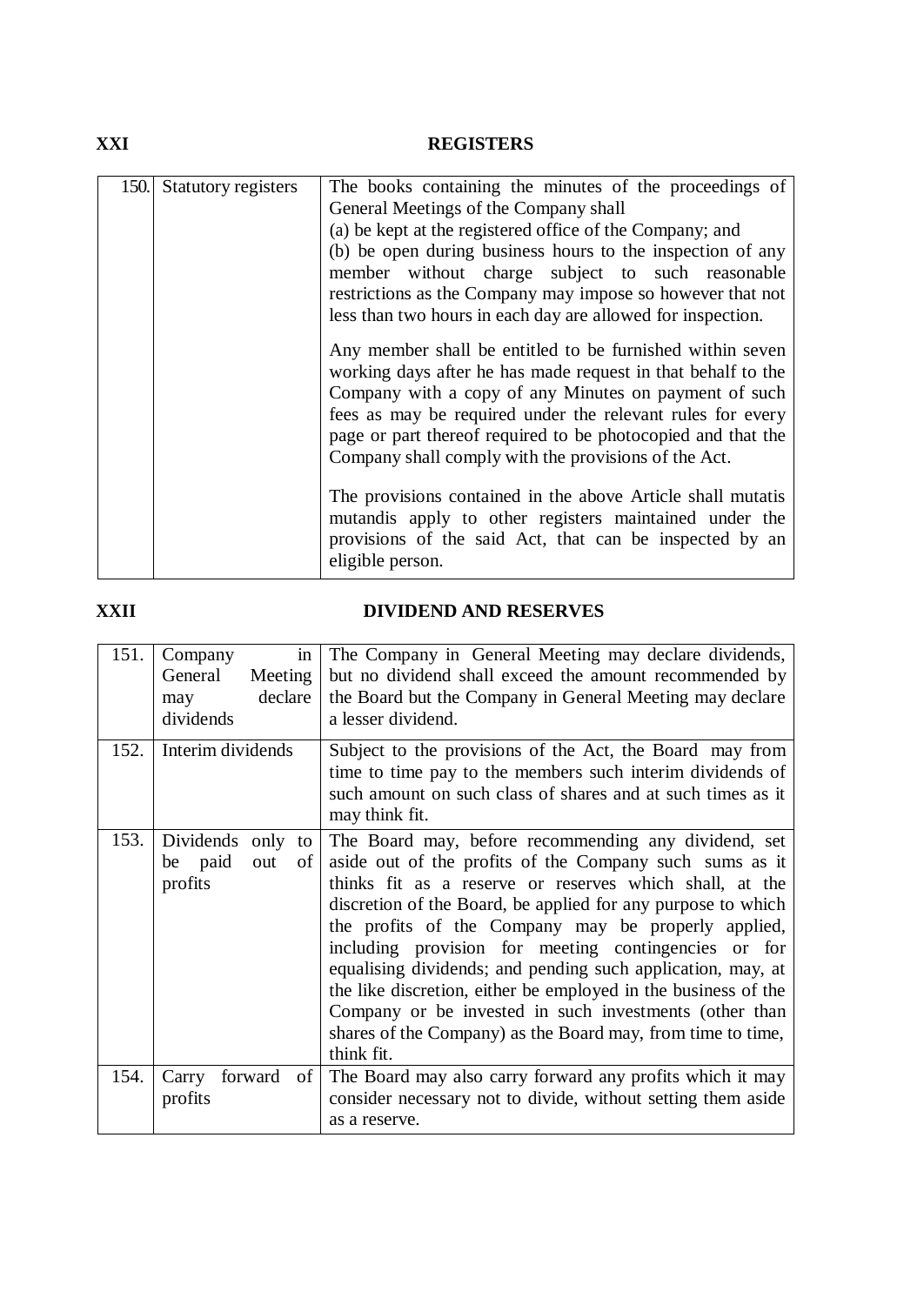| 155. | Division of profits                                                                                                                                 | Subject to the rights of persons, if any, entitled to shares with<br>special rights as to dividends, all dividends shall be declared<br>and paid according to the amounts paid or credited as paid<br>on the shares in respect whereof the dividend is paid, but if<br>and so long as nothing is paid upon any of the shares in the<br>Company, dividends may be declared and paid according to<br>the amounts of the shares.                                          |
|------|-----------------------------------------------------------------------------------------------------------------------------------------------------|------------------------------------------------------------------------------------------------------------------------------------------------------------------------------------------------------------------------------------------------------------------------------------------------------------------------------------------------------------------------------------------------------------------------------------------------------------------------|
| 156. | Payments<br>in<br>advance                                                                                                                           | No amount paid or credited as paid on a share in advance of<br>calls shall be treated for the purposes of this Article as paid<br>on the share.                                                                                                                                                                                                                                                                                                                        |
| 157. | Dividends<br>be<br>to<br>apportioned                                                                                                                | All dividends shall be apportioned and paid proportionately<br>to the amounts paid or credited as paid on the shares during<br>any portion or portions of the period in respect of which the<br>dividend is paid; but if any share is issued on terms<br>providing that it shall rank for dividend as from a particular<br>date such share shall rank for dividend accordingly.                                                                                        |
| 158. | member<br>N <sub>o</sub><br>to<br>receive<br>dividend<br>whilst indebted to<br>the Company and<br>Company's right to<br>reimbursement<br>there from | The Board may deduct from any dividend payable to any<br>member all sums of money, if any, presently payable by him<br>to the Company on account of calls or otherwise in relation<br>to the shares of the Company.                                                                                                                                                                                                                                                    |
| 159. | Dividend<br>how<br>remitted                                                                                                                         | Any dividend, interest or other monies payable in cash in<br>respect of shares may be paid by electronic mode or by<br>cheque or warrant sent through the post directed to the<br>registered address of the holder or, in the case of joint<br>holders, to the registered address of that one of the joint<br>holders who is first named on the register of members, or to<br>such person and to such address as the holder or joint holders<br>may in writing direct. |
| 160. | Instrument<br>of<br>payment                                                                                                                         | Every such cheque or warrant shall be made payable to the<br>order of the person to whom it is sent.                                                                                                                                                                                                                                                                                                                                                                   |
| 161. | Discharge<br>to<br>Company                                                                                                                          | Payment in any way whatsoever shall be made at the risk of<br>the person entitled to the money paid or to be paid. The<br>Company will not be responsible for a payment which is lost<br>or delayed. The Company will be deemed to having made a<br>payment and received a good discharge for it if a payment<br>using any of the foregoing permissible means is made                                                                                                  |
| 162. | Receipt<br>of<br>one<br>holder sufficient                                                                                                           | Anyone of two or more joint holders of a share may give<br>effective receipts for any dividends, bonuses or other monies<br>payable in respect of such share.                                                                                                                                                                                                                                                                                                          |
| 163. | N <sub>o</sub><br>interest<br>on<br>dividends                                                                                                       | No dividend shall bear interest against the Company.                                                                                                                                                                                                                                                                                                                                                                                                                   |
| 164. | Notice of dividend<br>to be given                                                                                                                   | Notice of any dividend that may have been declared shall be<br>given to the persons entitled to share therein in the manner<br>mentioned in the Act.                                                                                                                                                                                                                                                                                                                   |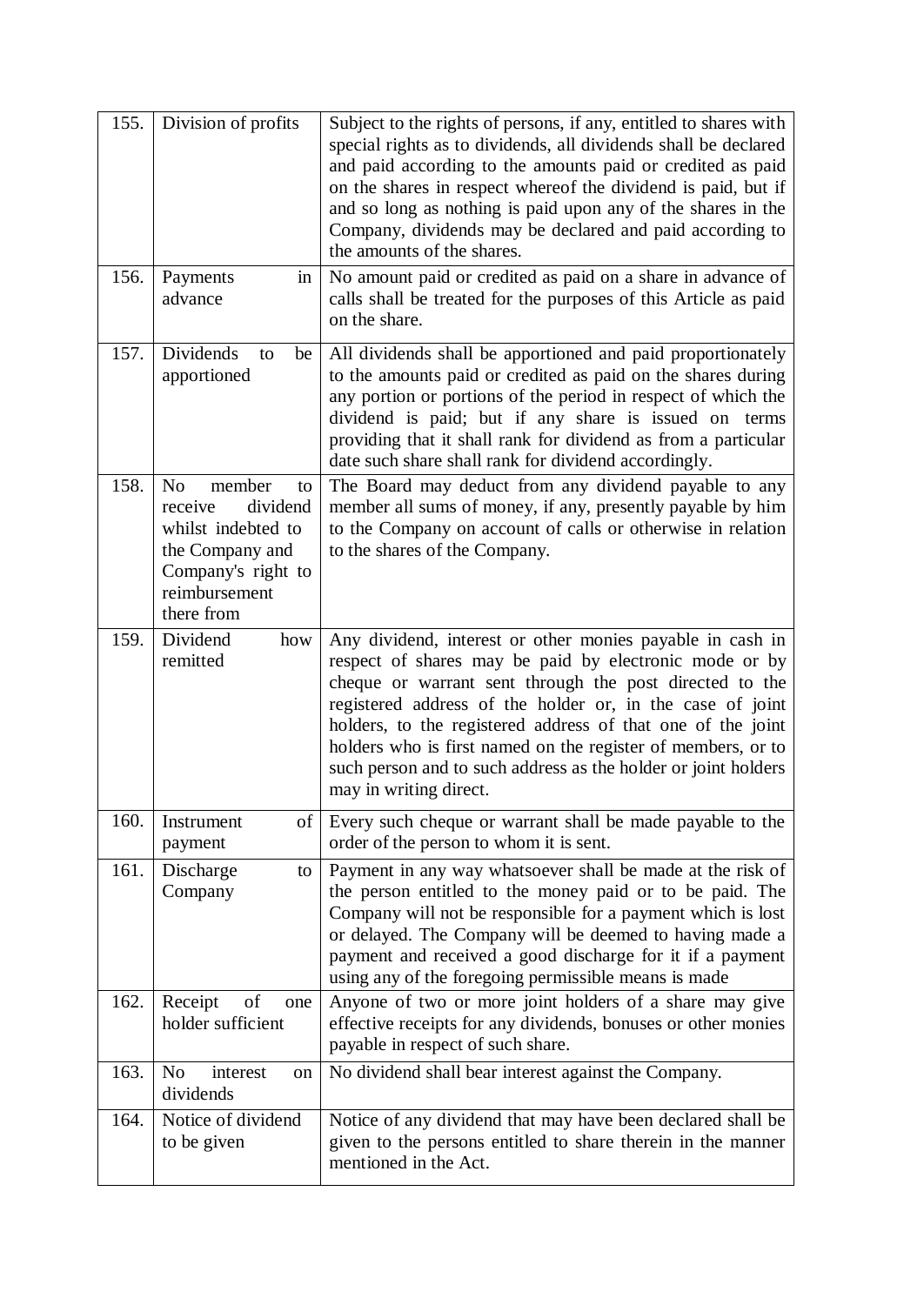|                    |  | 165. Transfer of share A transfer of shares shall not pass the right to any dividend |
|--------------------|--|--------------------------------------------------------------------------------------|
| must be registered |  | declared thereon before the registration of the transfer. No                         |
|                    |  | dividend shall be paid by the Company in respect-of any                              |
|                    |  | share except to the registered holder of such share or to his                        |
|                    |  | order or to his bankers or any other person as permitted by                          |
|                    |  | applicable law.                                                                      |

### **XXIII ACCOUNTS**

| 166. | Books of account to<br>be kept                                             | The Company shall keep proper books of accounts as<br>required by the provisions of the Act.                                                                                                                                                                                                                                                          |
|------|----------------------------------------------------------------------------|-------------------------------------------------------------------------------------------------------------------------------------------------------------------------------------------------------------------------------------------------------------------------------------------------------------------------------------------------------|
| 167. | Inspection<br>by<br>members                                                | The Directors shall, from time to time determine ,whether<br>and to what extent and at what places and under what<br>conditions of regulations the accounts, books and documents<br>of the Company or any of them, shall be open to the<br>inspection of the members.                                                                                 |
| 168. | Restriction<br>on<br>inspection<br>by<br>members                           | No member (not being a director shall have any right of<br>inspecting any books of accounts or books and papers or<br>documents of the Company except as conferred by law or<br>authorised by the Board.                                                                                                                                              |
| 169. | Statement<br>οf<br>be<br>accounts<br>to<br>furnished to general<br>meeting | The Board of directors shall lay before each Annual General<br>Meeting duly authenticated financial statements as per the<br>provisions of the Act along with its report made up in<br>accordance with the provisions of the Act.                                                                                                                     |
| 170. | Authentication<br>οf<br><b>Financial statement</b>                         | The Financial Statements shall be signed in accordance with<br>the provisions of the Act. The Directors shall make out and<br>attach to every Balance Sheet laid before the Company in<br>General Meeting a Report of the Board of Directors Which<br>shall comply with the requirements of and shall be signed in<br>the manner provided by the Act. |
| 171. | Auditors reports to<br>be attached to the<br>financial statement           | The Profit and loss Account shall be annexed to the Balance<br>Sheet and Auditor's Report (including the Auditors separate,<br>special or supplementary report, if any) shall be attached<br>thereto.                                                                                                                                                 |
| 172. | Board's report to be<br>attached to Balance<br>Sheet                       | Every financial statement laid before the Company in<br>Annual General Meeting shall, have attached to it a Report<br>by the Board of Directors in accordance with the provisions<br>of the Act.                                                                                                                                                      |
| 173. | when<br>Accounts<br>and<br>audited<br>be<br>approved<br>to<br>conclusive   | Every financial statement of the Company when audited and<br>adopted by an Annual General Meeting shall be conclusive                                                                                                                                                                                                                                 |
| 174. | Accounts<br>to<br>be<br>audited<br>and<br>appointment<br>of<br>Auditors    | Every financial statement that is required to be laid before<br>the members of the Company shall be audited by one or<br>more auditors to be appointed. The appointment, powers,<br>rights, remuneration and duties of the auditors shall be<br>regulated by the provisions of the Act.                                                               |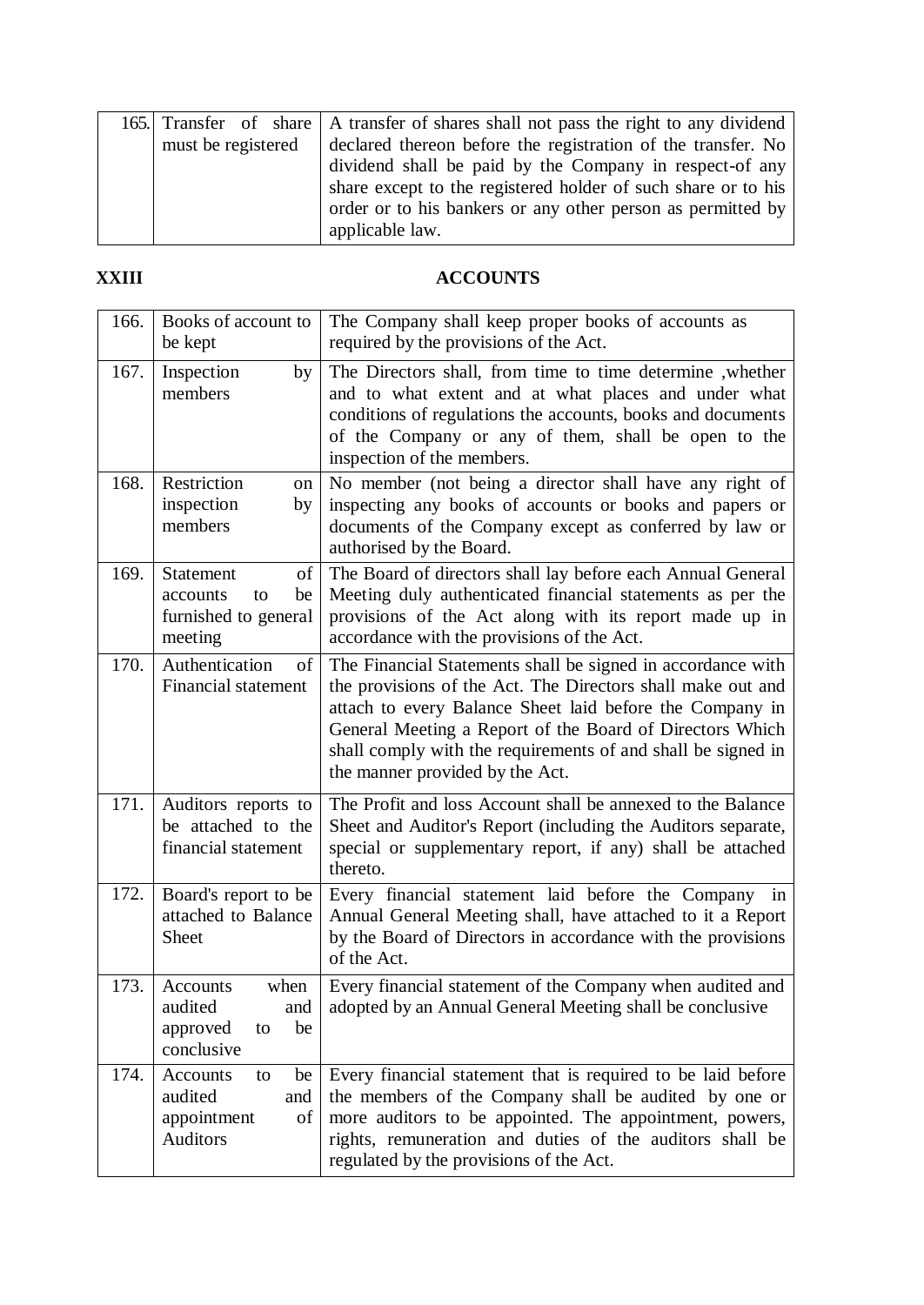### **XXIV WINDING UP**

| 175. | Winding<br>Company | up | of | Subject to the applicable provisions of the Act and the Rules<br>made thereunder-                                                                                                                                                                                                                                                                                                                                                                                                                                                                                                                                                                                                                                                                                                                                                                                                                                                    |
|------|--------------------|----|----|--------------------------------------------------------------------------------------------------------------------------------------------------------------------------------------------------------------------------------------------------------------------------------------------------------------------------------------------------------------------------------------------------------------------------------------------------------------------------------------------------------------------------------------------------------------------------------------------------------------------------------------------------------------------------------------------------------------------------------------------------------------------------------------------------------------------------------------------------------------------------------------------------------------------------------------|
|      |                    |    |    | (a) If the Company shall be wound up, the liquidator may,<br>with the sanction of special resolution of the Company and<br>any other sanction required by the Act, divide amongst the<br>members, in specie or kind, the whole or any part of the<br>assets of the Company, whether they shall consist of<br>property of the same kind or not<br>(b) For the purpose aforesaid, the liquidator may set such<br>value as he deems fair upon any property to be divided as<br>aforesaid and may determine how such division shall be<br>carried out as between the members or different classes of<br>members.<br>c) The liquidator may, with the like sanction, vest the whole<br>or any part of such assets in trustees upon such trusts for the<br>benefit of the contributories if he considers necessary, but so<br>that no member shall be compelled to accept any shares or<br>other securities whereon there is any liability. |

### **XXV INDEMNITY AND INSURANCE**

| 176. | Directors<br>officers right<br>indemnity | and<br>to | (a) Subject to the provisions of the Act, every director.<br>managing director, whole-time director, manager, company<br>secretary and other officer of the Company shall be<br>indemnified by the Company out of the funds of the<br>Company, to pay all costs, losses and expenses (including<br>travelling expense) which such director, manager, company<br>secretary and "Officer may incur or become liable for by<br>reason of any contract entered into or act or deed done by<br>him in his capacity as such director, manager, company<br>secretary or officer or in any way in the discharge of his |
|------|------------------------------------------|-----------|----------------------------------------------------------------------------------------------------------------------------------------------------------------------------------------------------------------------------------------------------------------------------------------------------------------------------------------------------------------------------------------------------------------------------------------------------------------------------------------------------------------------------------------------------------------------------------------------------------------|
|      |                                          |           | duties in such capacity including expenses.<br>(b) Subject as aforesaid, every director, managing director,<br>manager, company secretary or other officer of the Company<br>shall be indemnified against any liability incurred by him in<br>defending any proceedings, whether civil or criminal in<br>which judgement is given in his favour or in which he is<br>acquitted or discharged or in connection with any application<br>under applicable provisions of the Act in which relief is<br>given to him by the Court.                                                                                  |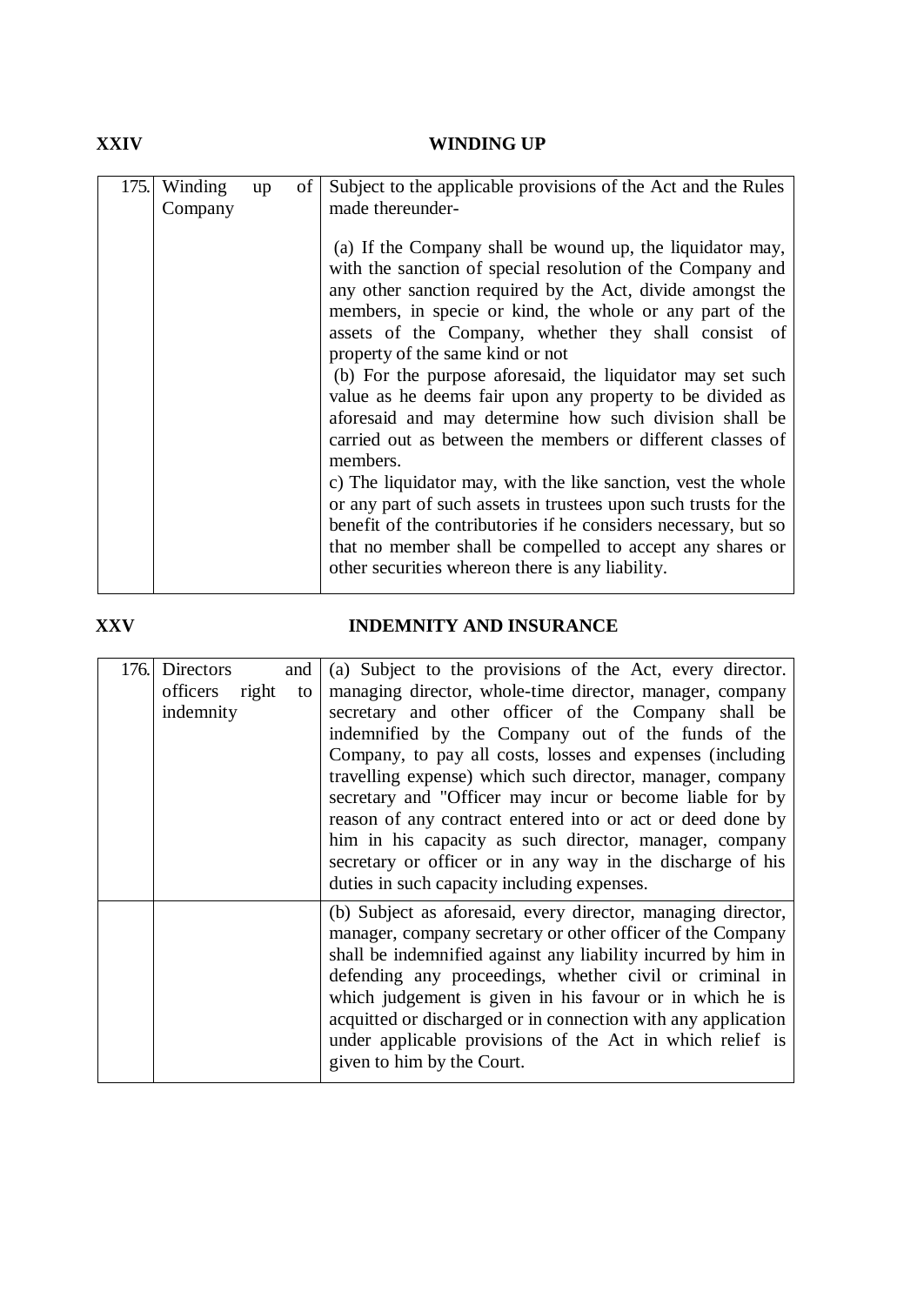| 177. | Insurance              | The Company may take and maintain any insurance as the<br>Board may think fit on behalf of its present and/or former<br>directors and key managerial personnel for indemnifying all<br>or any of them against any liability for any acts in relation to<br>the Company for which they may be liable but have acted<br>honestly and reasonably. |
|------|------------------------|------------------------------------------------------------------------------------------------------------------------------------------------------------------------------------------------------------------------------------------------------------------------------------------------------------------------------------------------|
| 178. | Directors<br>and       | Subject to the provisions of the Act, no Director or other                                                                                                                                                                                                                                                                                     |
|      | <b>Officers</b><br>not | officer of the Company shall be liable for the acts, receipts,                                                                                                                                                                                                                                                                                 |
|      | responsible for act    | neglects, or defaults of any Director or officers or for joining                                                                                                                                                                                                                                                                               |
|      | of others              | in any receipt or other act of conformity, or for any loss or                                                                                                                                                                                                                                                                                  |
|      |                        | expenses happening to the Company through insufficiency                                                                                                                                                                                                                                                                                        |
|      |                        | or deficiency of title of any property acquired by order of the<br>Directors for or on behalf of the Company or for                                                                                                                                                                                                                            |
|      |                        | insufficiency or deficiency of any security in or upon which                                                                                                                                                                                                                                                                                   |
|      |                        | any of the moneys of the Company shall be invested or for                                                                                                                                                                                                                                                                                      |
|      |                        | any loss or damage arising from the bankruptcy, insolvency                                                                                                                                                                                                                                                                                     |
|      |                        | or tortuous acts of any person, company, body corporate or                                                                                                                                                                                                                                                                                     |
|      |                        | corporation with whom any money, securities or effect shall                                                                                                                                                                                                                                                                                    |
|      |                        | be entrusted or deposited, or for any other loss or damage or                                                                                                                                                                                                                                                                                  |
|      |                        | misfortune whatsoever which shall happen in the execution                                                                                                                                                                                                                                                                                      |
|      |                        | of the duties of his/her office or in relation thereto unless the                                                                                                                                                                                                                                                                              |
|      |                        | same happens through his/her wilful misconduct or neglect<br>or dishonesty.                                                                                                                                                                                                                                                                    |
|      |                        |                                                                                                                                                                                                                                                                                                                                                |

### **XXVI GENERAL POWERS**

| 179. General Power | Wherever in the Act, it has been provided that the Company   |
|--------------------|--------------------------------------------------------------|
|                    | shall have any right, privilege or authority or that the     |
|                    | Company could carry out any transaction only if the          |
|                    | Company is so authorized by its articles, then and in that   |
|                    | case this Article authorizes and empowers the Company to     |
|                    | have such rights, privileges or authorities and to carry out |
|                    | such transactions as have been permitted by the Act, without |
|                    | there being any specific Article in that behalf herein       |
|                    | provided.                                                    |

### **XXVII DOCUMENTS AND SERVICE OF DOCUMENTS**

|                    | 180. How documents to A document (which expression of this purpose shall be |  |
|--------------------|-----------------------------------------------------------------------------|--|
| be sent to members | deemed to include and shall include any summon, notice,                     |  |
|                    | requisition, to or in the winding up of the Company) may be                 |  |
|                    | served or sent by the Company on or to any member in the                    |  |
|                    | manner prescribed under the Act.                                            |  |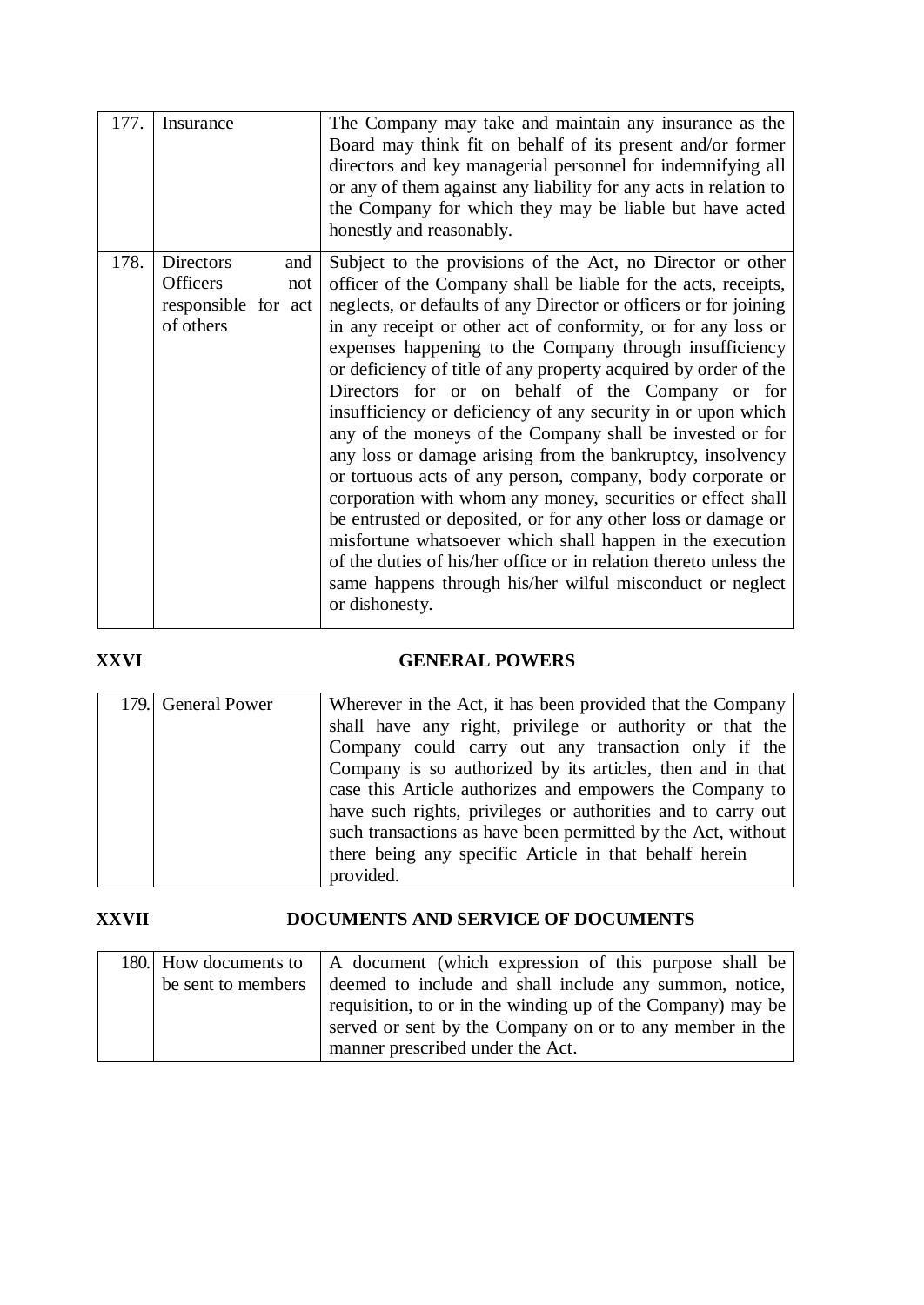|  |      | 181. Persons becoming Every person, who by operation of law, transfer or by other |  |  |
|--|------|-----------------------------------------------------------------------------------|--|--|
|  |      | entitled of shares means whatsoever, shall become entitled to any share, shall    |  |  |
|  |      | are bound by be bound by every document in respect of such shares                 |  |  |
|  |      | documents served which, previously to his name and address being entered on       |  |  |
|  |      | previously to his the register shall have been duly served on or sent to the      |  |  |
|  | name | person from whom he/she derives his title to share.                               |  |  |
|  |      |                                                                                   |  |  |

### **XVIII RECONSTRUCTION**

| 182. | Reconstruction | On any sale of the undertaking of the Company the Board or<br>liquidator on a winding up may, if authorised by a special<br>resolution, accept fully paid or partly paid up shares,<br>debentures or securities of any of the Company, whether<br>incorporated in India or not, either then existing or to be<br>formed for the purchase in whole or in part of the property of<br>the Company. The liquidator (in winding up) may distribute<br>such shares or securities, or any other property of the<br>Company amongst the contributories without realisation or<br>vest the same in trustees for them and may if authorised by<br>Special Resolution provide for the distribution or<br>appropriation of the Cash, shares, or other-securities benefits<br>or property otherwise than in accordance with the strict legal<br>rights of the contribution of the Company, and for the<br>valuation of any of such securities or property at such price<br>and in such manner as the meeting may approve, and the<br>contributories shall be bound to accept and shall be bound by<br>any valuation or distribution so authorised and waive all<br>rights in relation thereto, save such statutory rights (if any) |
|------|----------------|-----------------------------------------------------------------------------------------------------------------------------------------------------------------------------------------------------------------------------------------------------------------------------------------------------------------------------------------------------------------------------------------------------------------------------------------------------------------------------------------------------------------------------------------------------------------------------------------------------------------------------------------------------------------------------------------------------------------------------------------------------------------------------------------------------------------------------------------------------------------------------------------------------------------------------------------------------------------------------------------------------------------------------------------------------------------------------------------------------------------------------------------------------------------------------------------------------------------------|
|      |                | under the Act as are incapable of being varied or excluded<br>by these Articles.                                                                                                                                                                                                                                                                                                                                                                                                                                                                                                                                                                                                                                                                                                                                                                                                                                                                                                                                                                                                                                                                                                                                      |

### **XXIX OTHERS**

| 183. Secrecy Clause | The Members shall not be entitled to visit or inspect the       |  |  |
|---------------------|-----------------------------------------------------------------|--|--|
|                     | Company's works without the permission of the Board or          |  |  |
|                     | Manager or Secretary or to require discovery of or any          |  |  |
|                     | information respecting any detail of the Company's trading      |  |  |
|                     | or any matter which is or may be in the nature of a trade       |  |  |
|                     | secret, mystery of trade or secret process which may relate to  |  |  |
|                     | the conduct of the business of the Company and which in the     |  |  |
|                     | opinion of the Board, it will be inexpedient in the interest of |  |  |
|                     | the Company to communicate to the public.                       |  |  |